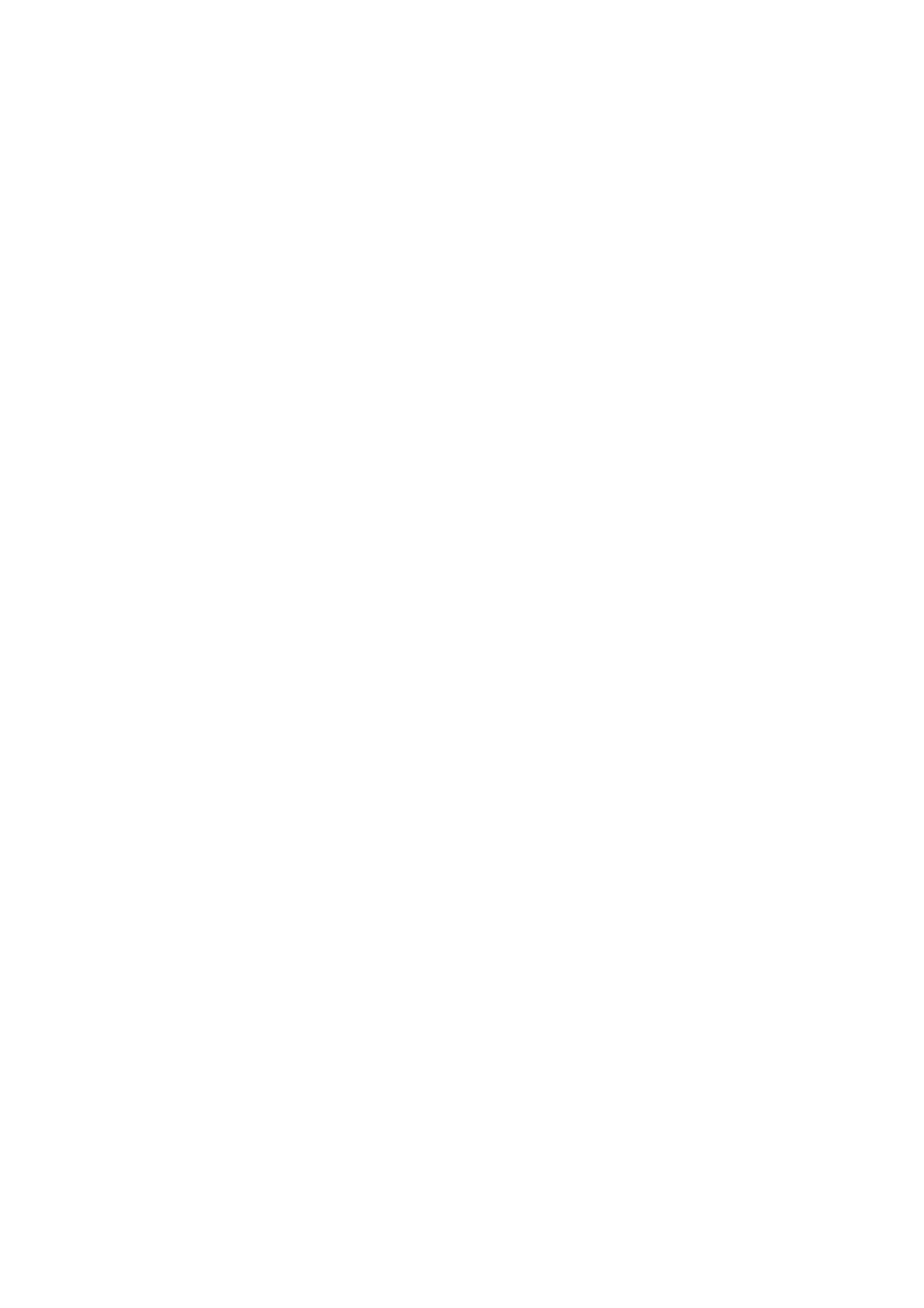# **Working with refugee children**

**Jill Rutter**

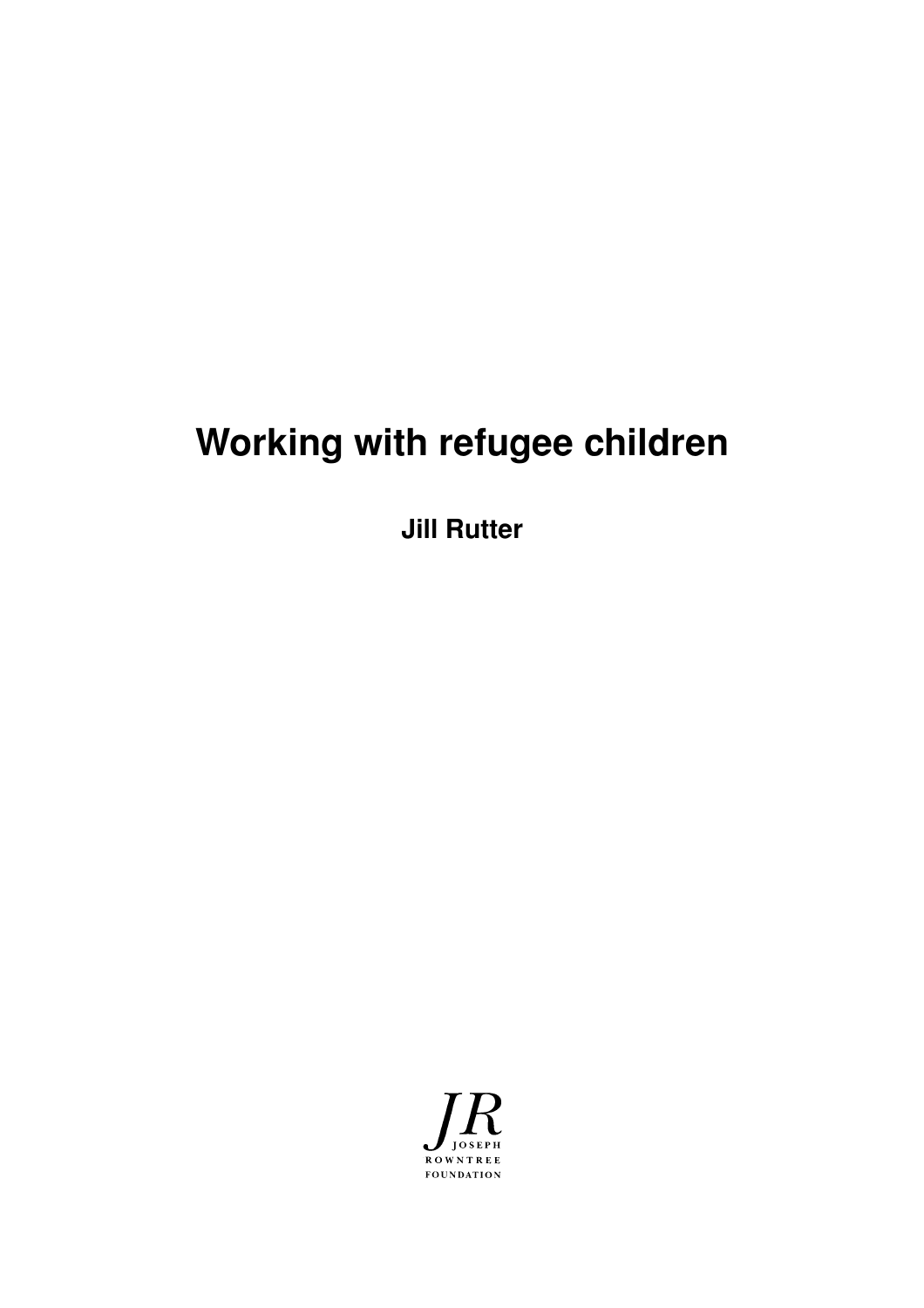The **Joseph Rowntree Foundation** has supported this project as part of its programme of research and innovative development projects, which it hopes will be of value to policy makers, practitioners and service users. The facts presented and views expressed in this report are, however, those of the author and not necessarily those of the Foundation.

Joseph Rowntree Foundation The Homestead 40 Water End York YO30 6WP Website: www.jrf.org.uk

© London Metropolitan University 2003

First published 2003 by the Joseph Rowntree Foundation

All rights reserved. Reproduction of this report by photocopying or electronic means for non-commercial purposes is permitted. Otherwise, no part of this report may be reproduced, adapted, stored in a retrieval system or transmitted by any means, electronic, mechanical, photocopying, or otherwise without the prior written permission of the Joseph Rowntree Foundation.

ISBN 1 85935 138 7 (paperback) ISBN 1 85935 139 5 (pdf: available at www.jrf.org.uk)

Prepared and printed by: York Publishing Services Ltd 64 Hallfield Road **Laverthorpe** York YO31 7ZQ Tel: 01904 430033; Fax: 01904 430868; Website: www.yps-publishing.co.uk

Further copies of this report, or any other JRF publication, can be obtained either from the JRF website (www.jrf.org.uk/bookshop/) or from our distributor, York Publishing Services Ltd, at the above address.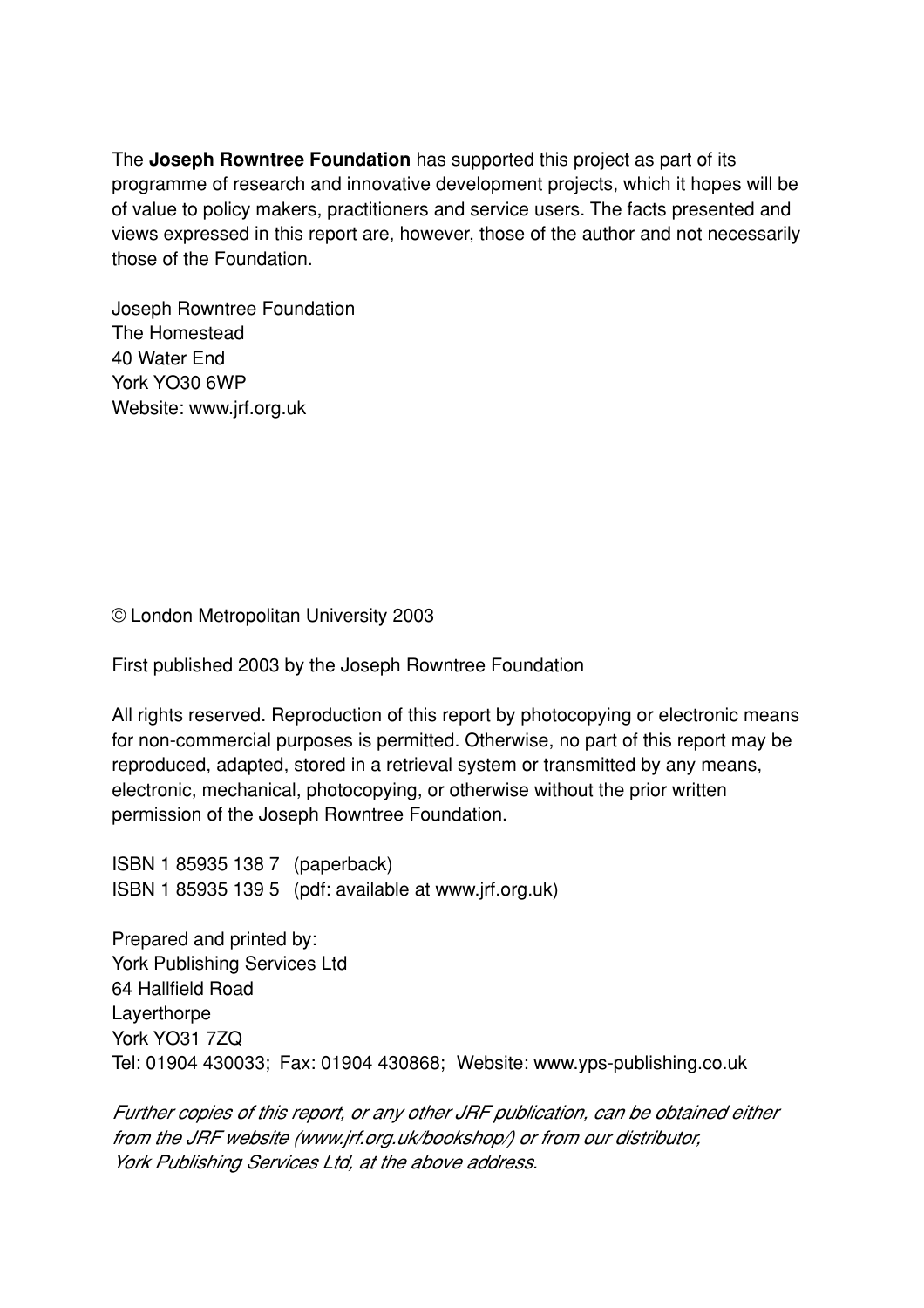# **Contents**

| 1            | <b>Introduction</b><br>Refugee children in the UK: terminology and human rights instruments<br>Applying for asylum                                                                                | 1<br>1<br>$\overline{c}$                           |
|--------------|---------------------------------------------------------------------------------------------------------------------------------------------------------------------------------------------------|----------------------------------------------------|
|              | Demography<br>Legislative changes and asylum-seeking children<br>Refugee children's needs<br><b>Services</b>                                                                                      | 3<br>5<br>13<br>13                                 |
| $\mathbf{2}$ | <b>Early years provision</b><br>Entitlements<br><b>Needs</b><br>Present provision<br>Concerns                                                                                                     | 15<br>15<br>15<br>15<br>18                         |
| 3            | <b>Education</b><br>Legal entitlements<br>Present provision<br>Concerns<br>Youth work, holiday projects and after-school provision                                                                | 21<br>21<br>22<br>27<br>30                         |
| 4            | <b>Healthcare</b><br>Access to healthcare<br>Language and communication<br>Female genital mutilation<br>Communicable diseases<br>Psychosocial issues<br><b>Nutrition</b><br>Responses<br>Concerns | 32<br>32<br>33<br>33<br>34<br>35<br>35<br>36<br>37 |
| 5            | Social services provision<br><b>Children with families</b><br>Child protection<br>Unaccompanied asylum-seeking and refugee children: background and needs<br><b>Current provision</b><br>Concerns | 39<br>39<br>40<br>41<br>42<br>44                   |
| 6            | <b>Non-statutory organisations</b><br>Larger refugee agencies<br>Refugee community organisations<br>General children's and welfare charities                                                      | 46<br>46<br>48<br>49                               |
| 7            | <b>Conclusions</b>                                                                                                                                                                                | 51                                                 |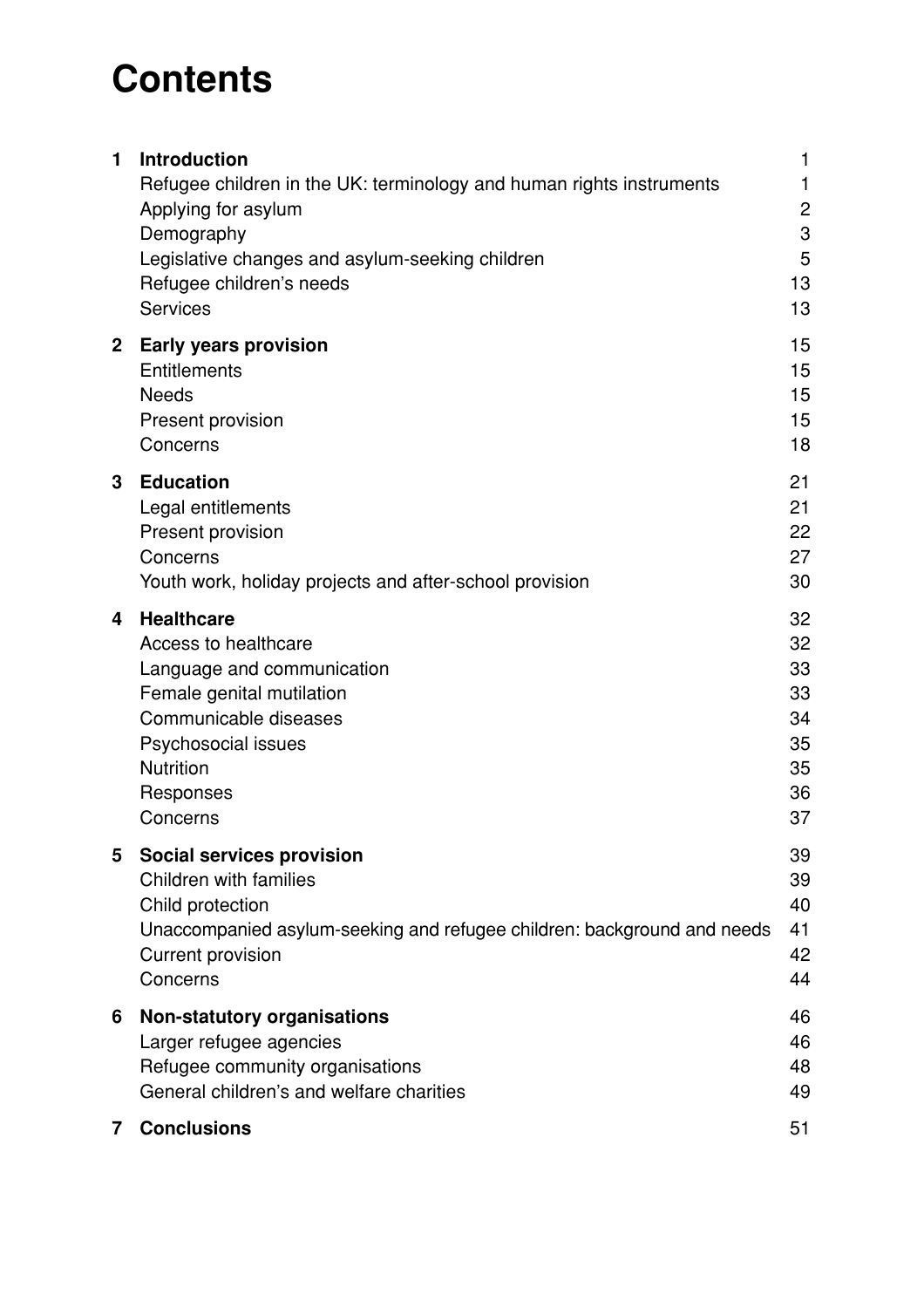| 8                 | Gaps in knowledge and research and development priorities<br>Research issues<br>Methodology<br>Gaps in knowledge and research priorities<br>Innovation and development | 52<br>52<br>53<br>53<br>57 |
|-------------------|------------------------------------------------------------------------------------------------------------------------------------------------------------------------|----------------------------|
| <b>References</b> |                                                                                                                                                                        | 59                         |
| Appendix          |                                                                                                                                                                        | 63                         |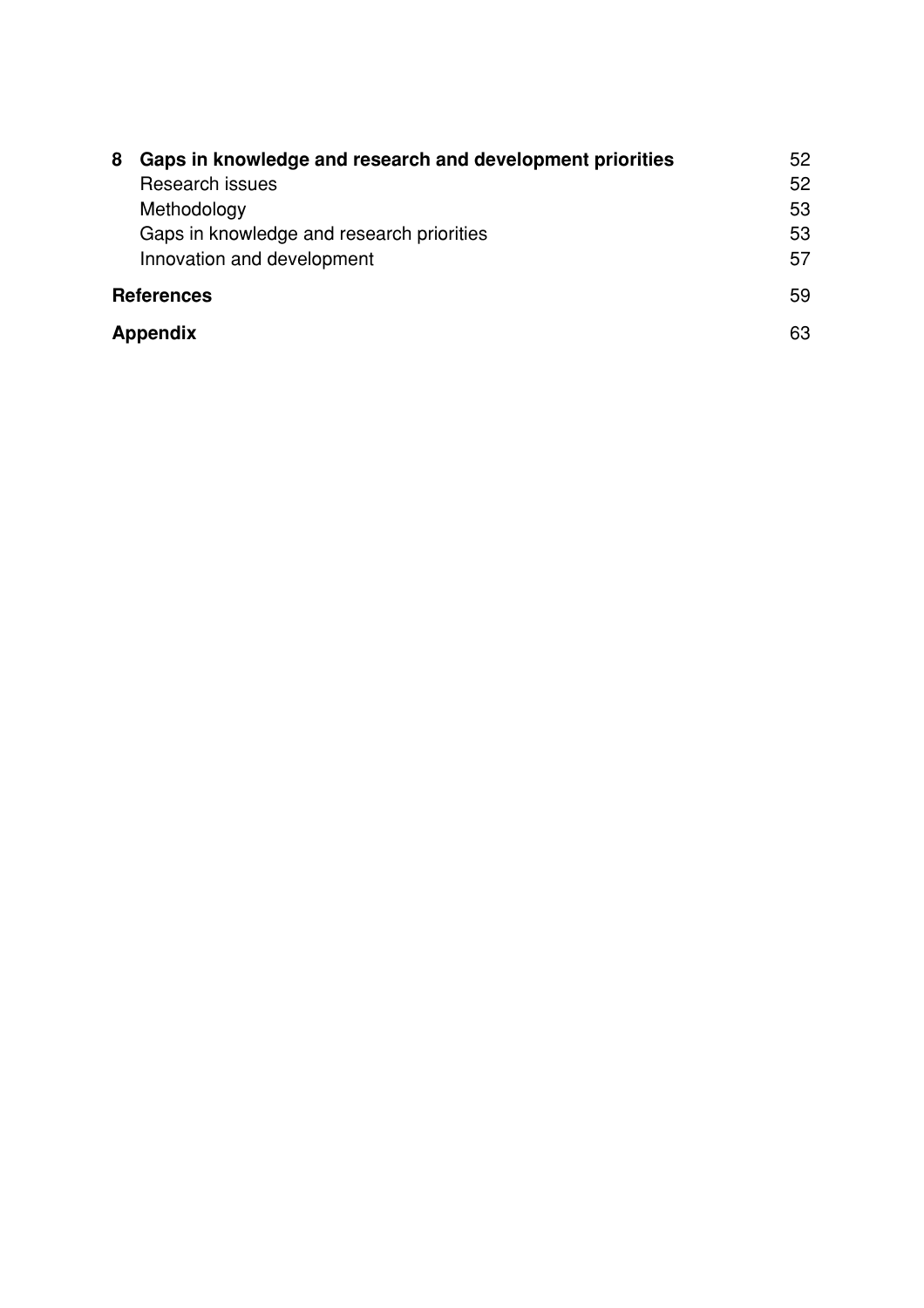# **1 Introduction**

There are over 18 million refugees in today's world and the migration of refugees is a growing challenge to governments and non-governmental organisations alike. Although most refugee children live in poor countries there are probably over 120,000 asylum-seeking and refugee children in the UK. This report focuses on asylum-seeking and refugee children under the age of eight (there is a much smaller body of literature about this group than older refugee children). In particular, the report examines their welfare and educational needs, and responses to these needs. It also highlight gaps in knowledge about young refugee children.

### **Refugee children in the UK: terminology and human rights instruments**

The term 'asylum-seeker' and 'refugee' are used throughout this report and both have a specific legal meaning. An asylum-seeker is someone who has crossed an international border in search of safety, and refugee status, in another country. To be recognised as having refugee status, a person must have left his or her own country or be unable to return to it 'owing to a well-founded fear of being persecuted for reasons of race, religion, nationality, membership of a particular social group or political opinion.' (From the 1951 UN Convention Relating to the Status of Refugees.)

The 1951 UN Convention Relating to the Status of Refugees and its 1967 Protocol are the two international legal instruments that determine the rights of asylumseekers and refugees. Other human rights instruments have bearings on asylumseeking and refugee children. The 1989 UN Convention on the Rights of the Child enshrines children's rights, including:

- the right to judgements by the judiciary, welfare agencies and government that are taken in the best interests of the child (Article 3)
- the right to family unity and reunion (Article 10)
- protection of children without families (Article 20)
- ensuring that asylum-seeking and refugee children receive protection and assistance (Article 22)
- the right to liberty (Article 37).

It is frequently argued that aspects of the UK's treatment of asylum-seeking children contravene the spirit of the Convention on the Rights of the Child. Indeed, NGOs often highlight this in lobbying the UN. However, the UK has acceded to the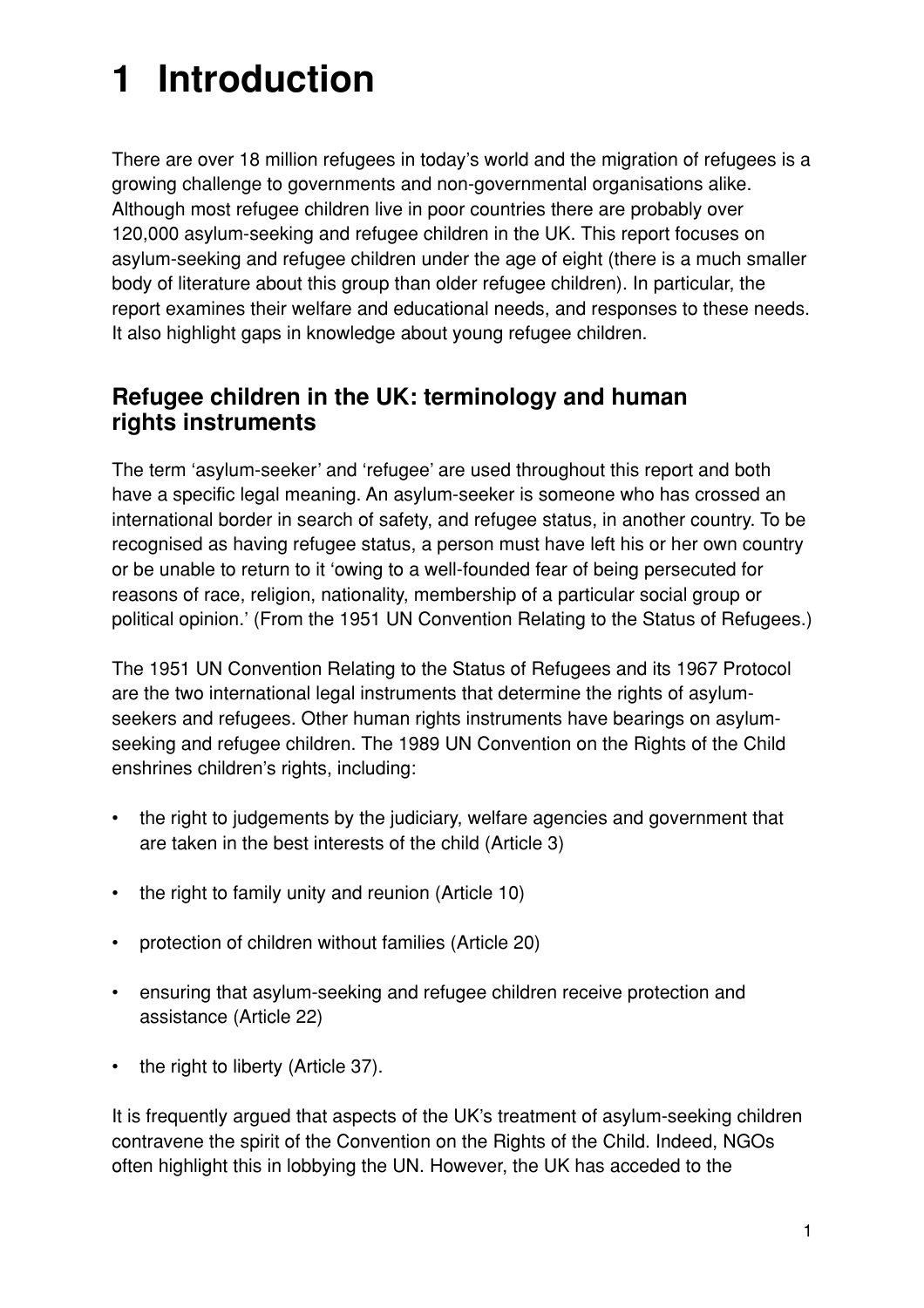Convention on the Rights of the Child with reservations, namely that children subject to immigration control, including asylum-seeking children, are excluded from rights that the Convention enshrines.

## **Applying for asylum**

Asylum applications can be lodged at the port of entry or 'in-country' after arrival. Many of those who lodge asylum applications in-country have arrived as clandestine entrants to the UK. The closing of legal routes of entry to the European Union has meant that in the last decade greater proportions of asylum-seekers have been forced to use the services of traffickers to enter the EU. Families may take great risks to enter the EU, and there have been continued reports of deaths en route, including of young children.

In order to make an asylum application, the primary asylum applicant has to recount details of past persecution to the Immigration and Nationality Directorate (IND), part of the Home Office. On the basis of information given to the IND, a decision is made on the asylum-seeker's case. After full consideration of a case, there may be one of four outcomes:

- Refugee Status (10 per cent of decisions in 2003) (Home Office, 2002a). Refugee status protects a person from being returned to his or her country of origin and confers other rights, such as the right to bring immediate family into the UK, the right to work and the right to most of the benefits of a British subject.
- Humanitarian Protection. This is a new immigration status introduced in April 2003. It is granted to asylum-seekers refused refugee status, who, if returned to their country of origin would face a serious risk to life from one or more of the following reasons: the death penalty, unlawful killing, torture, inhuman or degrading treatment or punishment. Those who receive Humanitarian Protection usually receive it for a period of three years.
- Discretionary Leave. This is granted by the Home Secretary outside the provisions of the Immigration Rules. It is granted to people refused asylum who cannot be returned to their home country, or a safe third country. It is also granted to some unaccompanied children who cannot be legally returned home until they are 18.

In April 2003, Humanitarian Protection and Discretionary Leave replaced the status of Exceptional Leave to Remain (ELR). Throughout the 1980s and 1990s most asylum-seekers who were allowed to stay in the UK, received ELR.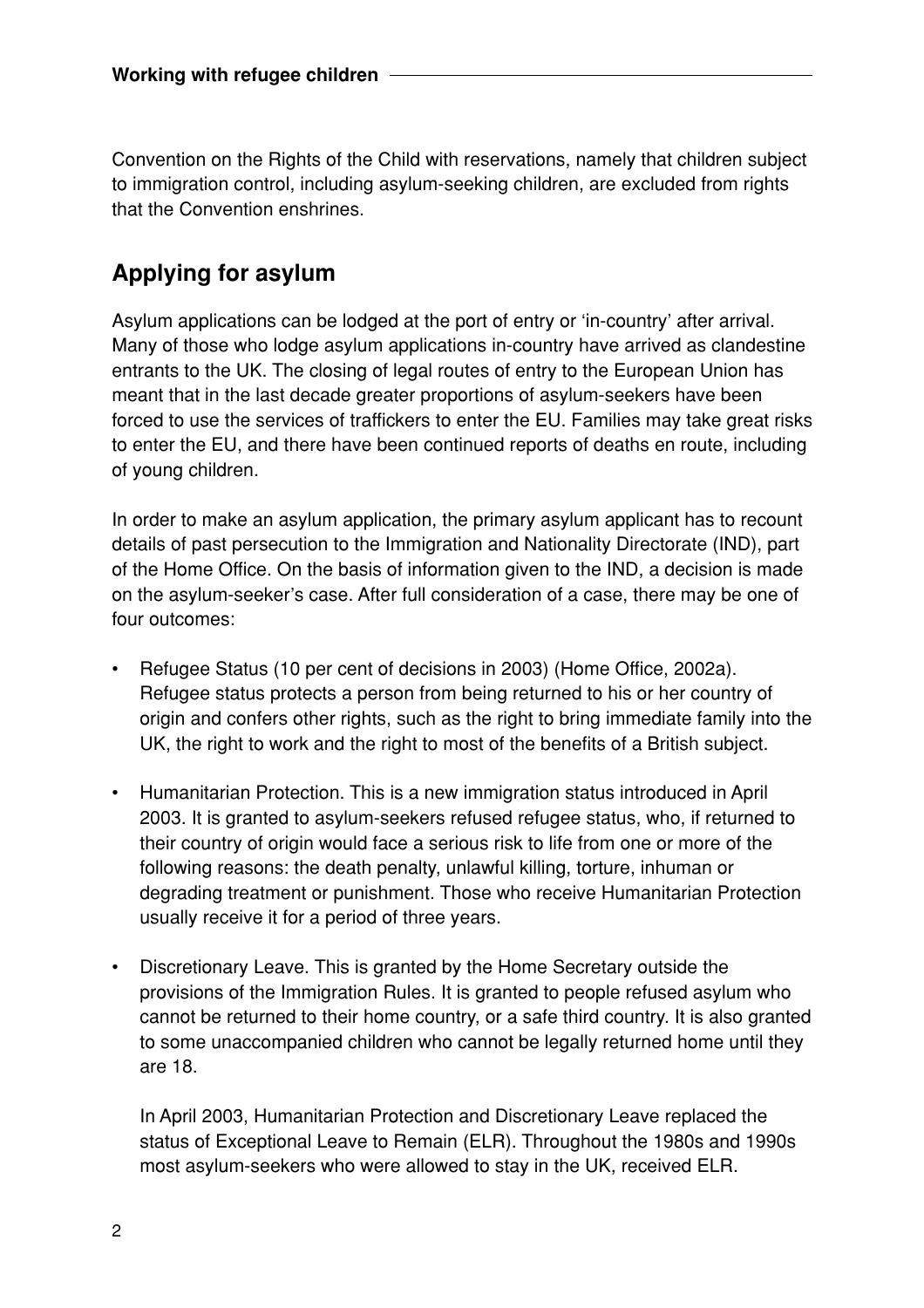• Refusal (accounting for 66 per cent of decisions after full consideration in 2002). Asylum-seekers may be rejected without a full consideration of their case, at the port of entry after an application has been judged to be 'manifestly unfounded'. Asylum-seekers can also be rejected for 'non-compliance' – failure to attend interviews or failure to return application forms to the Home Office within tight deadlines. Some 18 per cent of all decisions made in 2001 were rejections for non-compliance. Asylum-seekers may be rejected after full consideration of their cases. Once an asylum application has been refused, the applicant can appeal, leave the UK voluntarily, be removed or choose to 'disappear'. Some 20–30 per cent of appeals are usually successful.

Asylum-seekers may also have their cases rejected without being processed through the above 'full' asylum procedures; their cases being rejected as 'clearly unfounded'. Usually, those rejected in such a law have very limited rights of appeal in the UK; the Nationality, Immigration and Asylum Act 2002 will further restrict the right of appeal in the UK of this group.

In addition to those who apply for asylum, the UK also hosts other populations of forced migrants. They include those who have arrived on 'programmes' – Government-sponsored evacuations such as the Vietnamese, Bosnian and Kosovan Programme. Here an immigration status is granted overseas and there is usually an organised reception programme. The Vietnamese were granted refugee status while Bosnians and Kosovars were only afforded temporary protection in the UK (the latter had one year's leave to remain). Other endangered people including Afghans, Iraqis and Zimbabweans, have secured entry to the UK on new Home Office migration programmes.

Other groups of forced migrants include those who fear persecution but never apply for asylum, relying on other immigration status or perhaps none at all. There are also migrations of refugees around Europe; movement into the UK made most significantly by Somalis who were originally granted refugee status in The Netherlands or Sweden. An estimated 9,000 Somalis have arrived from the EU.

## **Demography**

In 2002 some 85,865 asylum applications were received in the UK (Home Office, 2002a). Including dependants, this amounted to 110,700 asylum-seekers who arrived in the UK in 2001. Most asylum applicants are single and male; less than 25 per cent of applicants have had dependent children in recent years, although the proportions of dependent children do vary among national groups.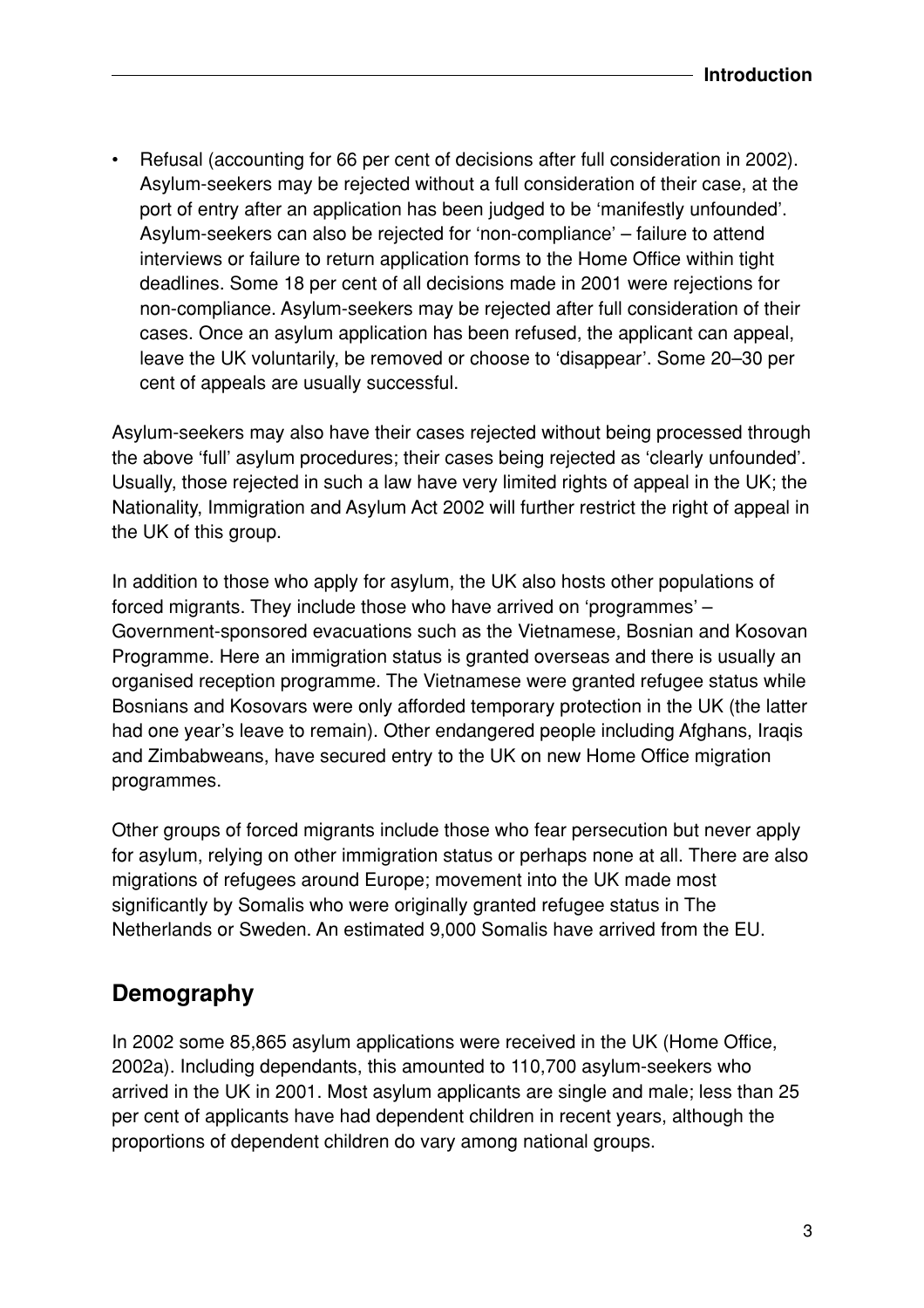The main countries of origin of asylum-seekers are listed in Table A1.1. During 2002, the four main countries of origin of asylum-seekers arriving in the UK were Iraq, Afghanistan, Zimbabwe and Somalia; countries beset by armed conflict, severe violations of human rights or both.

The Home Office publishes basic statistical data about asylum application and decisions, quarterly. The National Asylum Support Service, too, is meant to inform receiving health authorities and education authorities of asylum applicants dispersed to their area, but this system regularly breaks down. There is, therefore, little demographic data about the composition of asylum-seeking households or settlement patterns in the UK that would be of use to service providers, and Census data does not include information on immigration status (Castles et al., 2001). The Home Office Research and Statistics Division is, however, planning to conduct demographic research on refugee settlement patterns in 2002/03.

An attempt to remedy this lack of data on refugee children has been made at the London Metropolitan University (GLA, 2002 forthcoming). By collecting local education authority (LEA) language and refugee surveys, Rutter concluded that there were about 80,000 asylum-seeking and refugee children in UK schools in January 2002. In Greater London schools and LEA nurseries there were an estimated 62,666 asylum-seeking and refugee children – their numbers comprised 6.04 per cent of the total pupil roll in Greater London (see Table A1.3). In seven London LEAs, refugee children comprise more than 10 per cent of the total school roll. Outside London, only Manchester and Glasgow LEAs have numbers of asylumseeking and refugee children that approach that of London LEAs.

The largest groups of asylum-seeking and refugee children in schools are Somalis and Somali minority groups such as the Bravanese, comprising about 21 per cent of all asylum-seeking and refugee children in the UK. Sri Lankan Tamils are the next largest group and other large populations include Afghans, Turkish Kurds, Iranians and Congolese. In many LEAs, there is great national diversity among refugee communities – in one London LEA the refugee survey showed children coming from 58 national groups.

Asylum-seeking and refugee children are a very mobile population within the UK, owing to the temporary nature of housing allocated to asylum-seekers, and the fact that most refugees, once granted status, are then placed on a local authority waiting list for housing (Dobson et al., 2000).

The analysis of data on asylum-seeking and refugee children, as well as of statistics produced by NASS (the National Asylum Support Service), indicate that secondary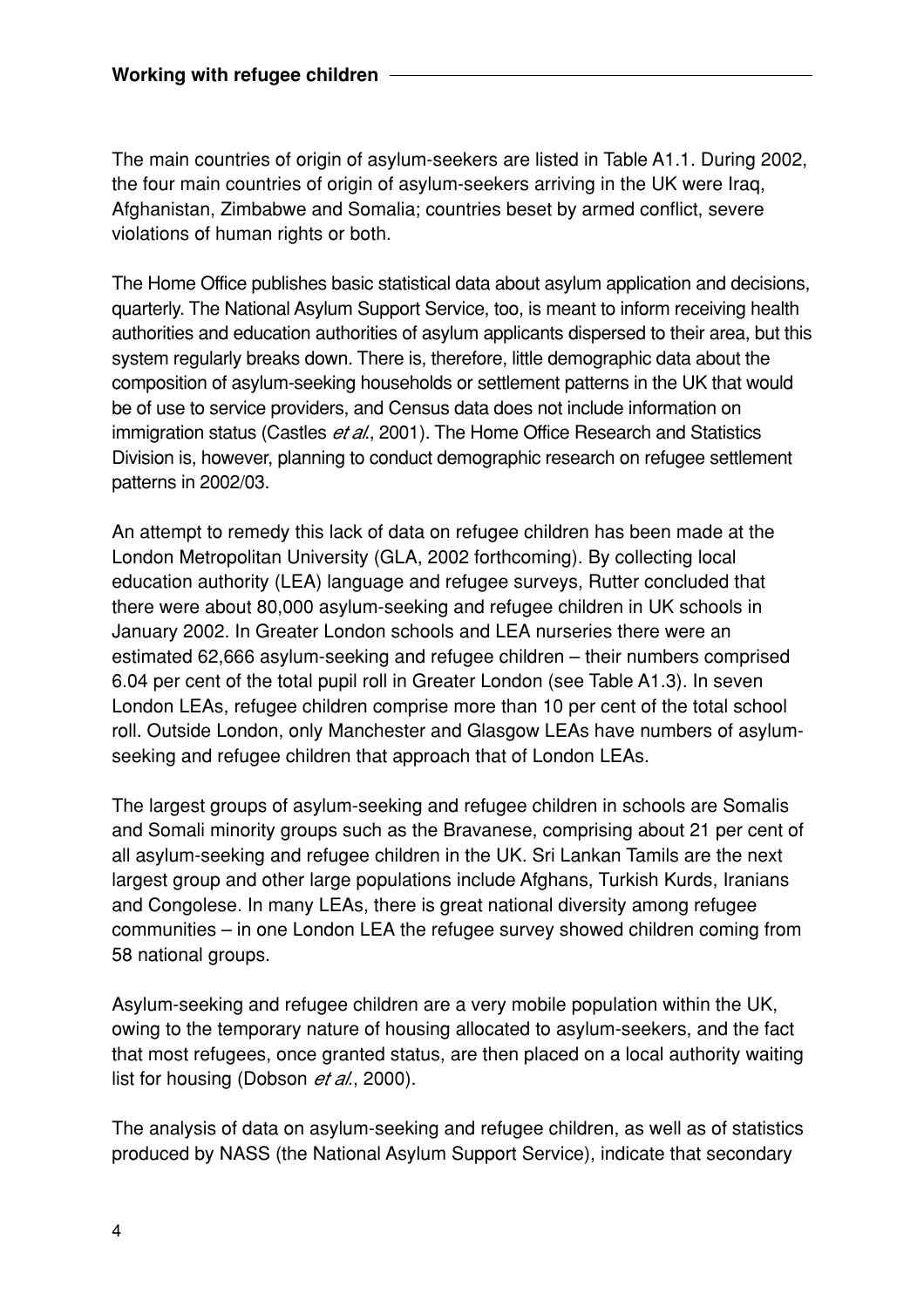migration to Greater London is occurring. This is not a new phenomenon as there has been considerable secondary migration of other recent refugee groups to the capital (see, for example, Robinson and Hale, 1989). Push and pull factors in this secondary migration include existing community, family and friends, work and safety.

Language surveys and refugee data show two other important trends. First, asylumseeking and refugee children are under-represented in LEA nursery schools and most classes of LEAs, and secondly, within an LEA, asylum-seeking and refugee children attend some schools and not others. This has implications for schools and LEAs and is discussed later.

### **Legislative changes and asylum-seeking children**

There have been major changes in asylum legislation and policy since the late 1980s, with new laws passed in 1993, 1996, 1999 and 2002. Legislative changes have been accompanied by negative media coverage, particularly in tabloid and local newspapers. Arguably, the impact of such coverage makes it less likely that central and local government will invest in good support services for asylum-seekers and refugees. Public hostility to refugees is also increased by negative media coverage, and recent research cites over 50 per cent of refugee children reporting racist bullying (Richman, 1995; Save the Children, 1997).

The legislative and policy changes have:

- built 'barriers', making the legal entry of asylum-seekers much more difficult. Such barriers include the requirement of a visa to enter the UK and placing immigration officers at overseas airports
- restricted asylum-seekers' social and legal rights, including rights to work, benefits, housing and higher education
- tightened the substantive by which asylum cases are judged, so that proportionally more asylum-seekers are refused refugee status or ELR than in the late 1980s.

These legislative changes target the legal protection of asylum-seekers as well as welfare and social support systems for them. All legislation that affects asylumseeking households will affect children's welfare. For example, proposals to remove some asylum-seekers' right to appeal in the UK against a negative asylum decision will obviously affect an adult asylum-seeker and his/her child dependants. There is an extensive literature, as well as much research about the asylum system and legal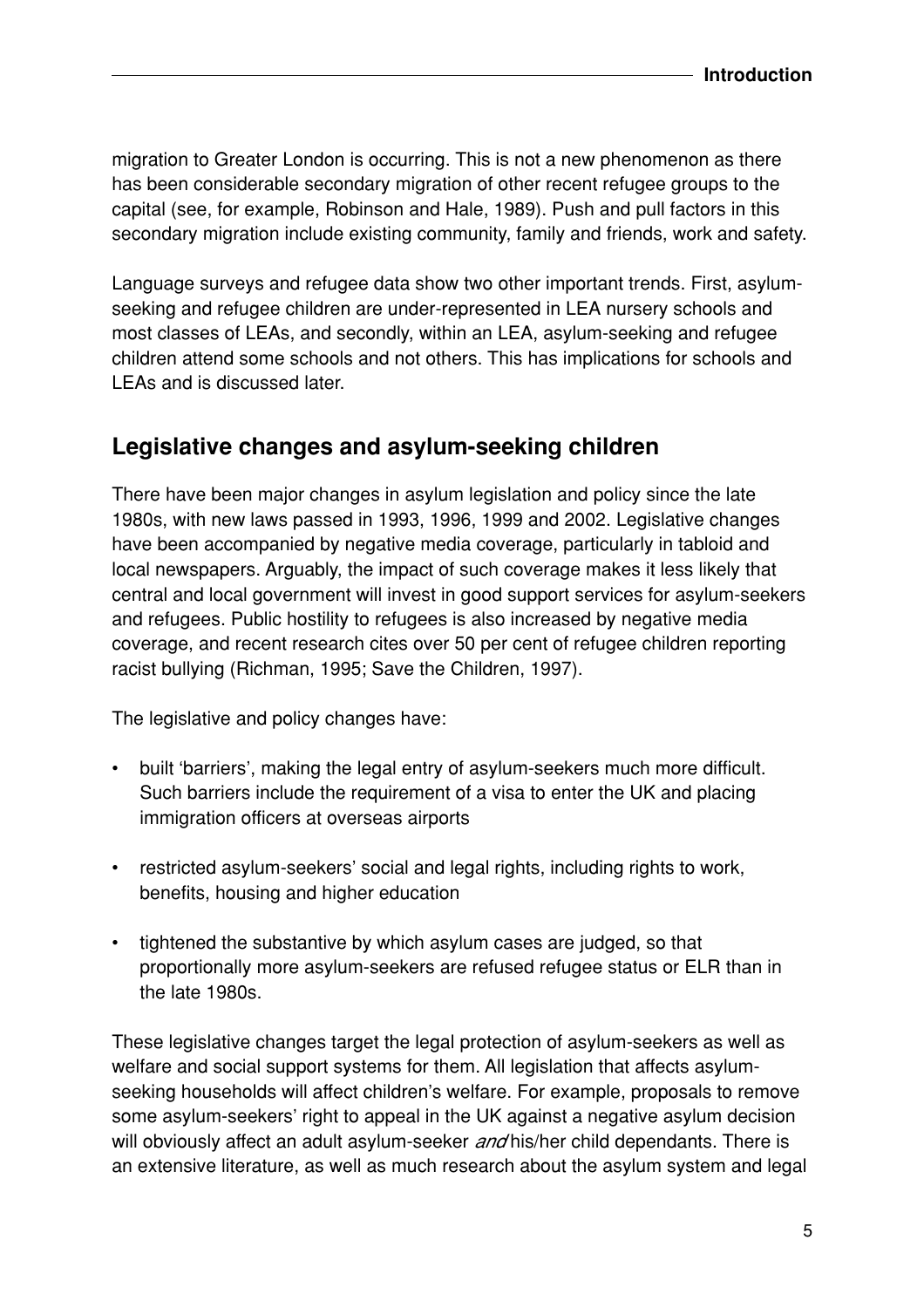protection; these changes are not the primary focus of this report. However, the effects of these changes on young children's welfare is less well-documented; these issues are discussed in greater length in this report.

The legislative changes comprise the:

- Asylum and Immigration (Appeals) Act 1993
- Asylum and Immigration Act 1996
- Immigration and Asylum Act 1999
- Nationality, Immigration and Asylum Act 2002.

#### **The Asylum and Immigration (Appeals) Act 1993**

Among its many sections, this Act restricted rights to social housing for asylumseekers. From its implementation, asylum-seekers lost the right to be accepted as homeless if they had any other housing, 'however temporary', in which they could live. Moreover, while an asylum case is being determined, no asylum-seeking household could be offered a secure social housing tenancy.

Schools, LEAs and organisations working with refugees noted increases in asylumseeking children's mobility from the implementation of the Asylum and Immigration (Appeals) Act 1993 (see, for example, Power et al., 1998; Dobson et al., 2000; Rutter, 2001). Greater London OFSTED reports during the period 1993–1996 cited pupil mobility in some schools that had large numbers of asylum-seeking pupils as being 10 per cent in a year, and among the asylum-seeking pupils themselves as being 60–100 per cent (Rutter, 1999).

High pupil mobility among asylum-seeking and refugee pupils remains a major challenge today, particularly in Greater London. Pupil mobility and poor housing affect children's welfare and educational achievement. Ill-health, cramped play and study space, difficulties in securing school places, stigmatisation of homeless pupils and difficulties in building social relationships within the school are effects described by practitioners (Power et al., 1998). Continuity of care for refugee children with healthcare or special educational needs is adversely affected. Other pupils, too, are affected by high pupil mobility: teacher time is spent settling in new students and it is difficult to deliver a curriculum with continuity in situations where there is high pupil mobility. There are therefore, social costs associated with high housing mobility.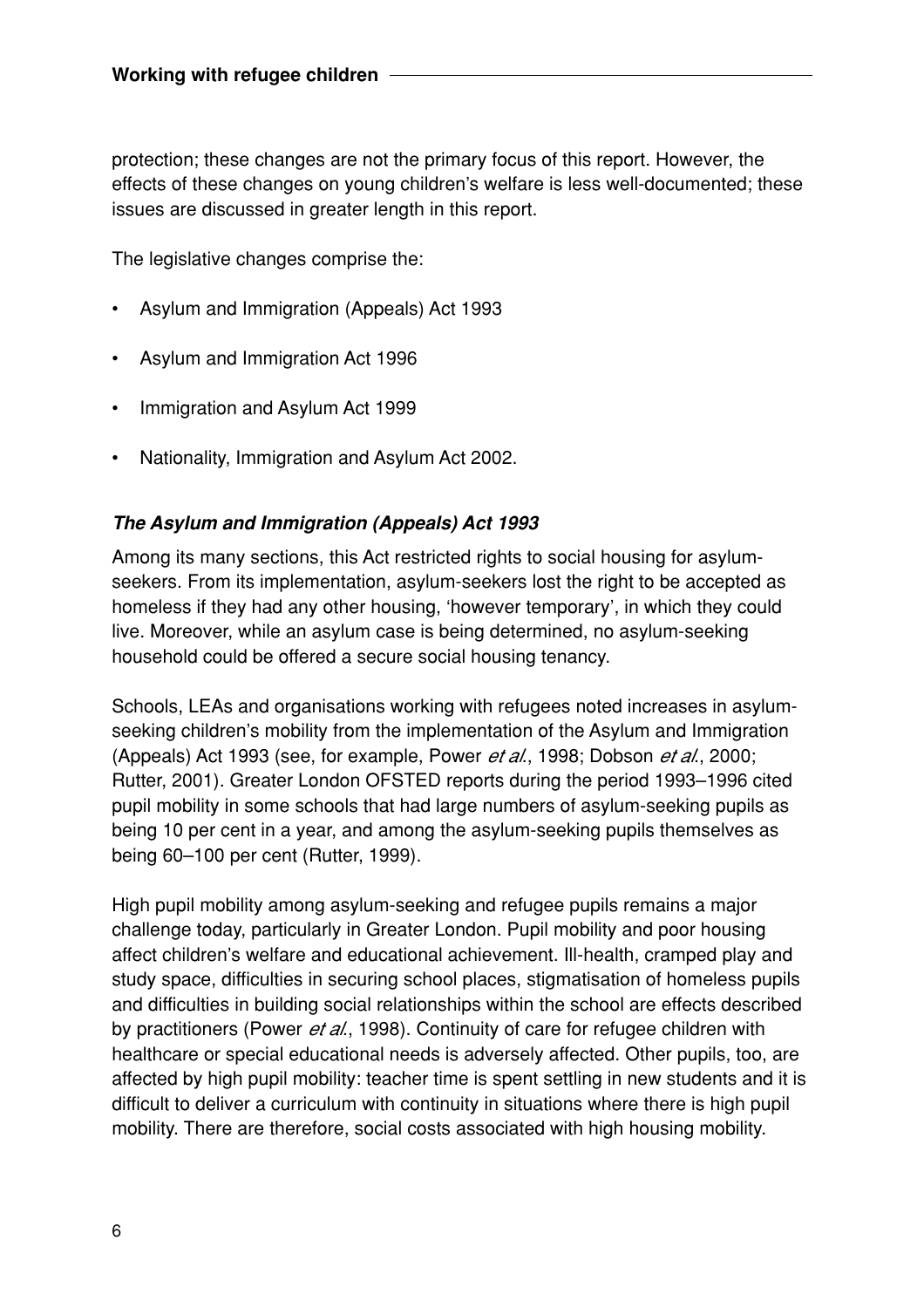#### **Asylum and Immigration Act 1996**

Further asylum legislation was passed in 1996, after the removal, in 1995, of Income Support from some asylum-seekers and then a reversal of this policy following legal challenges. The Asylum and Immigration Act 1996 had major effects on children's welfare. It barred asylum-seekers from being placed on a waiting list for social housing. It also removed the right to Income Support from asylum-seekers who lodged their claims 'in-country' as opposed to the port of entry. Families with children were instead supported by social services departments under the provisions of the Children Act 1989 and given a cash allowance and some form of temporary accommodation. Many such families were moved to temporary accommodation outside Greater London, often in seaside towns in locations such as Southend, Great Yarmouth, Bognor Regis and Hastings. Some of the accommodation used was of very poor quality. There were problems securing legal advice and service providers usually had little experience in working with asylum-seekers and little access to interpreters. Securing funding to work with new populations also proved a problem, as statutory funding sources such as the Ethnic Minority Achievement Grant rely on stable populations in the allocation of funding through formulae.

The duties placed on social services by the Asylum and Immigration Act 1996 may also have had long-term consequences on social services support to asylum-seeking and refugee families. This is described later.

#### **Immigration and Asylum Act 1999**

By 31 March 1999, Greater London social services departments were responsible for 20,421 asylum-seeking households without access to benefits and supported under the provisions of the Children Act 1989 and the National Assistance Act 1948 (London Research Centre, 1999). These local authorities were not being fully compensated by central government for support given to such asylum-seekers. After extensive lobbying from south-eastern local authorities, the Immigration and Asylum Act 1999 was passed and introduced far-reaching changes to the way that asylumseekers were to be supported and housed in the UK. The Act set up the National Asylum Support Service (NASS) as part of the Immigration and Nationality Directorate of the Home Office. To prepare for dispersal, the UK was divided into regional groupings, termed 'asylum consortia'. Each consortium appointed officers to plan for services for asylum-seekers.

During Spring and Summer 2000, NASS introduced a new voucher and dispersal system for all new asylum-seekers in the UK, apart from unaccompanied asylumseeking children. On arrival, any destitute asylum-seeker and dependants had the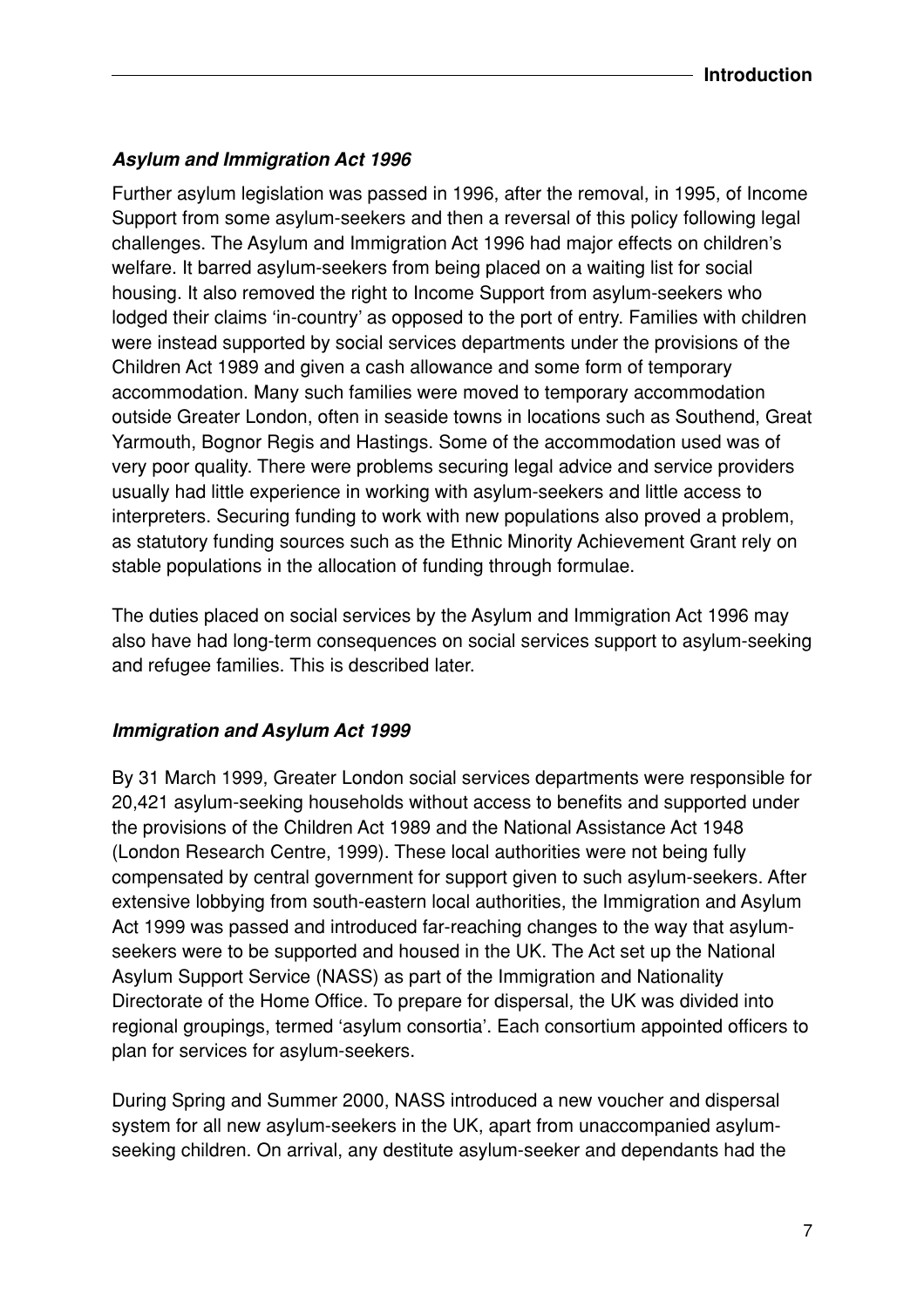option of applying to NASS for a 'support only' package, or for support and accommodation. Until April 2002, support entailed a cash allowance of £10 per person per week, plus vouchers exchangeable at designated retail outlets. (NASS vouchers were abolished in April 2002 and replaced by a cash allowance. However, small numbers of asylum-seeking families may still be in receipt of vouchers from local authorities where they lodged their asylum claim 'in-country' between 1996 and 1999.)

NASS also allocates housing to those that apply for it. A mixture of public and private sector accommodation is used in regions of dispersal. Table A1.2 lists the areas of dispersal.

The NASS system has had a major effect on children's education and well-being, namely:

- Asylum-seekers may have a long wait in emergency accommodation in London prior to dispersal – far longer than the seven days planned by NASS. Most of the accommodation is in hotels previously or also used by homeless families. Some children living in emergency accommodation have stayed there so long that their parents have successfully got school places in London. Concerns about the quality of food in emergency accommodation for pregnant and nursing mothers has also been raised by healthcare practitioners and refugees themselves (McLeish, 2002).
- Inefficiencies in the processing of NASS vouchers. Those applying for support from NASS may wait many weeks before support is granted. A proportion of NASS vouchers are also lost in delivery. This places stress on already destitute families.
- Housing quality for those opting for NASS 'support only' and remaining with a host family and/or friends is an issue of concern; it is inevitably overcrowded and this will affect children's well-being and ability to study. This is a particular problem in Greater London where the latest available NASS figures show that 14,120 individuals have opted for support only (Home Office, 2002a). There is also an impact on the hosting household, whose living space and scarce household income is shared among more people.
- Housing mobility in London anecdotal evidence from refugee support teachers is that many families who opt for 'support only' move between different types of accommodation, as hospitality is exhausted.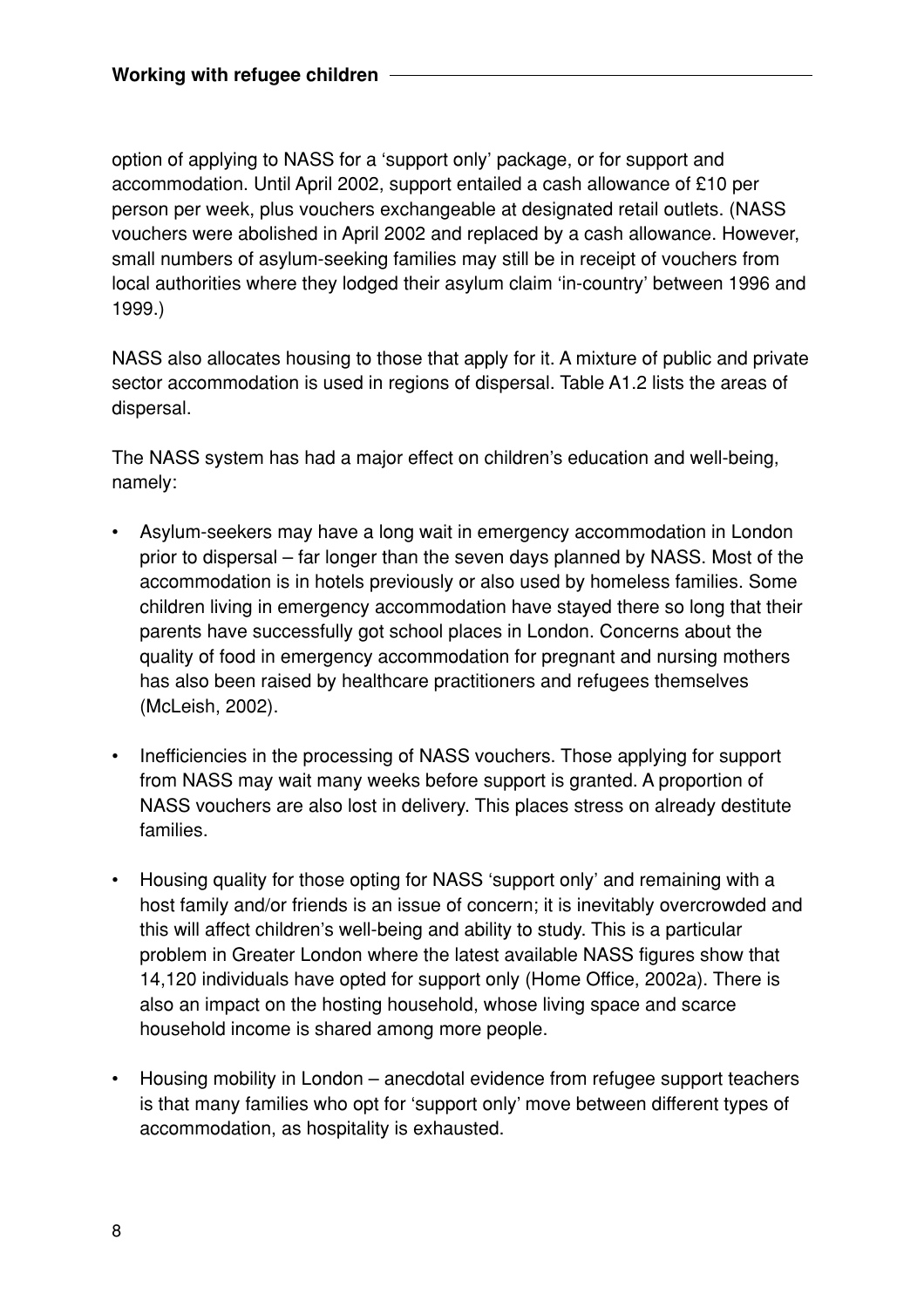- Poverty: although voucher support was replaced by cash support on 8 April 2002, asylum-seekers are still supported at levels below income support. This is again of particular concern in Greater London, where those opting for 'support only' may be hosted by others on benefits. An account of the poverty faced by many asylum-seekers is provided in Poverty and Asylum in the UK where 85 per cent of a sample of refugee organisations reported that their clients experienced hunger on a regular basis (Refugee Council and Oxfam, 2002).
- School uniform, a requirement by most primary and secondary schools, is outside the budget of families supported by NASS. Yet school uniform grants are discretionary and some LEAs do not award them at all.
- Secondary migration to London, once the asylum applicant and dependants have been granted refugee status or ELR, is high.
- Parental stress: research on psychological risk factors in refugee children has concluded that one of the most important factors is the presence and quality of parenting (see for example, Ahearn and Athey, 1991; Richman, 1995). Any social policy intervention that places greater stress on refugee parents – isolation, stress or extreme poverty – will probably render a child less likely to cope.

#### **The Nationality, Immigration and Asylum Act 2002**

This will have far-reaching implications for young asylum-seeking children's welfare.

The parts of the Act that deal with asylum will again change the support arrangements for some asylum-seekers. From 2002, many newly arrived asylumseekers will be held in non-secure 'Induction Centres' in London and the South East. Here they will lodge an asylum application, and, if needed, an application for support by NASS. After a period of time in the Induction Centre, the asylum-seeker may:

- go to a *removal centre* (detention centre) prior to removal from the UK. Two removal centres presently have facilities to detain children with their parents, prior to removal. Continued concerns have been expressed by children's charities about this detention of children, especially as accounts emerge of children being detained for substantial periods.
- move into the *community*, to live with family or friends, but be required to sign on at a reporting centre. Most asylum-seekers choosing this option are likely to be living in the Greater London area, with its large refugee population. At present,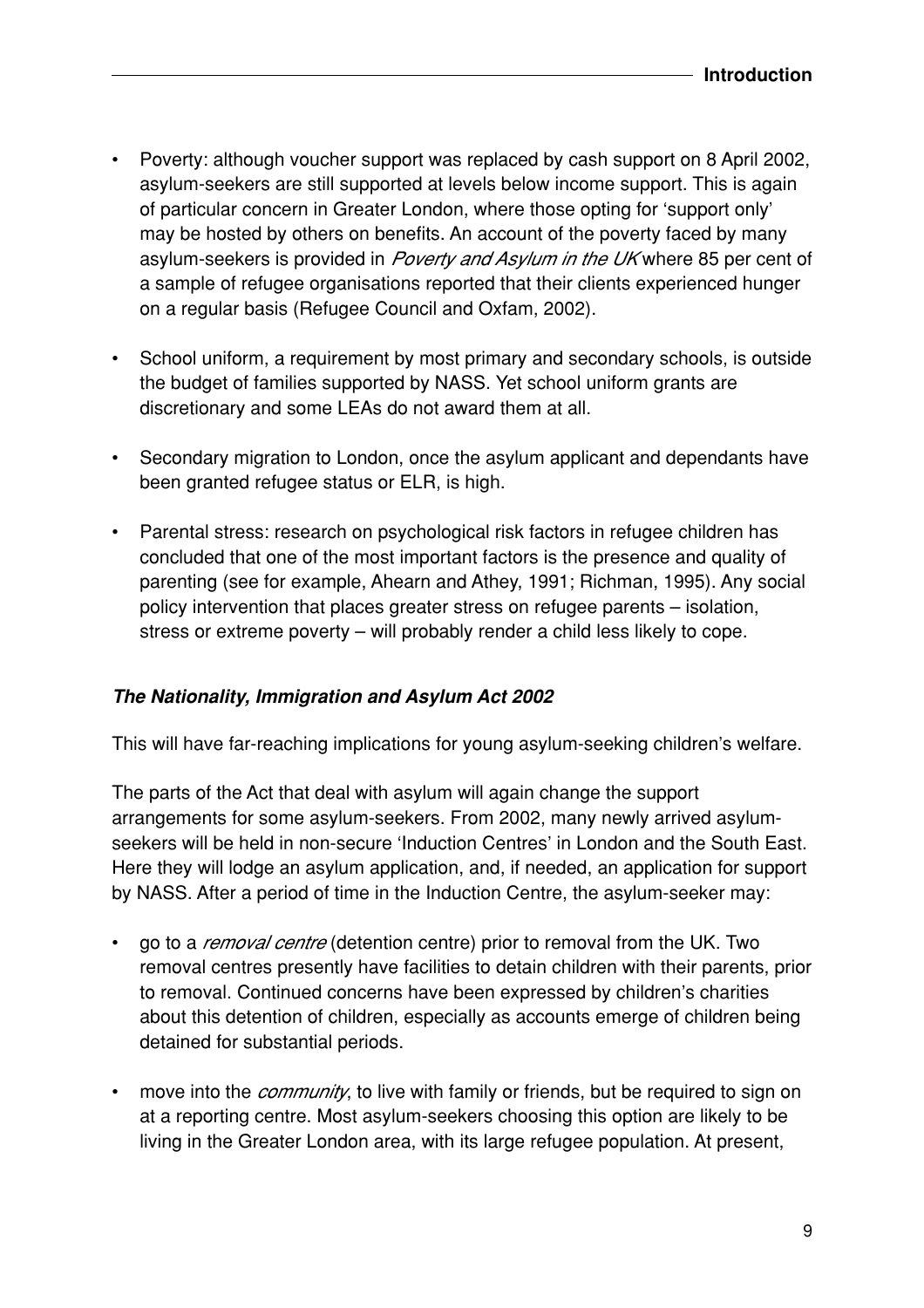asylum-seekers who choose this option will continue to receive NASS support, but there is scope within the Bill for this to be removed at the Home Secretary's discretion. Refugee organisations believe that the eventual removal of this 'support only' option is likely.

- move to *dispersal accommodation* provided for NASS as before. At the time of writing, no extra money has been earmarked in order to make dispersal work and reduce secondary migration back to Greater London.
- move into an *accommodation centre*, where the asylum-seeker and his or her dependants will be expected to stay while their case is determined. The Home Office plans for the centres to be large, housing up to 750 residents. Food, other necessities, healthcare and education will be provided in these accommodation centres and the asylum-seeker will only receive a small amount of pocket money. All of the accommodation centres will be located outside the South East and there are plans to set up four pilots to be operational by 2004. The Home Office intends for 10,000 places per year to be provided in accommodation centres at a cost of £250 million over a three-year period, pending Treasury approval. (Some 30 per cent of all asylum-seekers could be housed in the centres). Home Office criteria for judging the success of the accommodation centres include reducing community tensions and illegal working. However, refugee agencies argue that the agenda behind accommodation centres is that of expediting speedy removal after an asylum claim is rejected.

The above changes are likely to affect children's welfare. Secondary migration to Greater London may remain at a high level if no extra funding is allocated to support arrangements in areas of dispersal. Housing in accommodation centres will increase isolation from the host community and prevent an asylum-seeker making local links outside Greater London. This, too, will encourage secondary migration to Greater London.

The proposal to provide separate education in accommodation centres for children has attracted particular criticism (see, for example, 'Asylum centre education "might breach human rights"', *Guardian*, 21 June 2002). Teacher unions, LEAs, head teachers, children's organisations and refugee agencies have campaigned vocally against this proposal, arguing that separate education is undesirable. Numerous studies have shown that, for refugee children, inclusion within mainstream education has special significance (see, for example, Rutter, 2001, pp. 92–3). Attending school may be a therapeutic and normalising experience for a child whose recent life experiences have been far from normal. Separate education has linguistic disadvantages – children have little or no social and academic interaction with native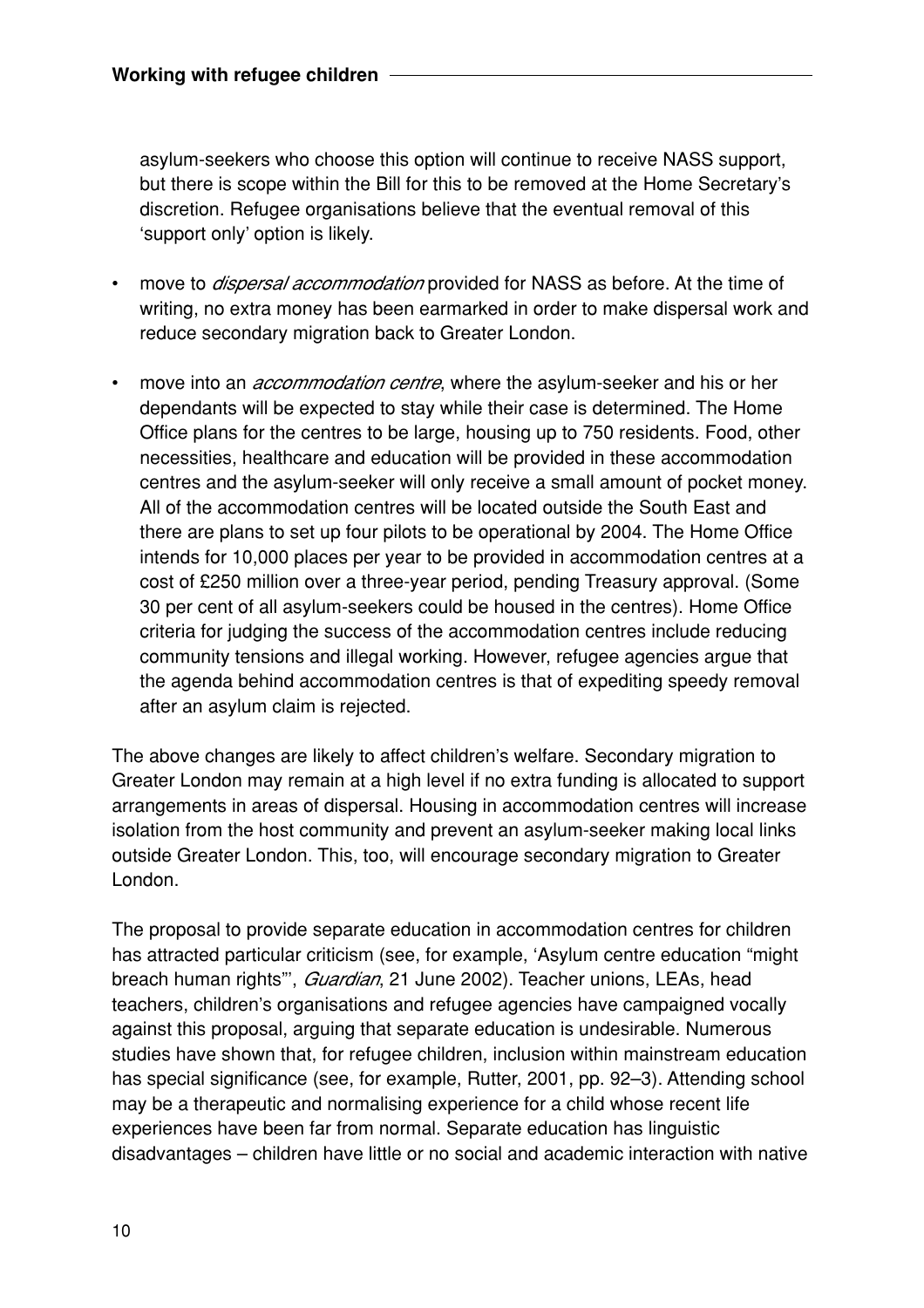speakers of English – and asylum-seeking children are often successful ambassadors for their communities, therefore separate education will remove this aspect of community cohesion.

Separate education may prove difficult to deliver in accommodation centres. Unless the DfES sanctions disapplication, the accommodation centre contractors will be obliged to follow the National Curriculum. That there will be small numbers of schoolaged children of very different ages in accommodation centres gives an indication of how difficult it will be to provide education.

The Nationality, Immigration and Asylum Act provides for other legislative changes that affect children. These are:

- A government resettlement programme for refugees admitted from abroad for resettlement in the UK, likely to be similar to the Vietnamese, Bosnian or Kosovan programmes. It is likely that such programmes will comprise a greater proportion of children than among 'spontaneous' arrivals.
- Sections that provide for the removal of the NASS 'support only' option if requested by the Home Secretary, or the removal of any NASS support. At present, significant numbers of asylum-seekers choose the existing 'support only' option, including many families with children. Most of this group remain within Greater London, near to existing communities. It seems likely that their removal of the support only option would not discourage many asylum-seekers from remaining in the capital. Instead it would only reduce their income, to the detriment of children's welfare. NASS support was withdrawn from in-country asylum applicants without dependent children in January 2003 (this move is presently being challenged in the courts). Although not directly targeting asylumseeking children, it should be noted that many families from refugee communities – often with very few financial resources themselves – will feed and house destitute relatives and friends. There will be an indirect affect on children of families hosting destitute asylum-seekers as there was in 1996 after benefits were withdrawn from in-country applicants.
- Changes to the detention procedures, including removing the right to bail. Concurrently, the Home Office is commissioning increased places in removal centres, including places for families, and has publicly stated that the detention of children may be 'an unusual but necessary step' (Home Office, 2002b). This may be challenged legally: in a recent Legal Opinion, Nicholas Blake QC and barrister Sandhya Drew stated,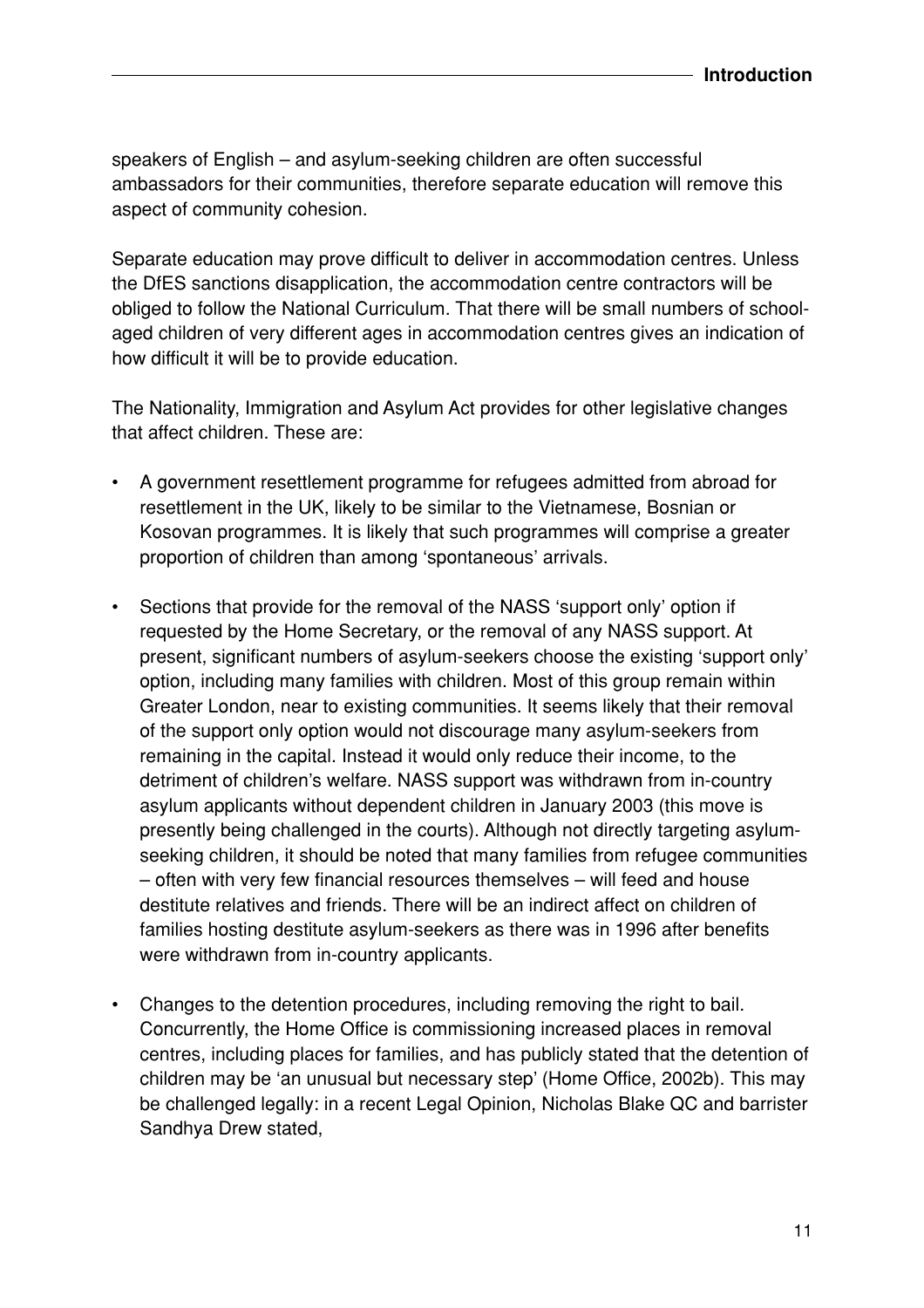… there is an incompatibility with the Convention (on the Rights of the Child), where the detention of children who are seeking asylum is concerned... It is inconceivable that the best interests principle could contemplate even the short term detention of child asylum seekers for administrative convenience whilst their protection claims are processed. This applies irrespective of whether there are grounds to detain adult members of their families. Children are a vulnerable category and detention has a harsher impact on them than on adults.

In addition to changes in the present legislation, the Government is likely to change support systems for unaccompanied asylum-seeking and refugee children, most of whom are presently the responsibility of a small number of local authorities in Greater London and the South East, with Kent County Council alone being responsible for over 1,000 unaccompanied children, many of whom are moved to other parts of the UK. Options being debated are threefold. First, some four local authorities – Kent, West Sussex, Hillingdon and Croydon – would be responsible for assessing all unaccompanied children. Those children who needed homes would be dispersed around the UK. Finally, some of the case responsibility for these children would shift to the receiving local authority, an option that may require an amendment to the Children Act 1989.

Asylum-seekers lost the right to work in July 2002. This policy change may have indirect effects on asylum-seeking and refugee children. For example, asylumseekers may choose to remain in London and other big metropolitan areas where their chances of finding undocumented work are higher.

Other non-asylum legislation and policy has affected asylum-seeking and refugee children, for example the introduction of school league tables made some schools less willing to admit pupils deemed to bring down results, including many newly arrived refugee children. These changes are discussed later in this report.

The next decade is likely to bring further legislative and policy changes affecting asylum-seeking children. At a European level, too, there is also likely to be greater harmonisation of the reception conditions of asylum-seekers with a draft directive on reception conditions, as well as their rights to welfare, housing, education and healthcare (European Commission, 2001). Although it is uncertain whether the draft directive will be passed, the trend is for greater harmonisation across Europe, and such changes will have a major impact on asylum-seeking children. Researchers engaged with refugee issues must be able to react to rapidly changing policies.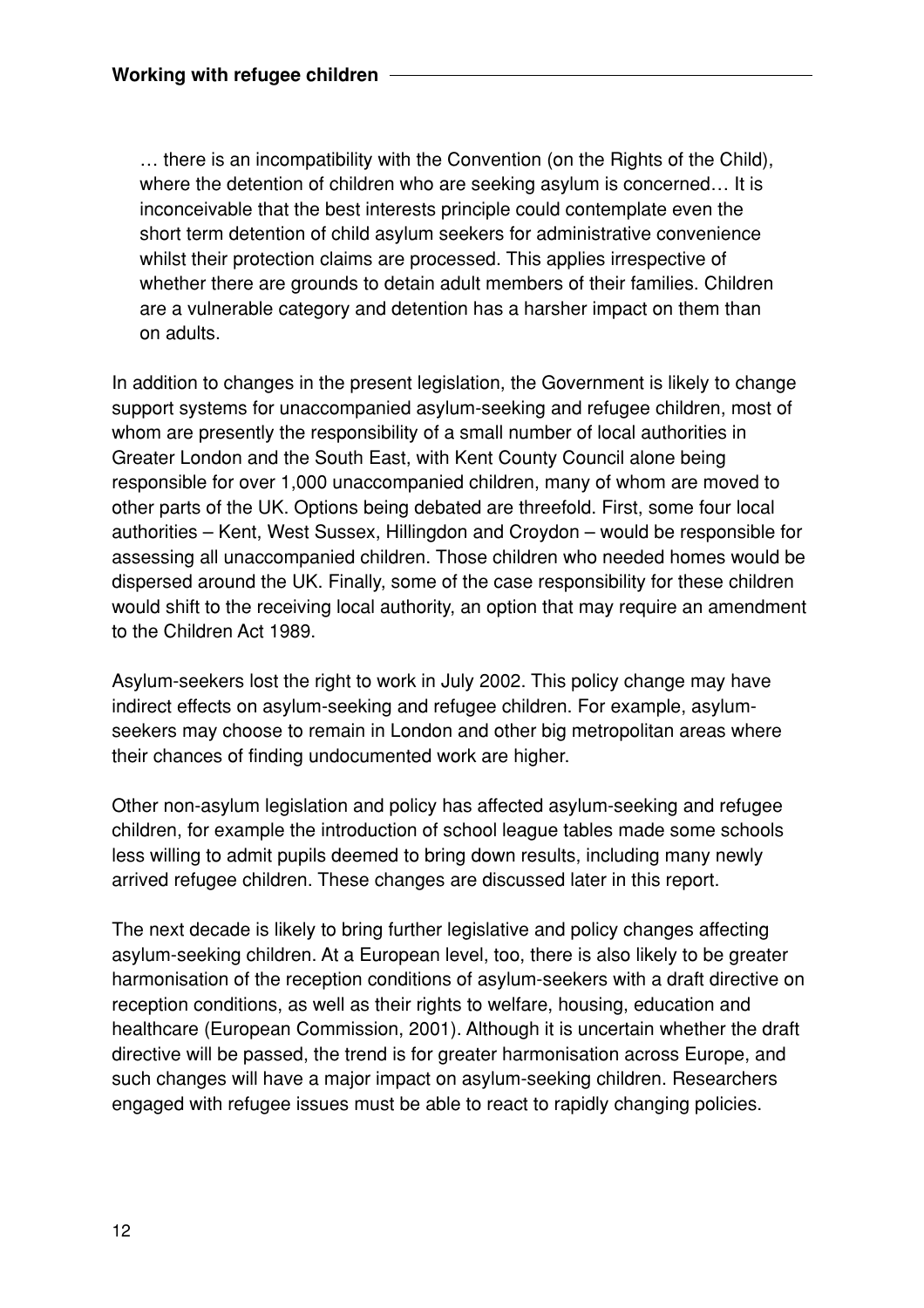## **Refugee children's needs**

Several researchers have attempted to develop profiles of refugee children's experiences and needs (see for example, Save the Children, 1997; Candappa, 2000). There is also an extensive psychological literature, which attempts to analyse refugee children's experiences and needs (see 'Gaps in knowledge' section). Such profiling is useful for service providers. It is important to remember that within a given refugee community there is a great deal of heterogeneity, but needs and problems that manifest themselves with significant numbers of refugee children include:

- having an interrupted education in the country of origin
- having horrific experiences in their home countries and during their flight to the UK (for a small number, this affects their ability to settle and rebuild their lives)
- living with families who experience a drop in their standard of living and status in society
- changing care arrangements: losing parents or usual carers
- having parents who are emotionally absent
- living with families who do not know their legal and social rights in the UK, including their rights to basic services such as education and healthcare, and who encounter problems securing education, healthcare or benefits
- speaking little or no English on arrival.

The need for legal protection and a secure immigration status in the UK is a universal need. To be treated as a child, first and foremost, rather than an asylumseeker or refugee is a right that should underpin responses to these children.

### **Services**

Asylum-seeking and refugee children are users of statutory services such as early years services, education, healthcare and social services. Such services, for example schooling, may be universal. Refugee children may also be users of targeted services, for refugees, for minority ethnic communities or for other identified vulnerable groups. These may be provided by statutory service providers – a refugee support team in education is one such example. Non-governmental organisations also run targeted support for refugee children.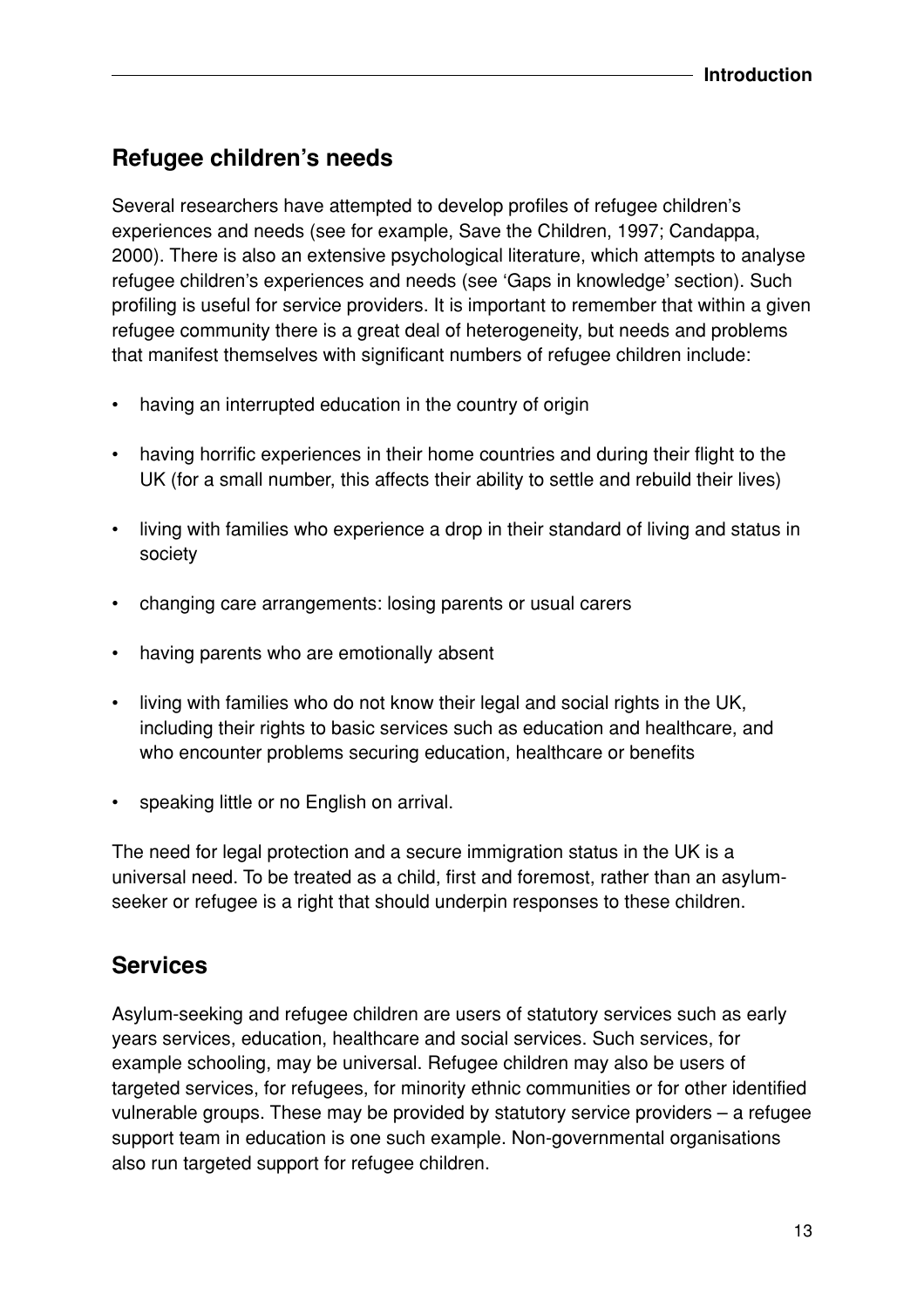Existing provision, concerns and unmet needs are described in the following chapters, collected from existing sources and supplemented by focus group discussions and visits.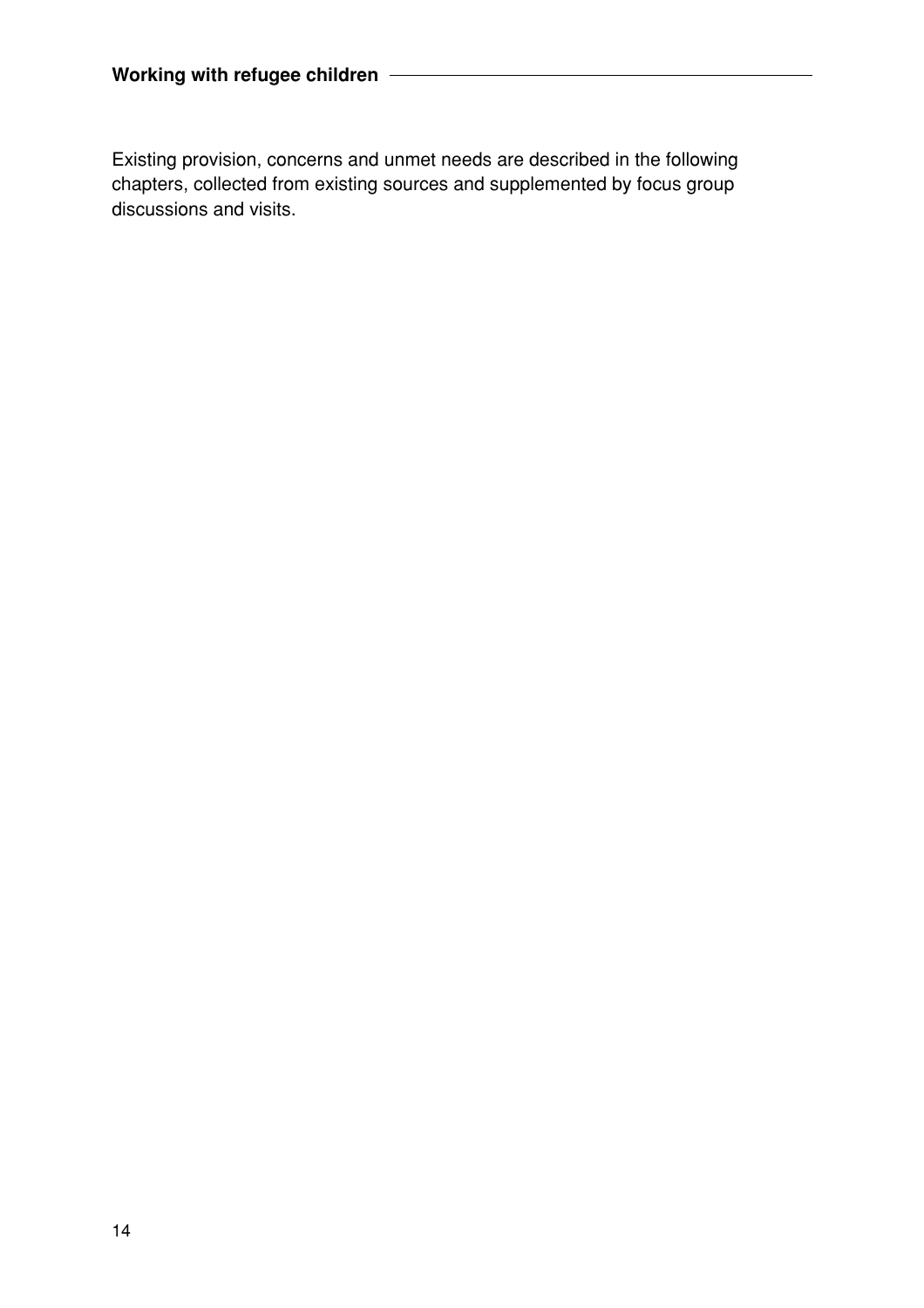# **2 Early years provision**

# **Entitlements**

Race relations legislation would indicate that asylum-seeking and refugee children have full entitlements to early years provision throughout the UK, although no government has issued any guidance on this.

## **Needs**

Refugee communities have a great need for quality early years provision. The age profile of refugee communities in the UK is younger than the non-refugee population – in 1996 some 77 per cent of asylum applicants were under 35 years – and it is likely that there are proportionally more refugee children under five than in the population as a whole (Home Office, 1997). All research on employment among asylum-seekers and refugees indicates that the majority of these households are workless. Many refugee children grow up in poverty. Government commitments to abolish child poverty and to increase early years provision will, therefore, be of particular importance for refugee households.

Access to good quality early years provision is also likely to be a cost effective intervention. Children with positive early experiences of education are less likely to fail in school. Refugee Council research conducted in 1998 indicated that over 70 per cent of asylum-seeking and refugee children grew up in households where little or no English was spoken (Rutter and Hyder, 1998). Enabling a child from a non-English speaking household to attend a nursery before school starts will decrease the need for funded support in primary school. Access to early years provision may also enable refugee parents to attend English classes or obtain new qualifications. And for the most stressed refugee parents, a break from the demands of childcare may enable them to rebuild their lives, saving later interventions by health and social care agencies.

## **Present provision**

### **Central government initiatives**

There has been an expansion of early years provision during the last five years, a policy central to government targets to reduce child poverty.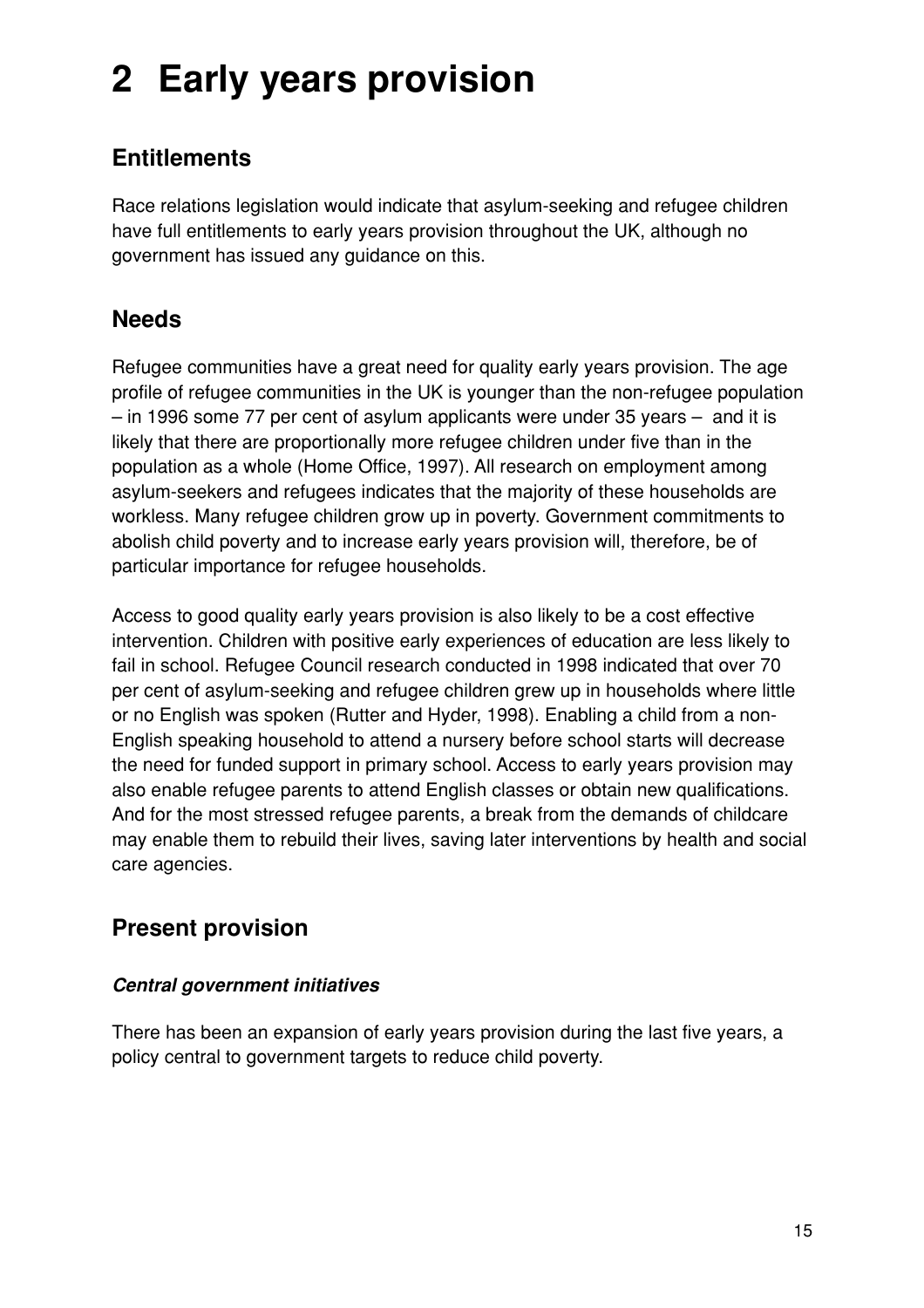In England, initiatives of potential relevance to refugee families include:

- The Neighbourhood Childcare Initiative. This is an area-based initiative that aims to create 45,000 new daycare places in up to 900 neighbourhood nurseries (mostly voluntary sector), together with 25,000 new places at child minders. The aim of this initiative is to improve access to childcare for working parents living in the most deprived areas (Daycare Trust, 2002)
- **Sure Start.** This is an area-based initiative that aims to ensure that every child arrives in school healthy and ready to learn. It funds a range of projects including parent and toddler groups, advice sessions and provision in family centres. In Greater London a small number of Sure Start programmes have worked with refugee families, with some, such as Sure Start Edmonton, targeting these families. By March 2004 it is intended that 500 Sure Start projects will be working with 400,000 of the most deprived children.
- The Four-Year-Old Grant and the Three-Year-Old Grant. All four year olds whose parents want to use nursery care are now guaranteed such provision – up to five two-and-a-half hour sessions during term time, achieved by payment of a grant to nurseries.
- **Early Excellence Centres.** These provide a range of early years education and family support services on one site, building on the pioneering work of the Dorothy Gardner centre in Westminster and others. Such centres provide nursery education, and services such as health visitor clinics, family literacy and English language classes, toy libraries, and surgeries offering welfare rights and other advice and services. It is intended that the funding for the 29 pilot Early Excellence Centres be expanded to fund some 100 such centres by 2004. Given the multiple social needs of many refugee families, Early Excellence Centres may usefully meet their needs and many are doing so already.

In 1999, the new English Early Years Development Plans were required to account for services provided for refugee children; an addition welcomed by refugee charities. Local authority social service departments are also required by the Department of Health to draw up Children's Services Plans – a product of collaboration between local authorities, health authorities, the voluntary sector and other appropriate groups. This creates another opportunity for planning for the needs of young refugee children. OFSTED is required to inspect all nurseries and other childcare, including child minders, and these inspections require an assessment of whether children's ethnic or linguistic needs are being met.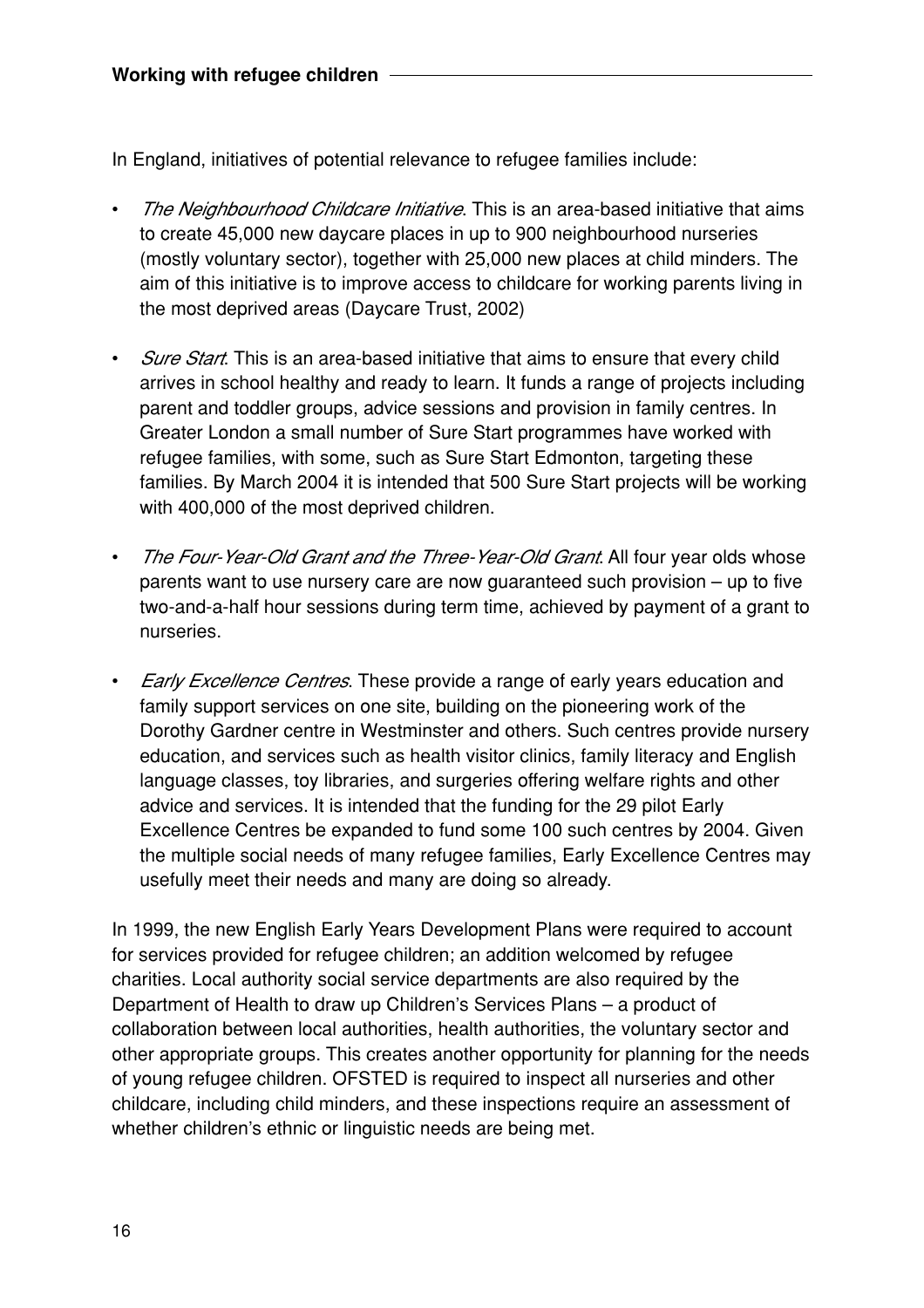Despite these and other central government initiatives, such as a commitment to better training for early years workers, it is likely that many refugee families are not reaping the full benefits of expanded early years provision. There is also no evidence to indicate that refugee communities groups are being helped to develop their own nurseries, parent and toddler groups or other provision. The reasons are complex, but mostly relate to a lack of bridge-building between early years partnerships and refugee community groups. They are discussed below.

#### **Regional initiatives**

None of the asylum consortia has examined early years issues.

#### **Local authorities and individual institutions**

Here there is growing consensus as to what makes good early years provision, although there are wide variations in practice. Good practice comprises many of the following:

- Having a person with designated responsibility for refugees located within an early years team/partnership at LEA level.
- Effective multi-agency work, in particular ensuring that there are good links between health visitors and early years educators. Focus group discussion and visits indicated that such linking was weak in many areas.
- Conducting detailed ethnic monitoring of uptake of early years services.
- Child minding, which offers employment opportunities to refugee women. Local authorities can organise training courses targeted at refugee women, perhaps with English language support. Training should be coupled with a small grants scheme to enable the women to purchase toys and safety equipment.
- Ensuring availability of good quality outreach and consultation to gather information on needs and to inform refugee parents of the range of early years provision.
- Helping refugee community organisations to develop their own early years services, for example parent and toddler groups. Within Greater London, only five refugee community organisations presently run such services.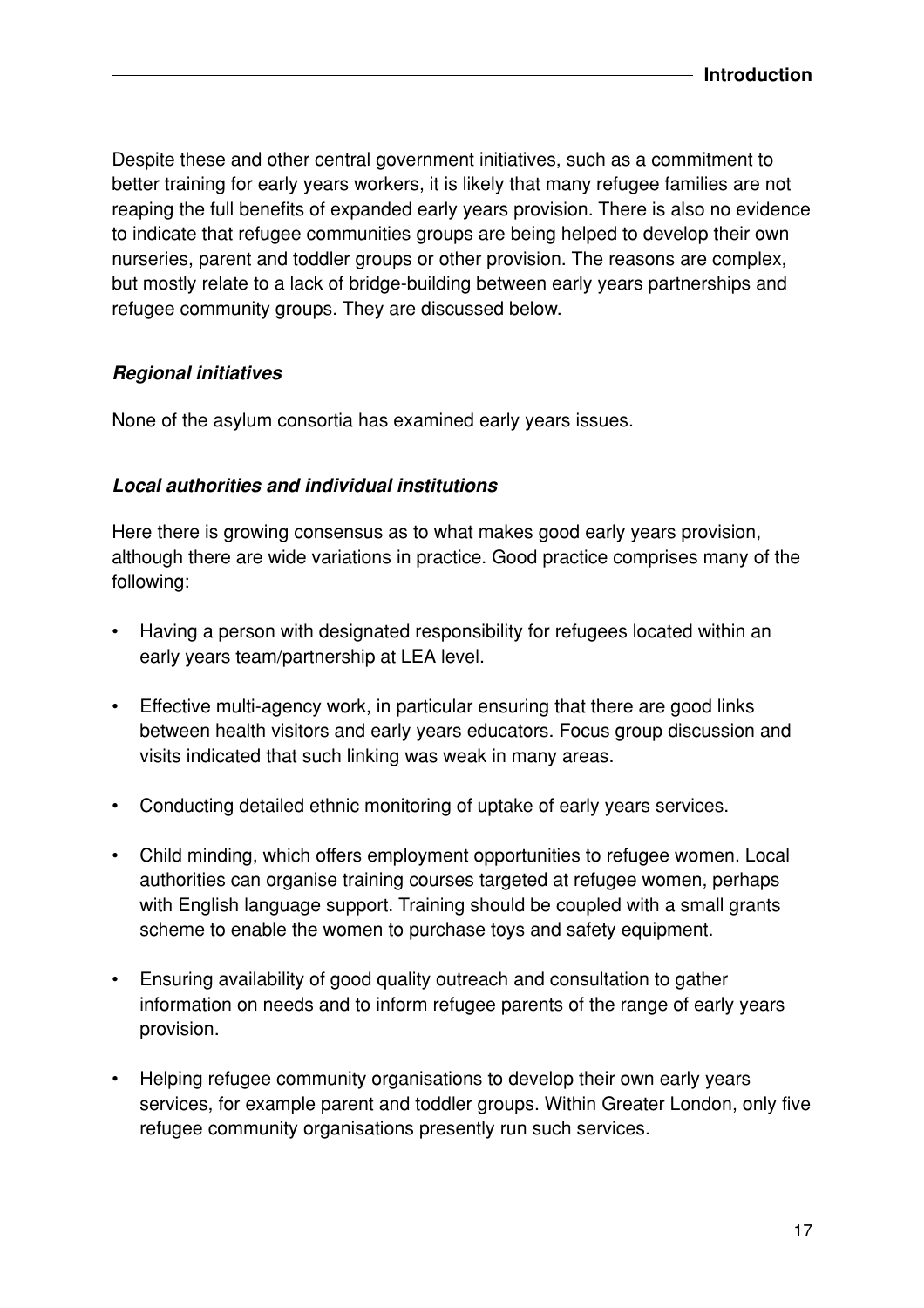- Training early years workers to enable them to better meet the needs of refugee children. Refugee children need nurseries and playgroups that can:
	- meet their psychological needs by, for example, using play to help a child settle
	- respond to their language needs
	- challenge racism and promote cultural diversity
	- involve parents who may not be confident in speaking English
	- support families who may be experiencing stress and economic deprivation. (A more detailed description of good practice is given in Rutter and Hyder, 1998; Save the Children/Refugee Council, 2001; Rutter, 2001.)

## **Concerns**

#### **Access to early years provision**

Despite growing consensus about good practice there are concerns about early years provision for refugee children. All available research indicates that refugee children presently have unequal access to early years provision. For example, research conducted by the author in 1998 and 2002, and by the London Borough of Islington Women's Equality Unit, indicates that refugee children are underrepresented in most forms of early years provision (GLA, 2002 forthcoming; Rutter and Hyder, 1998). However, the analysis of language and refugee surveys conducted in 2002 does indicate an improvement in refugee children's access to LEA nurseries in some London LEAs since 1998, including three that had attempted to conduct outreach work among refugee communities. However, despite an expansion of early years provision, inequality persists. In one London local authority, where refugee children comprise 6.5 per cent of all children, there were only nine refugee children within the area's nursery provision in 1997. Reasons for underrepresentation include:

- Housing mobility: many LEA nurseries have waiting lists for places, and families move before a nursery place is available.
- Lack of knowledge of local services: many refugee-producing countries in Africa and Asia have little or no early years provision. Asylum-seeking families arriving in the UK seldom know about the range of early years provision available. And since over 70 per cent of asylum-seekers speak little or no English, it is difficult for parents to find out about provision. In particular, they may not know about projects such as parent and toddler groups, one o'clock clubs, play buses and toy libraries.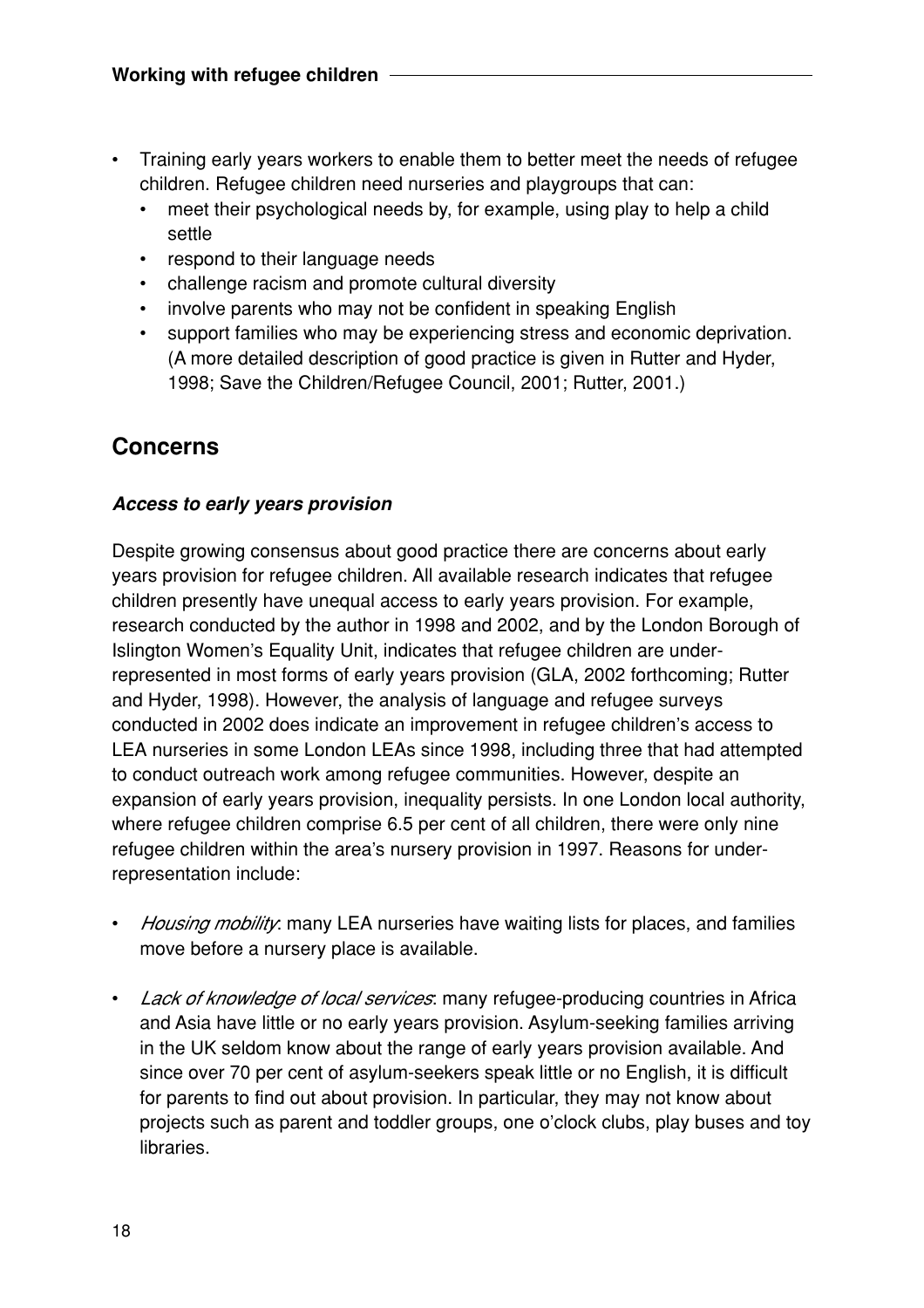- Lack of outreach by early years providers/partnerships.
- *Poverty*: even parent and toddler groups that only make a small charge might be unaffordable for an asylum-seeking family that is forced to live on NASS support.
- Cultural factors: in some refugee communities infants are always cared for by the mother and her extended family, so putting them in the care of strangers could attract disapproval. Other mothers, particularly those who speak little English, feel uneasy about young children being cared for by people who do not know their language, dietary arrangements, religion or customs.
- *Inaccessibility*: some early years provision may not be accessible for large families without private transport.
- *Unwelcoming services*: some types of early years provision, such as playgroups and one o'clock clubs, may be used by a regular group of children and carers who may make 'outsiders' feel unwelcome.

#### **Poor quality ethnic monitoring**

This was an issue that was mentioned in all visits and focus group research conducted by the author. It was felt that most early years providers did not undertake good quality ethnic monitoring that would highlight differences in the uptake of early years services among refugee communities. Additionally refugee community groups felt that Early Years Development Partnerships and LEAs did not have accurate demographic information about the local population and this was a barrier to extending services for refugees and targeting resources.

#### **Lack of evaluation**

There is little evaluation of service provision that takes into account refugee children's particular needs. Given that in some London local authorities, refugee children account for more than 10 per cent of all children, and a greater proportion of those living in low-income households, it would be reasonable to expect Sure Start evaluations to analyse its applicability to refugee children.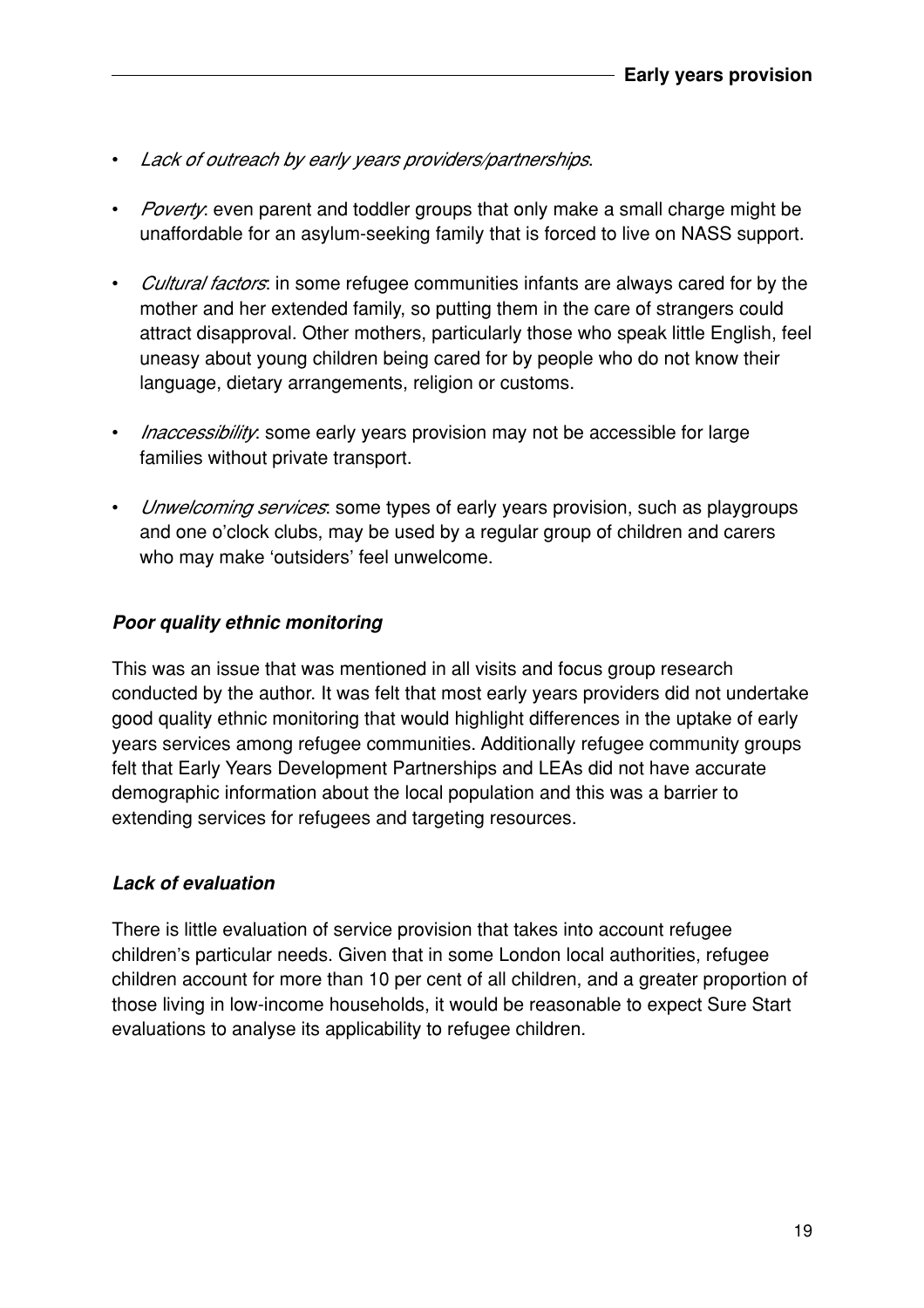#### **Area-based targeting**

Sure Start and the Neighbourhood Childcare Initiative are targeted at deprived families living in particular areas. Refugee children (and others) living in temporary accommodation in the more prosperous areas can be missed by area-based programmes.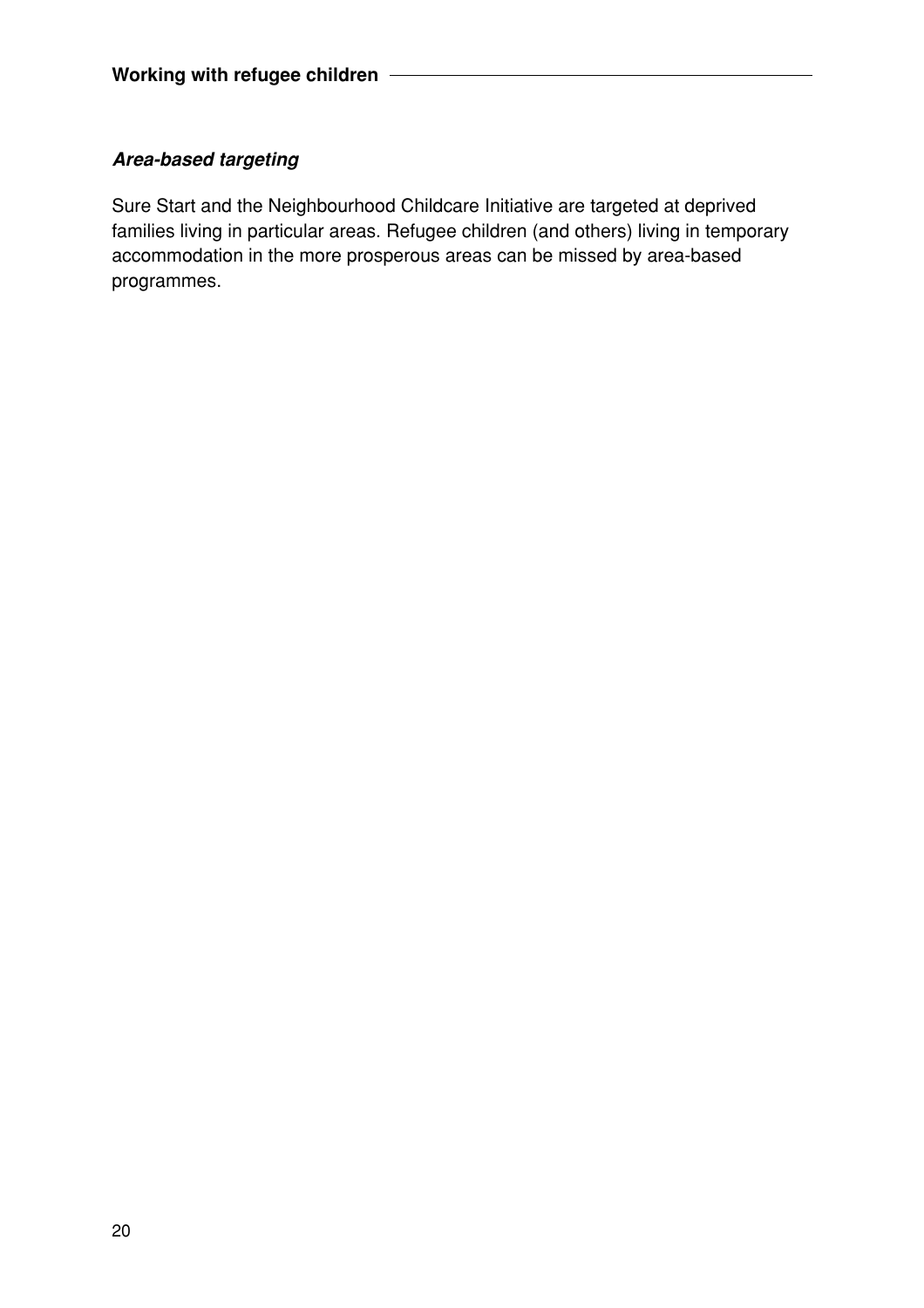# **3 Education**

# **Legal entitlements**

Asylum-seeking children, as well as those with ELR and Refugee Status have full entitlement to compulsory education throughout the UK. In England, the entitlement of asylum-seekers and refugees to compulsory education between 5 and 16 years is outlined in the DfES Code of Practice on School Admissions, Annex B, giving them the same rights to education as other children. Section 14 of the Education Act 1996 also obliges English LEAs to provide a full-time education to all children resident within the LEA. In Wales, the Code of Practice on Admissions 1999 secures the right to education for asylum-seeking and refugee children, and in Scotland their entitlement to education is premised on the Education (Scotland) Act 1980.

Other legislation and guidance of particular relevance for asylum-seeking and refugee children in education includes:

- A legal right for free school meals if that family is in receipt of a means tested benefit (Education Act 1996) or being supported by NASS or a local authority under the interim support scheme (Section 73 and 117, Schedule 14, Immigration and Asylum Act 1999).
- English LEAs have a duty to provide certain educational support to children who are 'looked after' under Section 20 of the Children Act 1989, as are many unaccompanied refugee children under the age of 16 years. This duty requires the LEA to provide an officer who has responsibility for the education of 'looked after' children and an individual education plan and ensures that a child who has newly come into care is not out of education for more than 20 days.
- English and Welsh LEAs and schools must comply with the Race Relations Act 1976 and the Race Relations (Amendment) Act 2000. The latter obliges LEAs and other public bodies to positively promote good race relations. Additionally, the Commission for Racial Equality is tasked under the 2000 Act to prepare a statutory Code of Practice for LEAs and schools on how to fulfil their race equality duties. The new Education Code of Practice came into force in 2002.
- In England, OFSTED can inspect schools for social inclusion, including support for refugee children (OFSTED, 2000).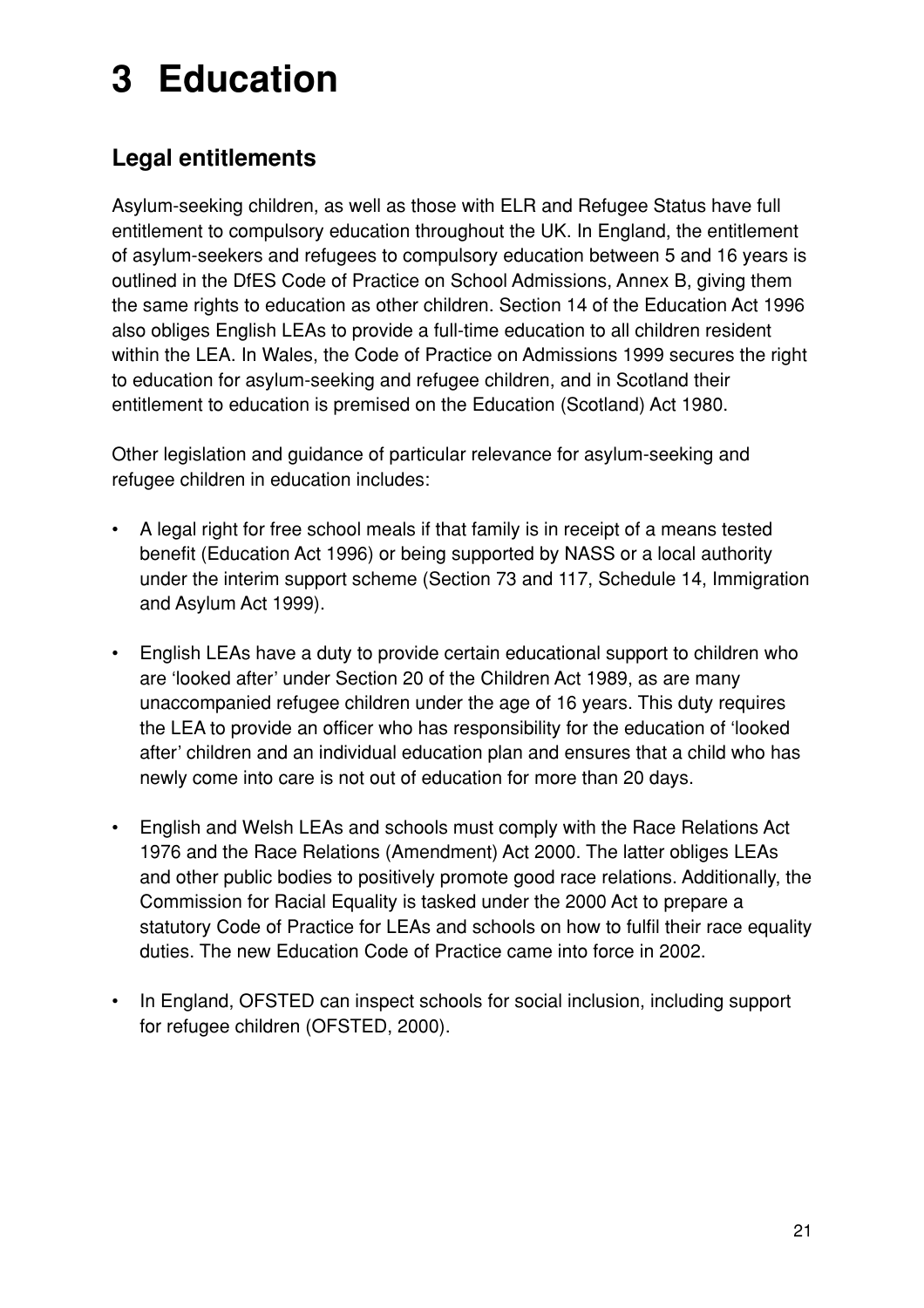## **Present provision**

#### **Central government**

The DfES maintains a small team whose brief includes traveller education, refugee education and intercultural education. The team is located in the School Inclusion Division and has recently published guidance on the education of asylum-seeking and refugee children (DfES, 2002). OFSTED also employs three inspectors whose brief includes refugees. The Scottish Executive and the Welsh Assembly have members of staff whose brief includes refugee children's education, but neither has issued guidance about the education of refugee children.

Central government's role includes the planning and implementation of targeted funding initiatives. In England, three particular interventions are of particular relevance to young refugee children: the Ethnic Minority Achievement Grant (EMAG), the Vulnerable Children Fund and the Children's Fund.

EMAG is part of the School Standards Fund and replaced the Home Office Section 11 Fund. The DfES provides 57 per cent of the grant, with local government being responsible for the remainder. EMAG is used mostly to fund English as an additional language support, although it also funds many refugee support teachers. The operation of the EMAG fund has attracted criticism and it is widely felt not to meet the needs of refugee children because:

- Funding is insufficient to meet refugee children's real needs. In reality, teachers' time is solely targeted at beginners in English. Few children who have achieved some competence in English receive additional help and EMAG does not meet the needs of children whose needs are more complex.
- Funding has decreased at a time when the number of children needing support has increased. A Section 11 fund of £130.8 million in 1993/94 was cut to an EMAG fund of £83 million in 1998/99.
- There is no contingency in the EMAG grant. Local authorities have to make an annual bid for EMAG funds, yet the arrival of asylum-seeking children in a local authority is usually unpredictable, with many LEAs unable to claim monies for children who arrive mid-way through a financial year. As asylum-seekers began to be dispersed outside London, many coastal and northern local authorities complained that they were not receiving additional monies to meet the students' needs.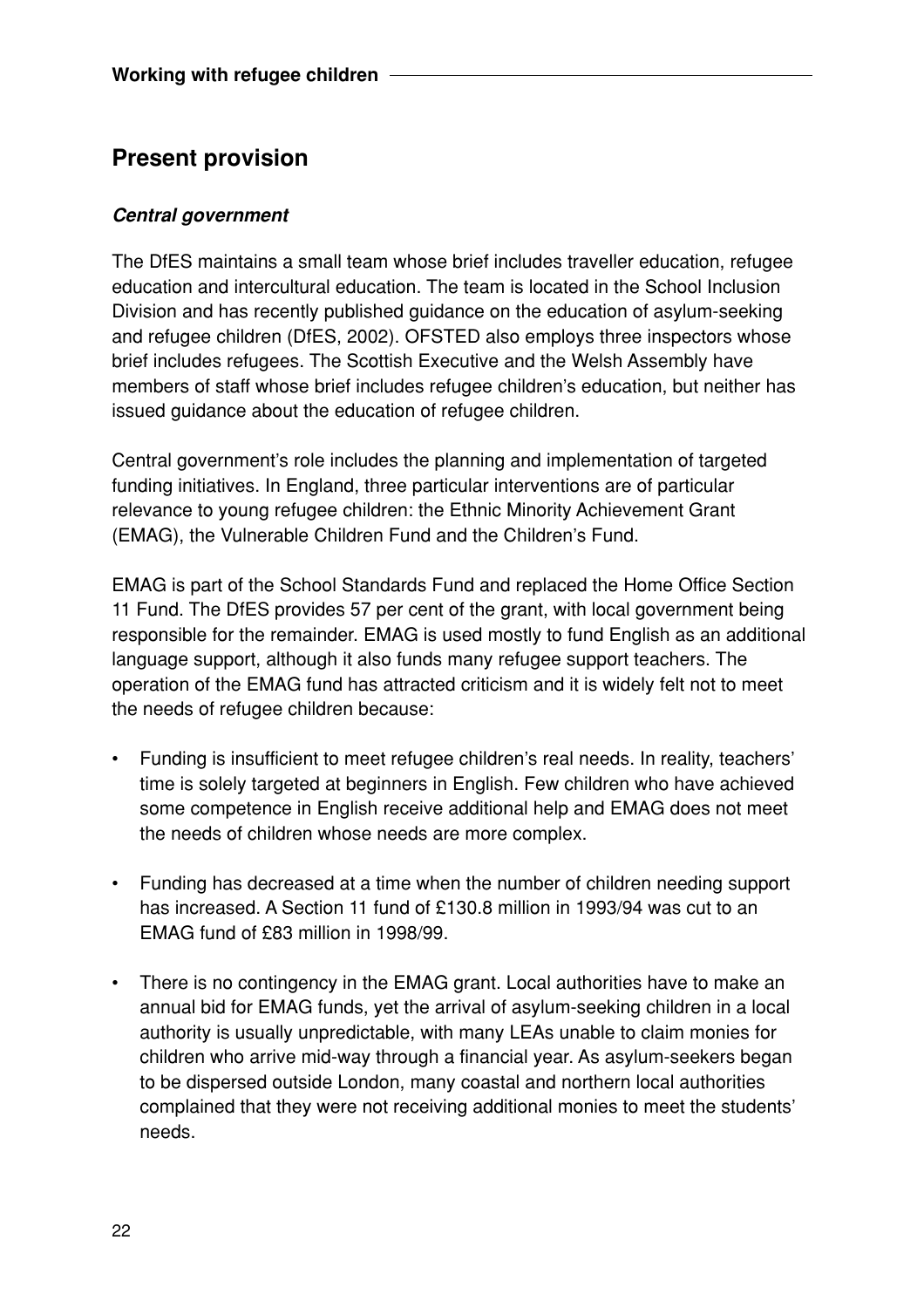- EMAG is reluctant to allocate grants for funding dedicated educational psychologists and educational social workers to support refugee children. But good practice indicates that the complex needs of refugee children are best met by multi-disciplinary teams.
- EMAG does not fund home language teaching, even though this has educational and psychosocial benefits for refugee children. The DfES policy is that home language teaching is the responsibility of communities.

In response to the above criticisms of EMAG, the DfES introduced the new Vulnerable Children Fund in late 2002. This new fund can be used to support travellers, asylum-seeking children and other children out of school. In 2003 its total budget will comprise £84 million. Spending on specific groups is not laid down by the DfES, although in bidding for its monies the LEA has to show how the bid is linked to the Education Development Plan. Unlike EMAG, its monies do not have to be devolved to schools. It could be used to fund items such as dedicated educational psychologists to work with refugee children. It is a welcome development. However, the allocation of the Vulnerable Children Fund is based on an annual bid. There is no contingency. In 2002, the DfES rejected a contingency fund for large groups of asylum-seekers who arrive in an LEA or school outside deadlines for bidding for funds.

The DfES-administered Children's Fund has the potential to fund non-governmental organisations working with refugee communities, as well as welfare support. It is also meant to encourage inter-agency partnership. One London LEA has successfully channelled £330,000 of its Children's Fund to refugee projects. However, in other local authorities, refugee agencies as well as statutory service providers have complained that the Children's Fund has not been targeted at refugee communities.

In Wales, the Welsh Assembly makes grants available to local authorities for the support of children from ethnic minority communities. In Scotland there is no dedicated fund for such children's educational support, but funding is met directly by local authorities. There is no EMAG-like grant, as local authorities and the Scottish Executive argue that the needs of ethnic minority communities in Scotland can best be met by the appropriate delivery of mainstream local authority services.

#### **Regional government**

The regional asylum consortia employ officers whose responsibility includes planning for the arrival of asylum-seeking children (see Table A1.2). In some, although not all consortia, there are coordinating meetings of education officers held under the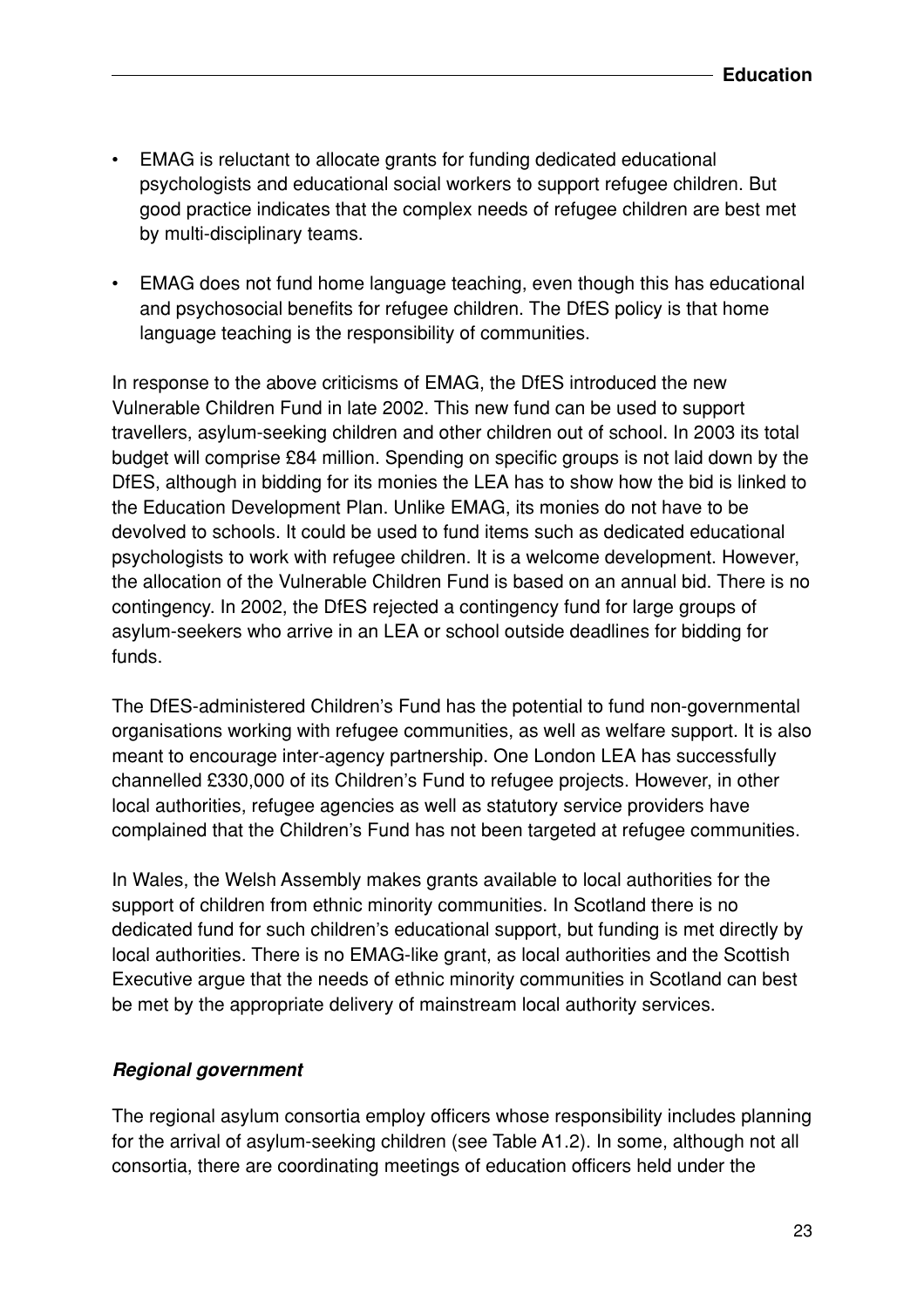auspices of the consortia. However, to date there has been little impact on actual educational practice (and also other services for children) and no consortia have facilitated cross-LEA services.

Regional and inter-LEA cooperation is more complicated in London – where at least 70 per cent of asylum-seeking children are resident. Here LEAs are small and many organisations, including OFSTED and the Audit Commission, have argued for greater cooperation (OFSTED/Audit Commission, 2001). The London Asylum Seekers' Consortium (LASC) has not engaged in strategic planning. The Greater London Authority has produced a strategy report on asylum-seekers and refugees (as well as other relevant areas such as a children's strategy) but its remit does not extend to education or social services (GLA, 2001). The Government Office for London and the Association of London Government have had minimal involvement in refugee children's education in recent years.

#### **Local government**

During the last ten years there has been a growing consensus about good practice for refugee children at both LEA and school level (see for example Arshad et al., 1999; Mott, 2000; Refugee Council, 2000; Rutter, 2001, pp. 74–83). This consensus has developed with little intervention from central government; indeed, many aspects of present DfES policy are inimical to the successful educational integration of refugee children. At LEA level, good practice for refugee children is likely to include:

- multi-agency planning at a local authority level, involving education, housing, other statutory services such as FE colleges, the police and the health service, as well as non-governmental organisations
- ensuring that the Education Development Plan (EDP) and its Welsh and Scottish equivalents targets refugee children and involves schools, as well as community stakeholders in drafting
- access to good quality interpreting and translation services
- ethnic monitoring, including monitoring of the uptake of non-compulsory educational services such as early years and youth work provision, as well as educational achievement and school exclusions
- LEA admissions practices that facilitate the early admission of refugee children to school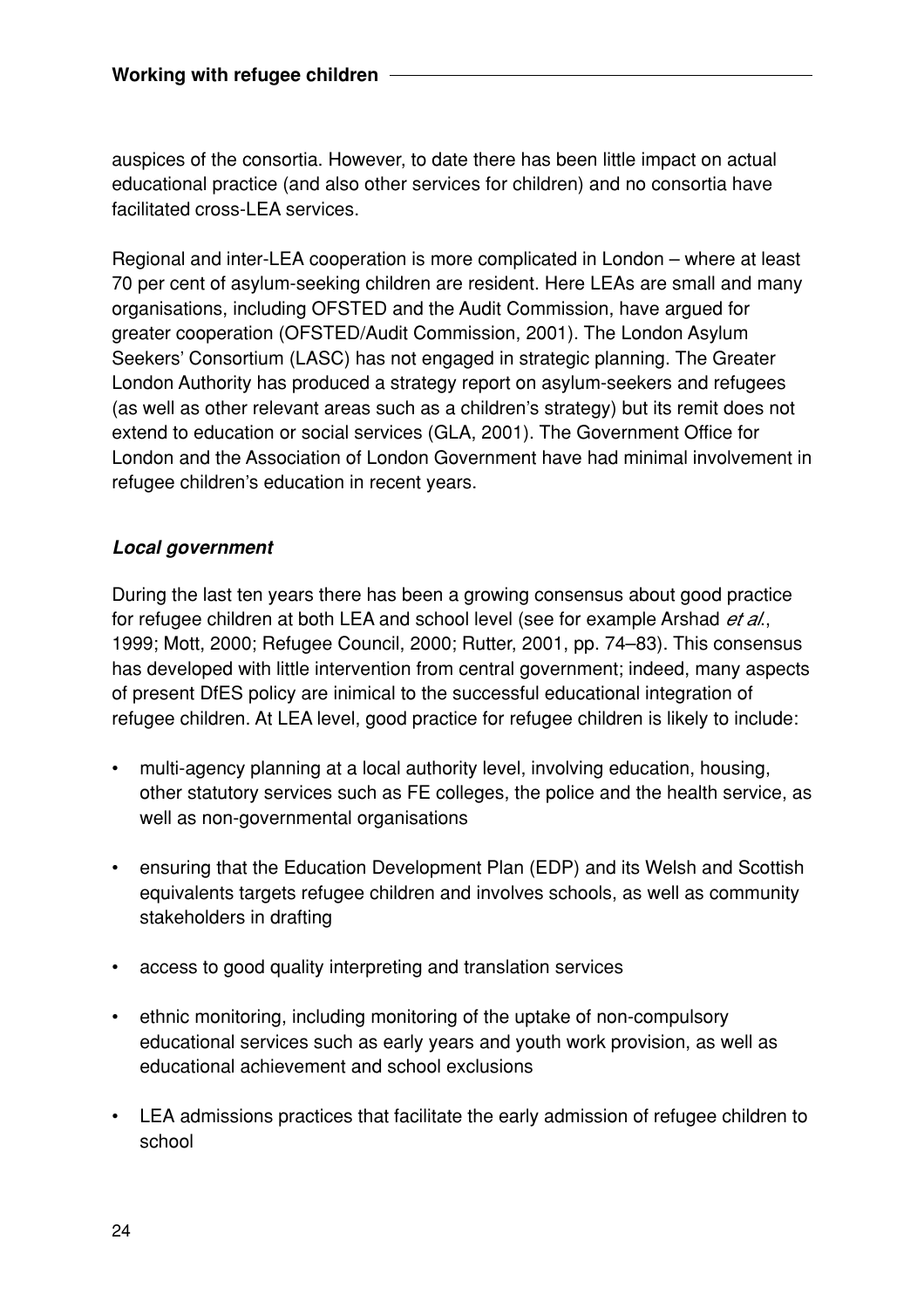- the active involvement of educational psychology teams in assessment of refugee children, therapeutic work with them, advice for teachers and other professionals as well as in-service training for teachers
- the employment of refugee support teachers/teams (this appears to be important and is discussed below)
- programmes to support refugee community schools. About 40 per cent of all refugee children in the UK attend refugee community schools that may teach the home language, as well as supplementing the mainstream curriculum. A number of London LEAs fund and support such schools
- work by the youth service to ensure that refugee children have full access to youth clubs, leisure, mentoring, after-school and holiday projects and that refugee community organisations are supported in their development of youth services
- the active involvement of early years providers for services for refugee children (see above)
- work by libraries and leisure services to meet the particular needs of refuge communities, for example ensuring that refugees have access to books in their home languages. (Taken from Camden Education, 1996; Rutter and Hyder, 1998; Mott, 2000; Rutter, 2001 *inter alia.*)

In January 2002 some 34 local education authorities (LEAs) in England, Scotland and Wales employed specialist refugee support teachers or teams. A further two London LEAs have specialist refugee support teachers working with under fives. Job descriptions and working practices differ between LEAs, but refugee support teachers may:

- admit and settle asylum-seeking and refugee children into school before handing over responsibility for their education to mainstream and LEA teachers
- provide a total package of support, including English language support for refugee children
- support refugee children whose needs go beyond that of learning English, for example a child who is not coping as a result of an overwhelmingly traumatic past
- act as a contact point within the local authority and represent education on multiagency working parties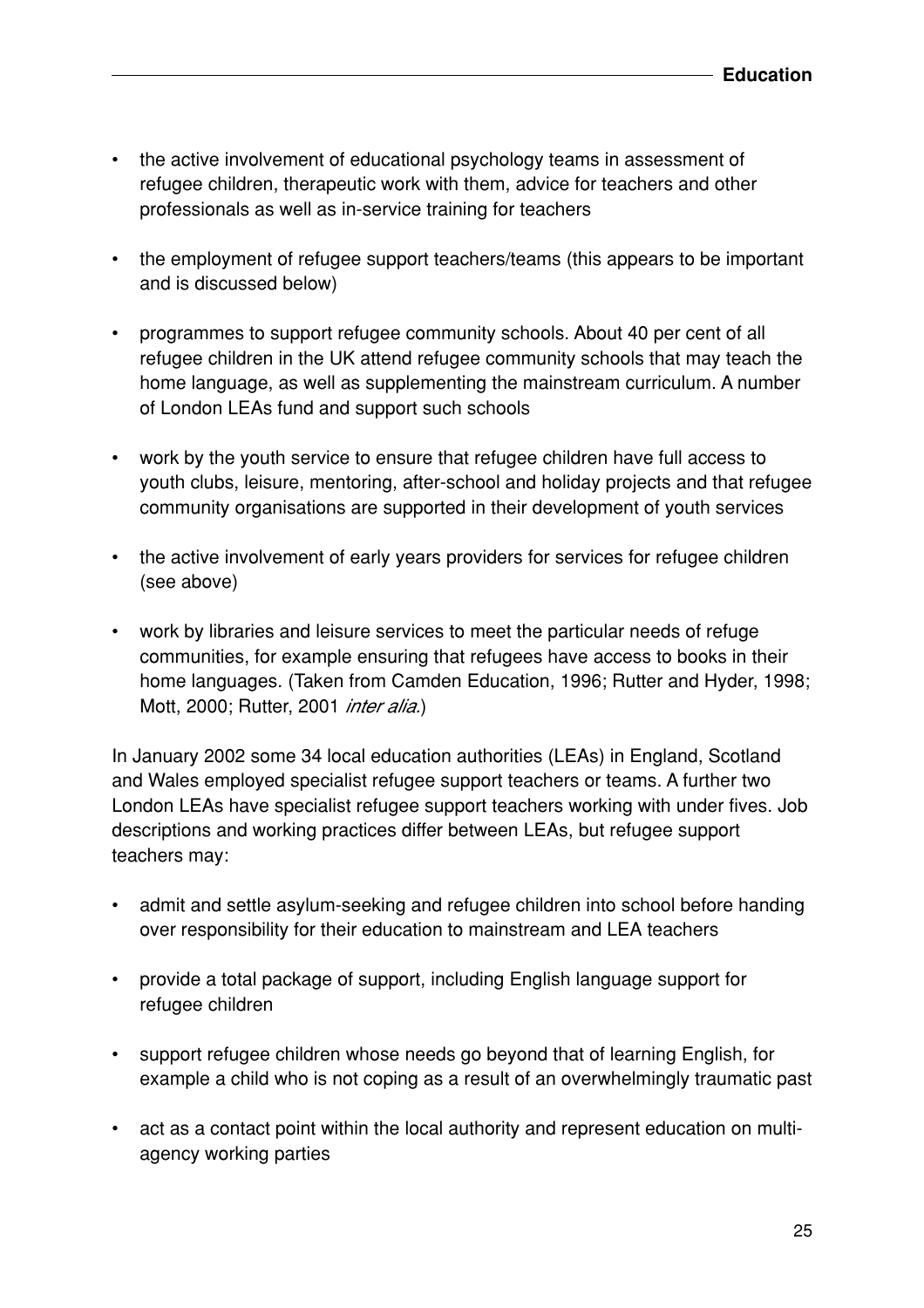• act in an advisory capacity – organising in-service training and helping schools develop practices.

A small number of LEAs have multi-disciplinary teams located in education whereby teachers work alongside social workers and/or psychologists. One London LEA employed such a team from 1993–1998 comprising a coordinator, six refugee support teachers, a family support worker and a part-time educational psychologist. It appeared to be an effective way of working with refugee children and their carers. However the team was disbanded in 1998 after changes in educational funding.

The employment of refugee support teachers appears to be particularly important in achieving good multi-agency coordination at LEA level. Without specialist refugee support teachers, there is often less planning and support for refugee children.

Other LEA staff may have designated responsibility for refugee children. These include bilingual classroom assistants working with specific refugee communities or linguistic groups, traveller educators, 'looked after children' educators and educational psychologists. Bilingual classroom assistants can offer real support to schools working with refugee children. As well as their linguistic skills, a good bilingual classroom assistant can promote liaison between home and school. For refugees, employment as a bilingual classroom assistant can also be the first step to achieving qualified teacher status in the UK. However, it should be noted that many bilingual classroom assistants have poor conditions of employment, earning less than £6 per hour and paid per session. Among London LEAs, only Somali-speaking bilingual classroom assistants are employed in significant numbers. It has been particularly difficult to recruit and retain Persian-, Pushto- and Albanian-speaking classroom assistants in some parts of London. There is no research about bilingual classroom assistants who are refugees.

#### **Schools**

Here there is also growing consensus about good practice for refugee children at school level, comprising much of the following:

- policies that draw on past experiences of working with bilingual children, promoting anti-racist and multi-cultural education and working with children in temporary accommodation
- an identified member of staff in the school who has responsibility for refugee children and access to information about refugee children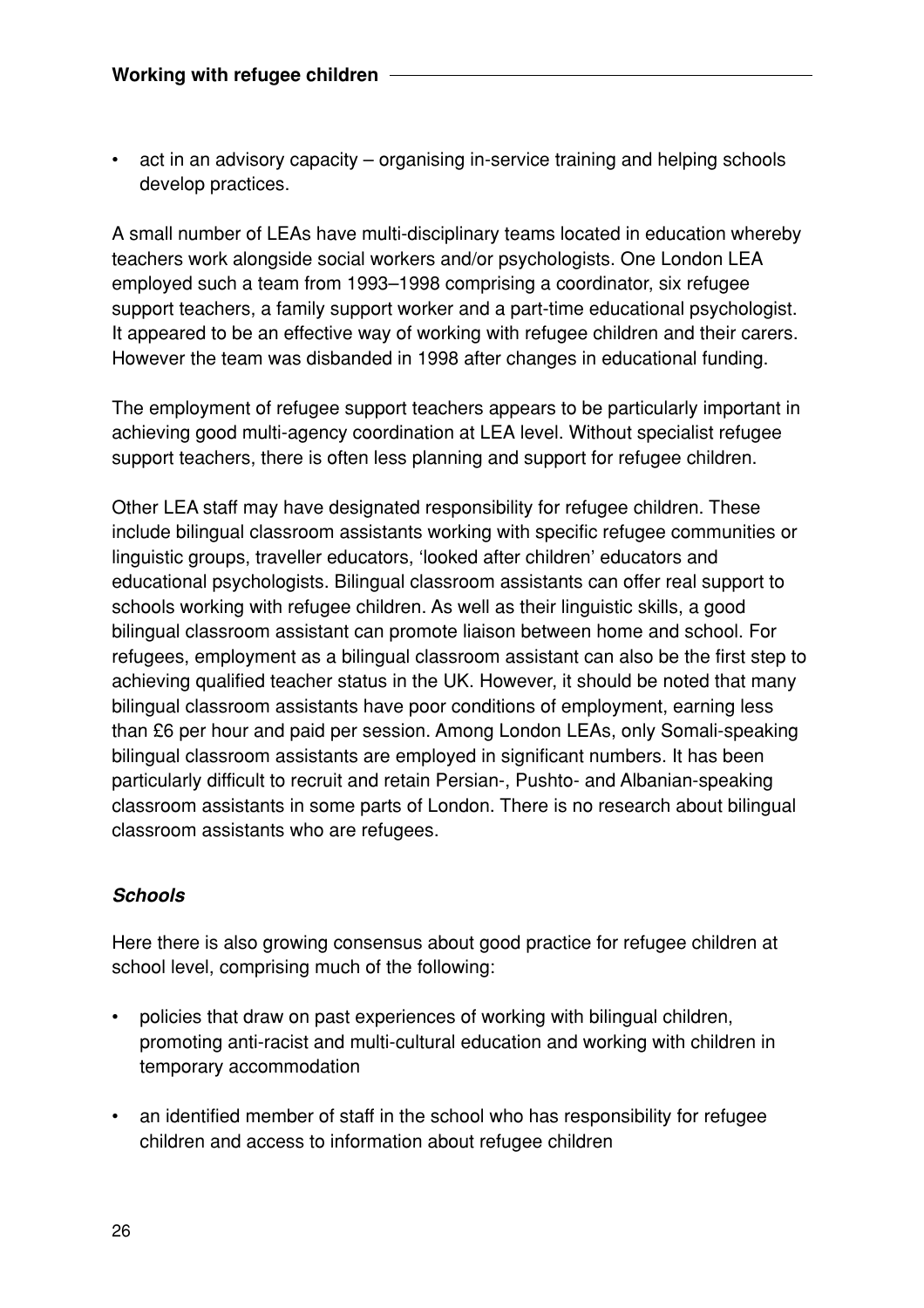- in-service training on meeting the needs of refugee children
- an examination of school admission and induction practices, to ensure that refugee children are made to feel welcome
- specialist help and strategies for refugee children who are not coping as a result of their past and present experiences
- adequate support for children with English as an additional language
- encouragement to maintain and develop the home language(s)
- action to counter hostility and the racist bullying of refugees. This may comprise links with other organisations such as Race Equality Councils and community groups. School also need effective sanctions against racist bullying and to use the curriculum to promote ethnic diversity as positive
- good home–school liaison

(Source: Refugee Council, 2000).

### **Concerns**

Despite a growing consensus on what constitutes good education and quality provision for refugee children, there are continuing concerns about refugee children's education. These concerns, described below, have been articulated by refugees themselves, teachers and other educationalists (see for example Save the Children, 1997; Mott, 2000; Rutter, 2001)

#### **Access to schooling**

Some asylum-seeking and refugee children face major barriers in securing school places (Community Health South London NHS Trust, 2001; Refugee Council, 2002). In July 2001, the Refugee Council estimated that there were at least 2,100 asylum-seeking and refugee children out of school in Greater London alone. There is anecdotal evidence that the situation has worsened since then, with the Children's Society estimating in October 2001 that there were at least 700 asylum-seeking and refugee children out of school in the London Borough of Newham alone (Guardian Education, 13 January 2002). Failure to secure a school place has multiple causes, including: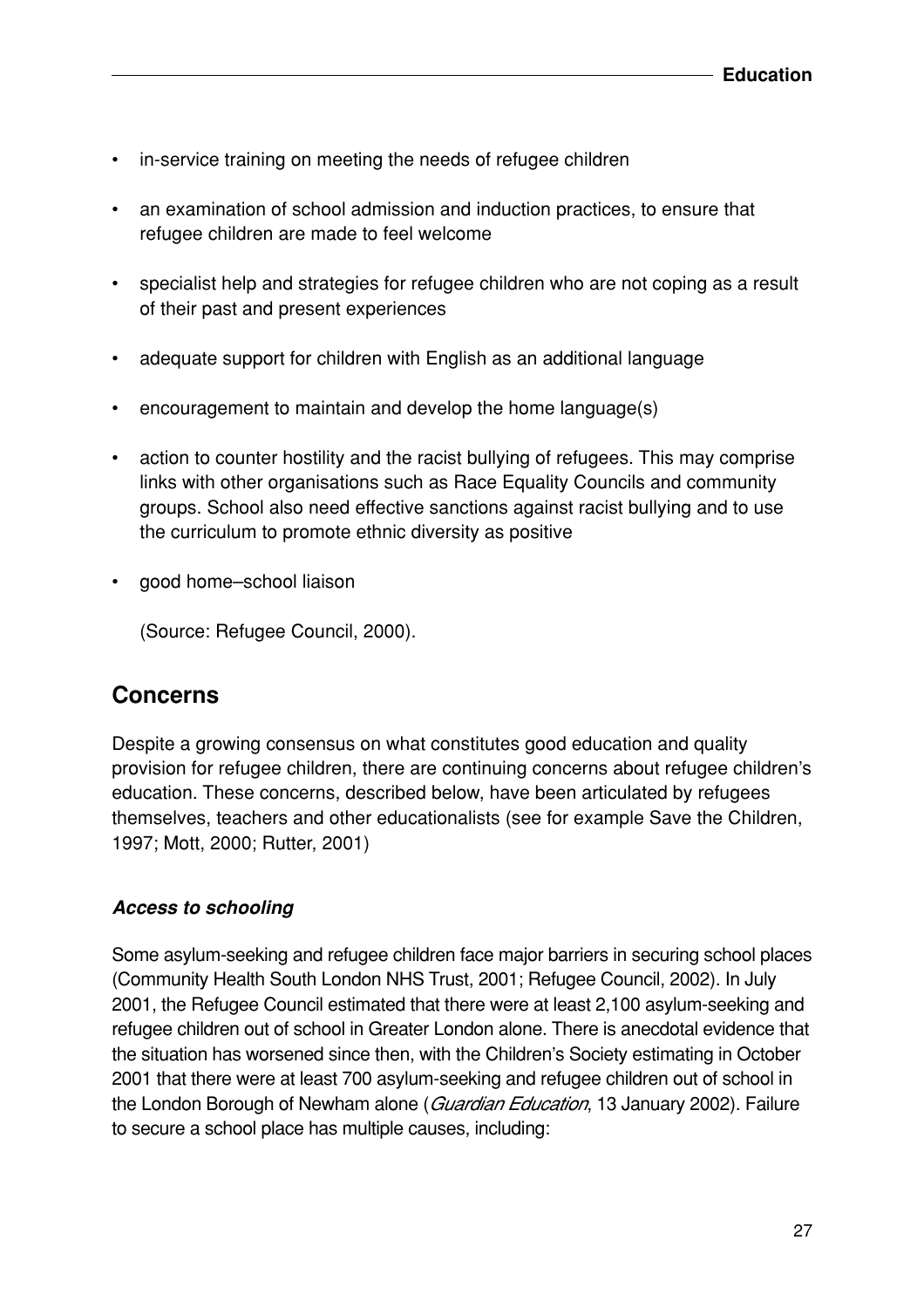- 1 an acute shortage of school places in some LEAs and these LEAs being unwilling or unable to fulfil their statutory duty to provide a school place
- 2 an unwillingness by some schools to admit refugee pupils. Although pupils with English language needs who arrive in English schools in Years 5, 6, 10 or 11 of their schooling no longer have to be included in English school or LEA league tables, the unwillingness to admit some refugee pupils has persisted. This is most acute for those children who arrive in the UK aged 14–16, during an examination course, as many schools feel that they have little to offer such pupils
- 3 high housing mobility among asylum-seeking and refugee pupils, making for frequent moves of school
- 4 asylum-seeking and refugee parents being unaware of their rights to a school place and having no access to legal representation and/or advocacy to help them secure compulsory education
- 5 confusing school admissions procedures which differ greatly between LEAs and schools. Many refugee parents are also unaware that a place on a school waiting list will not usually mean that a school place is allocated
- 6 failure to access school uniform and travel grants acting as a barrier to securing a school place.

#### **Unequal access to some schools within an LEA**

Within LEAs, asylum-seeking and refugee children are not evenly distributed among schools (an issue more marked at secondary school level). Those refugee children who arrive in the UK outside the normal school admission cycle will only secure places in schools with spaces; schools that are often less popular with more settled groups of parents. In many cases these are schools that face long-standing challenges and problems.

Demographic analysis undertaken at London Metropolitan University indicates that refugee children are also less likely to secure places in Roman Catholic and Church of England schools. Many refugee families from Europe, Latin America, west and central Africa are observant Christians; lack of access to church schools is an issue that must be monitored.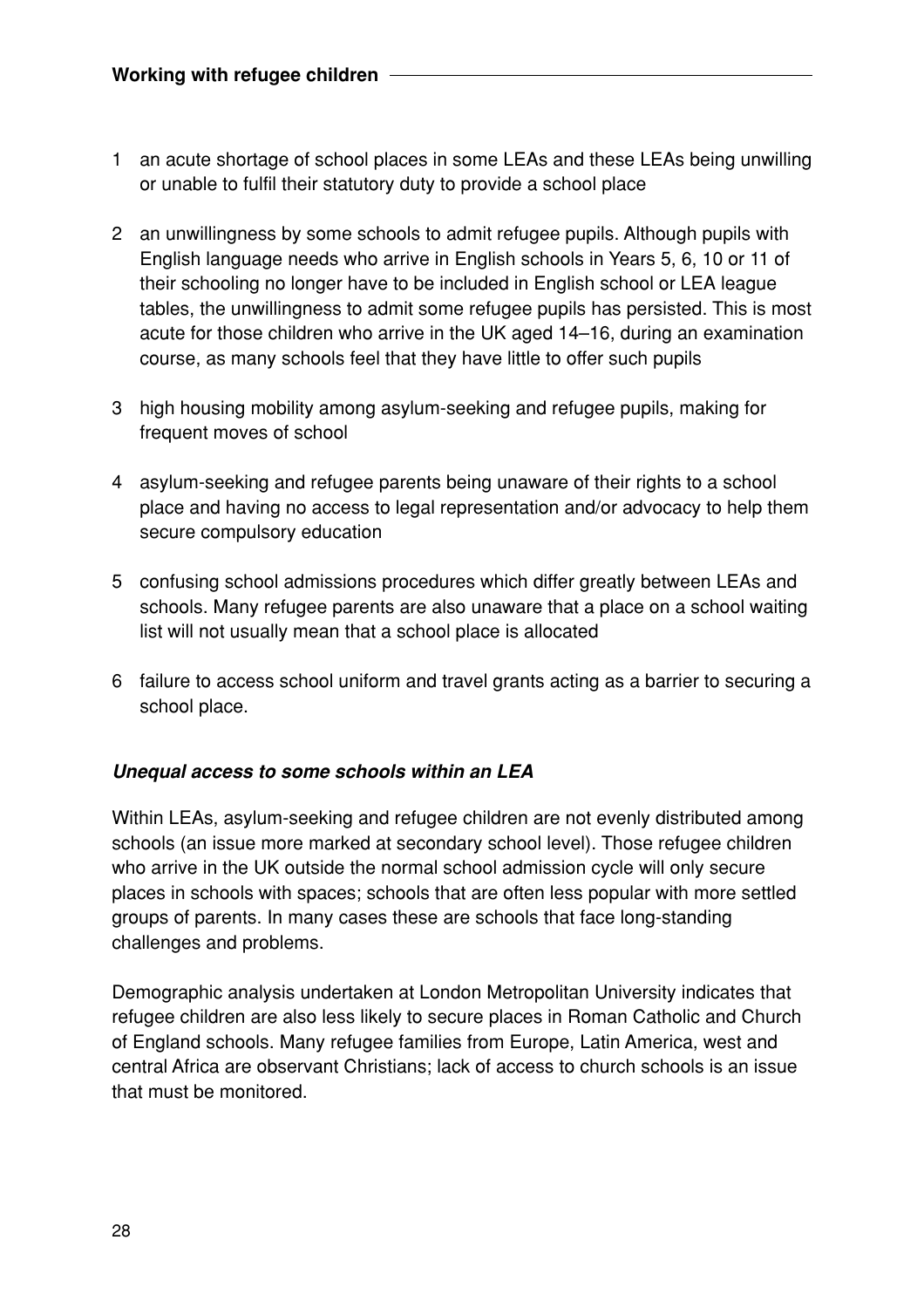#### **Underachievement among some groups of refugee pupils**

There is growing evidence to show that some groups of asylum-seeking and refugee children are underachieving in schools. These groups include Somalis, Turkish Kurdish boys and eastern European Roma (see, for examples, Ali and Jones, 2000; Rutter, 2003). However, LEA data about refugee pupil achievement are variable in quality as, in many LEAs, ethnic categories (Black African, Black other etc.) used in data analysis are too broad to highlight underachievement (and success) among particular refugee groups.

The reasons for such underachievement is likely to be multi-factoral and complex and there is a need for national research on this, as well as better data collection on school achievement.

#### **Bullying and racial harassment**

This is another concern articulated by refugee children. For example, of 32 children, many of primary school age, interviewed in Hackney in 1996, 19 report being the victim of racial harassment and seven had moved school as a result (Richman, as cited in Rutter, 2001). Children reported verbal abuse, theft of personal items, spitting and physical attack. Given that the Race Relations (Amendment) Act obliges schools and LEAs to promote good race relations, there is room for research that monitors the effectiveness of such policies.

#### **Special educational needs provision**

There is no research that analyses refugee children's experiences of the special needs system – a clear gap in knowledge. In 2003, research was conducted in one London local authority about Congolese children. This research was commissioned after statistical analysis showed that 74 per cent of Congolese children had special educational needs, compared with 22 per cent of all children in that LEA (Rutter, 2003). However, in four case study schools (secondary) examined by the author, it was found that refugee children were under-represented among those children on the stages of the SEN Code of Practice. No comparable studies have been done in primary schools. While it might be expected that more refugee children would be classed as having special needs, three factors may prevent this:

1 poor communication with parents about a children's experiences in the home country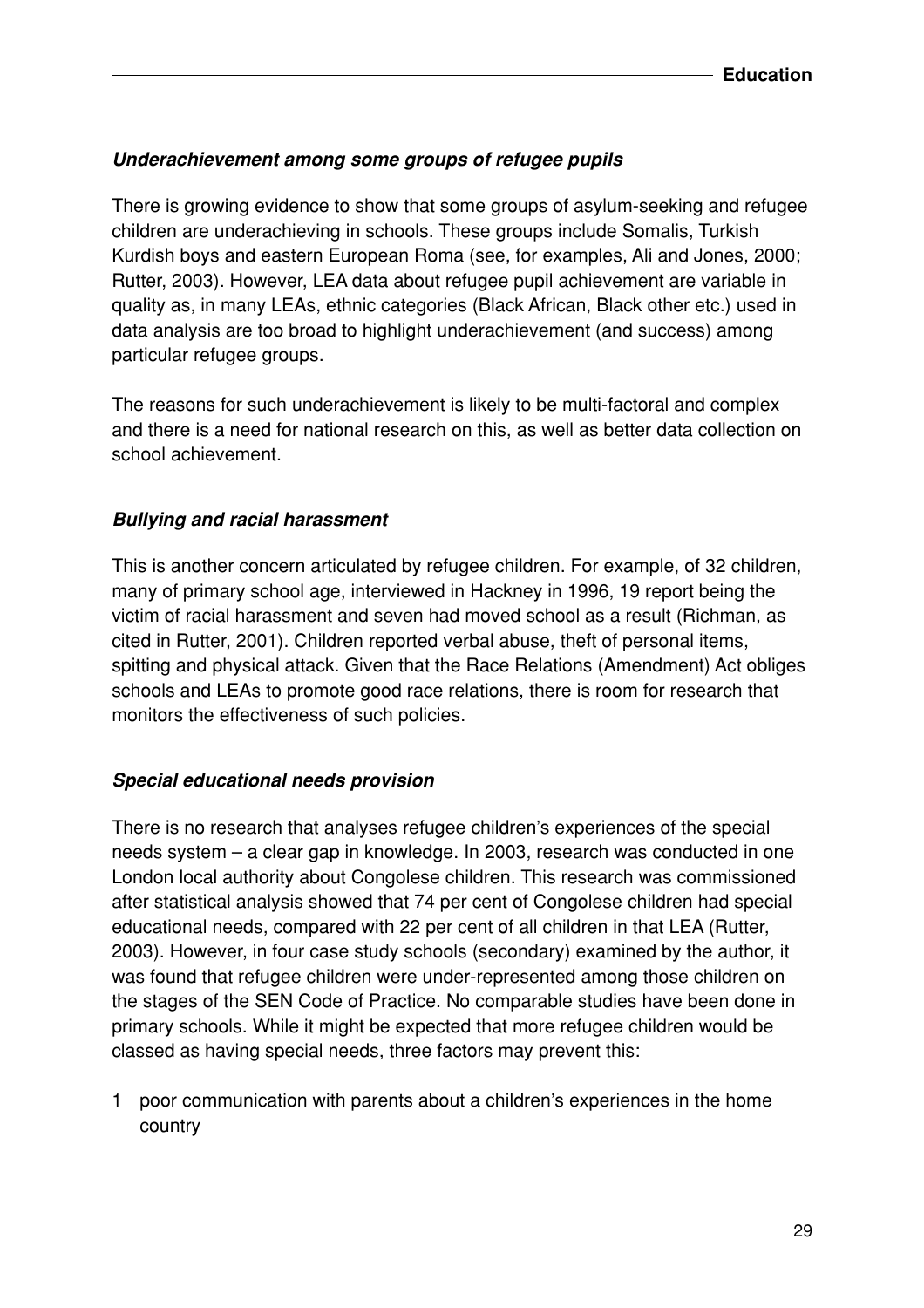- 2 high housing mobility preventing continuity of care
- 3 the assumption held by many teachers that a newly arrived child's learning needs mostly comprise the need to learn English. This may prevent some children with specific or general learning difficulties receiving early support.

Among refugee children experiencing emotional and behavioural difficulties, support is judged to be very patchy. There is a tendency for many such children resident in London to be referred to the Medical Foundation for the Care of Victims of Torture, whether the emotional and behavioural problems relate to the refugee experience or not. A small number of educational psychology teams have developed experience in assessing and supporting refugee children, as have a small number of Child and Adolescent Mental Health Services. One educational psychology team (the London Borough of Enfield) operates a system whereby a part-time educational psychologist is attached to an education-based home–school liaison team for minority ethnic children under five. The educational psychologist is involved in the assessment of refugee children. She also undertakes some therapeutic work. Her job also involves training and supporting early years workers and running a drop-in group for parents, carers and professionals who have concerns about a particular child. This model of working is judged to be cost effective and innovative and perhaps could be replicated.

#### **Educational funding**

That the education funding system in both England and Wales does not meet the needs of refugee children is of growing concern and may contribute to school and LEA unwillingness to accept refugee children. Mainstream funding relies on an annual pupil census and geographically mobile children who arrive and leave between census dates attract no funding. There is a time-lag between a child arriving and funding being granted, as well as lack of contingency funds, either in mainstream funding or project funds such as the EMAG, available to local authorities and schools to support significant numbers of unexpected arrivals. (See Rutter and Stanton, 2001 and GLA, 2002, forthcoming, for a fuller discussion of funding.)

### **Youth work, holiday projects and after-school provision**

Recent research has identified many gaps in youth work provision for refugee children. Out of Exile surveyed present youth work provision for young refugees (Norton and Cohen, 2000). Almost all of this was offered by the voluntary sector and very little by local authorities. Refugee children also did not appear to be using much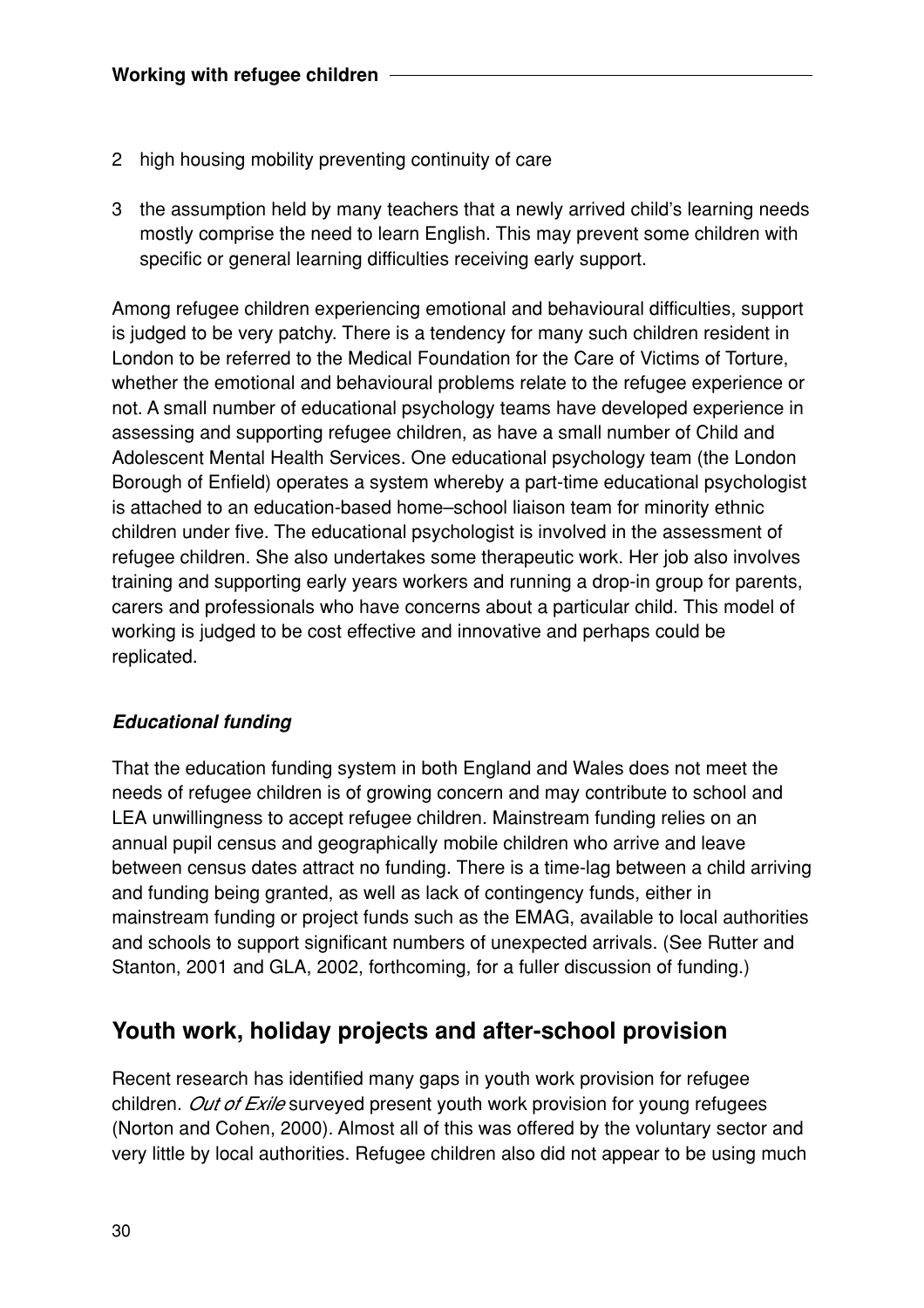non-targeted local authority youth work provision. Although youth work is an issue pertinent to older refugee children to a much greater extent, there does need to be increased partnership between local authority youth work teams and refugee organisations.

Another gap in provision is found in holiday projects that include English language support. An all too common scenario is of a refugee child who arrives in the UK in May or June, enrols at school and begins to learn until the summer holidays intervene. During this long vacation, many newly arrived English language learners lose their existing English language skills.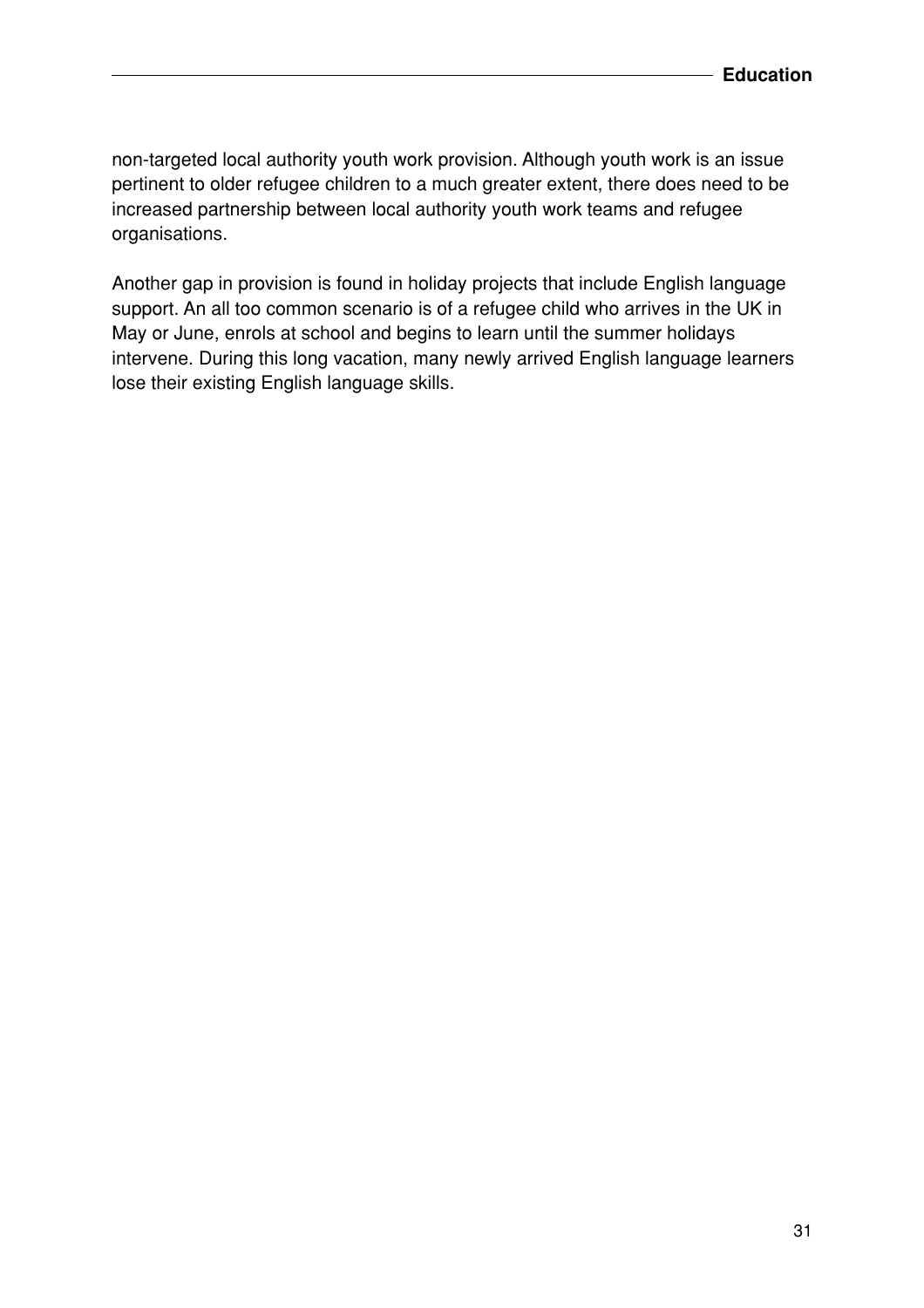# **4 Healthcare**

Asylum-seekers, as well as those with ELR and refugee status, have full entitlements to most health services throughout the UK. Asylum-seeking children supported by NASS, however, have no right to supplies of formula milk granted to other families receiving means tested benefits. While many of the healthcare needs of refugee children are similar to non-refugees, asylum-seeking and refugee children do have specific healthcare needs. These can be summarised as:

- securing access to healthcare
- issues around language and communication
- health issues relating to refugees' cultural or ethnic origin, for example, female genital mutilation, sickle-cell disease/trait and beta thallasaemia
- health issues relating to refugees' arrival from poorer countries that have weaker primary healthcare systems and where certain communicable diseases may be endemic, or where immunisation may not take place
- health issues caused by refugees' exposure to violence and persecution
- health issues relating to welfare in the UK, in particular nutrition.

### **Access to healthcare**

Asylum-seekers and refugees have the same basic entitlement to healthcare as other UK residents, with this entitlement being outlined in Health Circular (82) 15. However, many asylum-seeking families, as well as unaccompanied children, experience extreme difficulty in securing access to healthcare. The reasons for this are complex. Newly arrived asylum-seekers may not know how the British healthcare system works and that GP registration provides the route to accessing healthcare. Refugees may also not know the range of services available to them, for example the work of health visitors. Lack of fluency in English may prevent a refugee accessing services.

Asylum-seekers and refugees may be refused registration with a GP; research conducted in east London in 2002 indicated that 34 per cent of a sample of 116 children were not registered with a GP (Refugee Council, 2002). Even if registered, many asylum-seekers face bureaucratic hurdles in securing healthcare. In order for asylum-seekers supported by NASS or local authorities to secure free prescriptions and dental care, they have to complete Dept of Health Form HC1, return it to a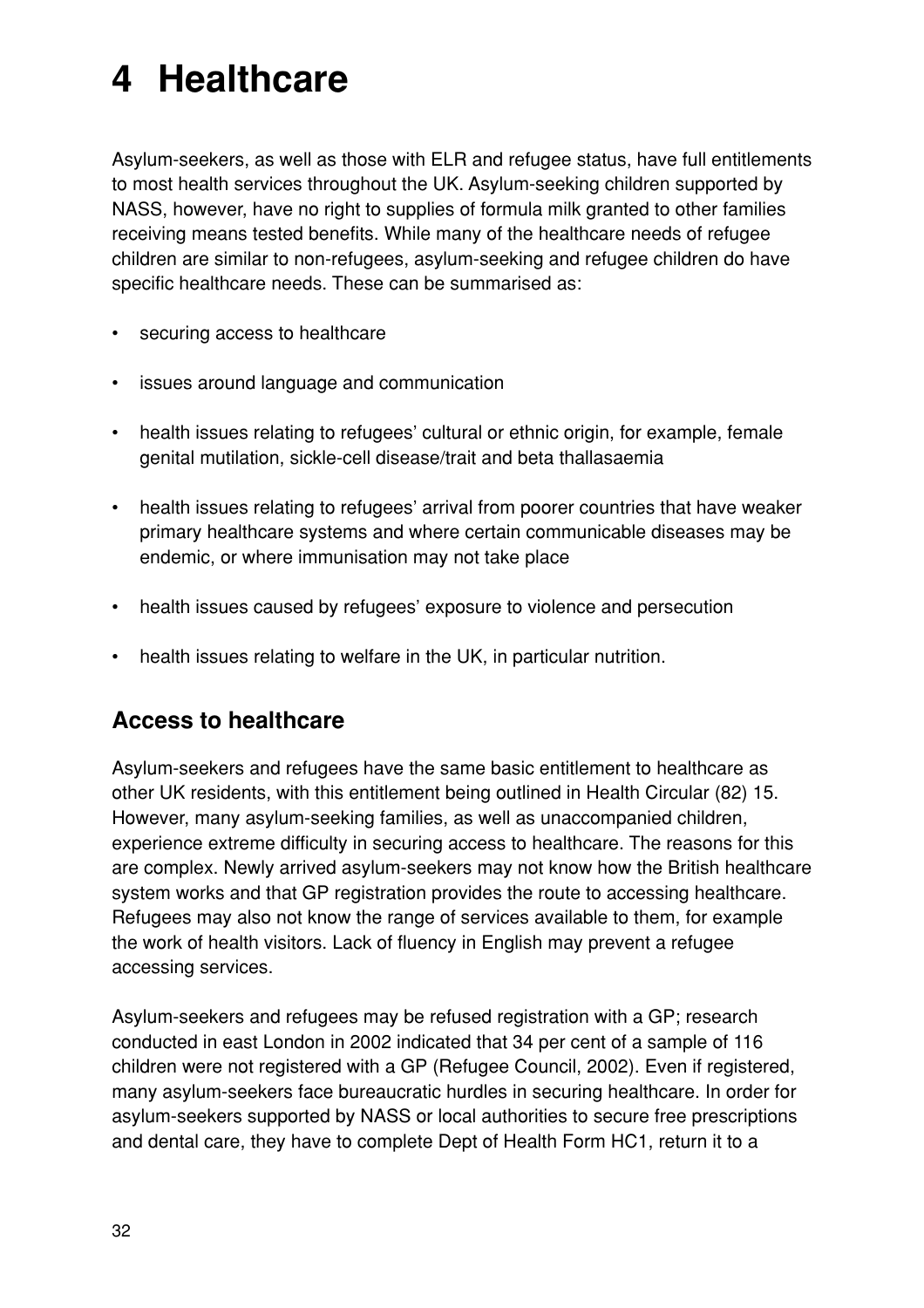central NHS administration unit in order to be issued with HC2, a certificate of entitlement. The latter provides access to free prescriptions for six months, then the process has to be repeated. The fact that asylum-seekers and refugees are a very mobile population, particularly in Greater London, can also affect continuity of care.

## **Language and communication**

Communication difficulties may prevent refugees from securing healthcare and also delay diagnosis. Face-to-face interpreters can be booked for planned appointments in most parts of London and other big cities, although they are often not available for appropriate languages outside big cities. There are telephone interpreting services that can be used, however using interpreters effectively is a task that requires skill and experience. Not all medical professionals possess this skill, particularly when examining children; this is an issue that could be remedied by more effective training.

#### **Female genital mutilation**

Despite being illegal in the UK since the passage of the Prohibition of Female Circumcision Act 1985, this is still a major health concern facing some refugee communities in the UK. Girls generally undergo this practice at a young age: between six and eight years is common. It is a controversial issue, generating strong feelings among refugees and healthcare professionals.

Female genital mutilation is practised in many African countries, as well as in Yemen and Oman, and in their refugee and migrant diaspora. It is carried out by Muslims, Christians, Jews and animists. Many people believe it is justified by religious teaching, although it has no basis in any religious creed. In some countries, female genital mutilation is part of a girl's rites of passage into adulthood. In some societies, too, an uncircumcised woman is viewed as shameful and unclean. The practice is also used by families as a means of controlling girls' sexuality, and to deter them from marrying outside their ethnic group.

Female genital mutilation takes three forms: circumcision, excision and infibulation. Circumcision involves cutting the hood of the clitoris, whilst excision involves the removal of the clitoris and all or part of the labia minora. The most severe form of genital mutilation is infibulation, which involves the removal of the clitoris, labia minora and part or all of the labia majora. The two sides of the vulva are then stitched together and eventually scar tissue forms. A small opening is left for the passage of urine and blood.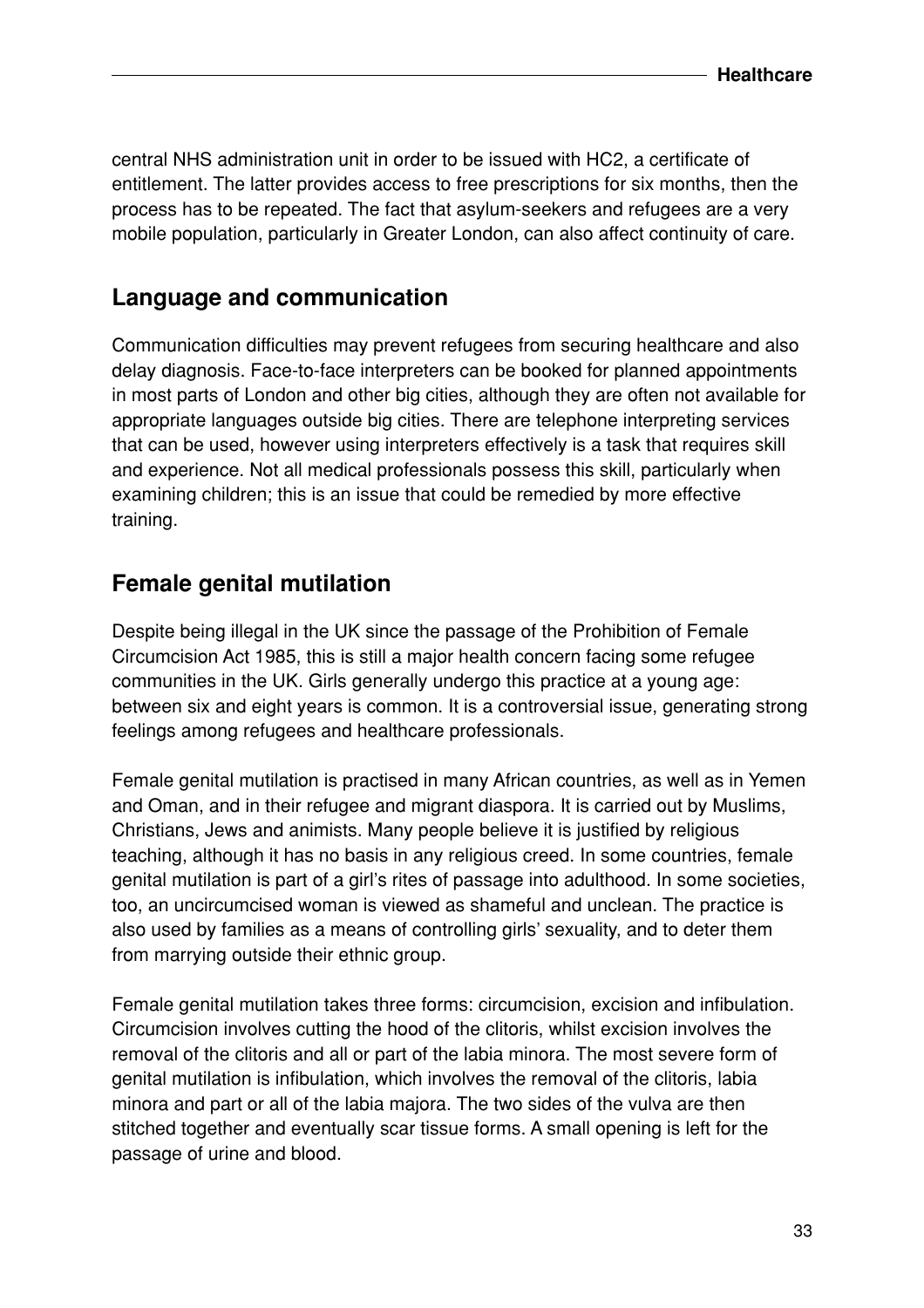In the UK, female genital mutilation is an issue which mostly affects the Somali, Sudanese and Yemeni communities. Although illegal, the operation still takes place in the UK, amid great secrecy. Other parents take their daughters to Africa or the Middle East during the summer vacation. There are immediate risks to a girl's health, as well as long-term complications. An infibulated woman may suffer from chronic bladder and uterine infections. Sexual intercourse is likely to be painful for an infibulated woman. Complications during childbirth are unavoidable: in Somalia, a pregnant woman has her scar cut open and is then re-infibulated at every delivery. Labour is longer, and there is an increased risk of infection, maternal and child death and perinatal brain damage.

Those working with young refugee girls need to be aware of the practice and its consequences. Girls who have been infibulated are extremely unwilling to take part in physical education. They may frequently be absent, as menstruation can be very painful. It will also take an infibulated girl a very long time to pass urine: in schools where children have little privacy this can lead to questions, teasing and desperate embarrassment.

In both African and European countries there are promising initiatives among women's groups and from governments, aimed at ending the practice of female genital mutilation. Legislation in the UK prohibiting female genital mutilation came into force in 1985, with the Prohibition of Female Circumcision Act. Female genital mutilation has been incorporated into child protection legislation by local authorities, and there have been nearly 40 cases where there has been action to protect girls at risk. But intervention is often difficult, and many social workers face the dilemma of whether intervention will permanently divide a girl from her family. FORWARD, the Sudanese Women's Group and the London Black Women's Health Action Group are among the organisations working to eradicate the practice. Among the Somali and Sudanese communities, more and more individuals and organisations are willing to speak out against the practice, often in the face of hostility. They view female genital mutilation as a form of child abuse and an infringement of human rights, but educational campaigns among communities that practice female genital mutilation are underfunded, badly coordinated and do not reach all members of relevant communities (Dorkenoo and Ellworthy, 1994; Royal College of Paediatricians, 1999; Rutter, 2001).

## **Communicable diseases**

There are a number of useful summaries of communicable diseases common among refugee populations (see Royal College of Paediatricians, 1999; Burnett and Fassil, 2002; harpweb). These infections vary according to the countries from which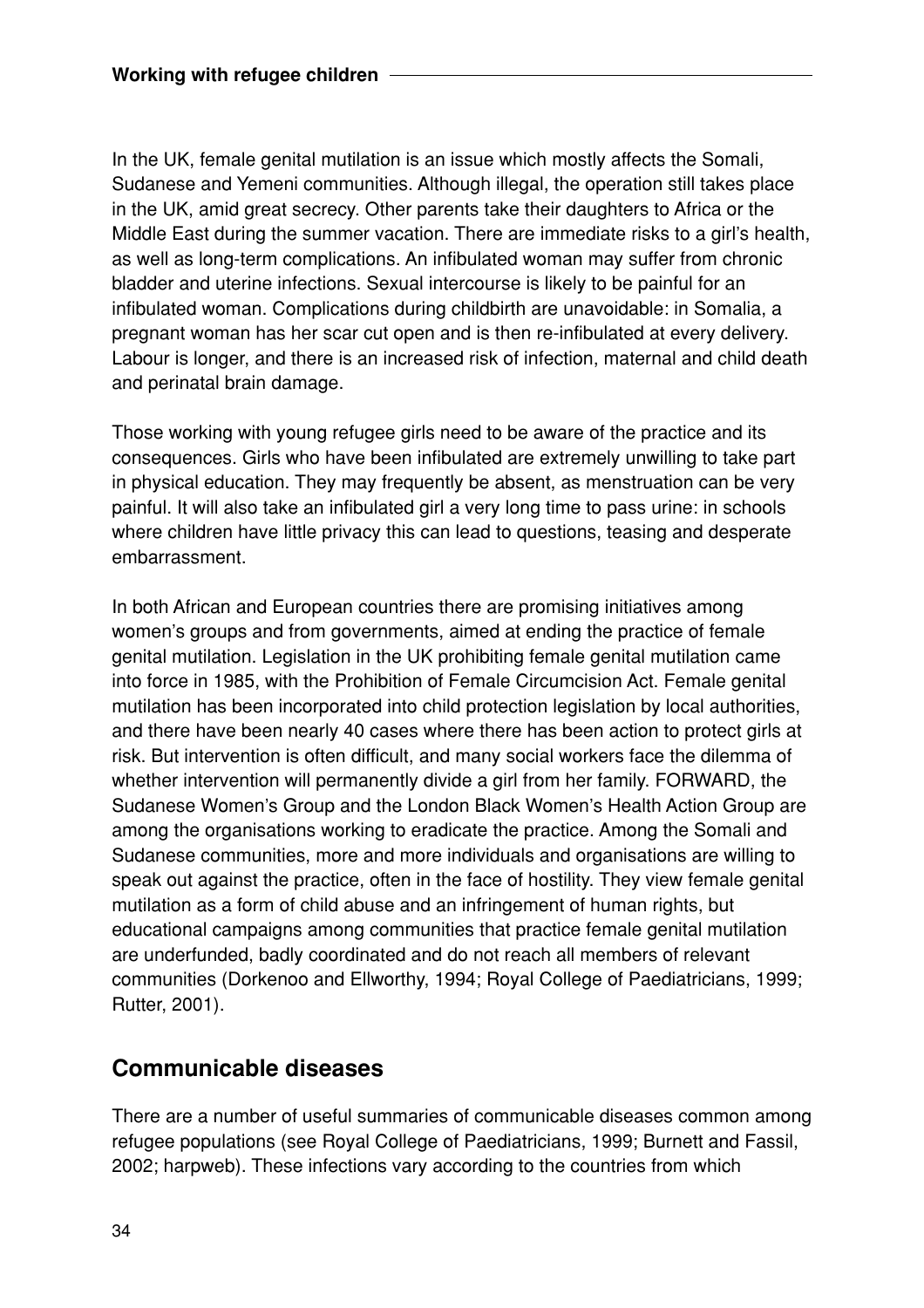refugees have fled. Particular conditions to be aware of include gastrointestinal infections, parasites, tuberculosis and malaria. However, diagnosis of these conditions is often delayed in the UK (Royal College of Paediatricians, 1999). That primary healthcare breaks down in conditions of conflict also means that refugee children may not have received routine immunisations.

Responding to HIV/AIDS among refugee children requires national planning. In much of sub-Saharan Africa (and increasingly in parts of Russia and the Ukraine) the rate of HIV infection is high. In the Democratic Republic of Congo and Zimbabwe, both major refugee-producing countries, the ante-natal prevalence of HIV is so high that between 10–20 per cent of all children born have been vertically infected with HIV. Great stigma is attached to HIV infection and among many asylum-seekers there is the fear that HIV/AIDS will prevent an award of refugee status or ELR, and therefore treatment is often delayed. A recent court case granted formula milk to an HIV positive mother who was being supported by NASS, but the judgement only related to this woman. There have been other cases where HIV positive mothers have not been able to access formula milk. While excellent treatment, advice and support is available from the NHS and community groups, these services are mostly located in London and Manchester.

### **Psychosocial issues**

There has been little research conducted in the UK about the psychological profiles and responses of refugee children (nor about effective psychological interventions). There is undoubtedly a significant number of refugee children whose life experiences manifest themselves in psychological distress. Some are supported in the school SEN system, and many are referred to the Medical Foundation. A small number come to the attention of Child and Adolescent Mental Health Services.

## **Nutrition**

There is a growing body of research about nutritional status of refugee children – malnutrition among refugee children is not as uncommon as might be expected in a wealthy country. Those asylum-seekers who have spent time in refugee camps (Somalis in east Africa, for example) may suffer from malnutrition, as might those asylum-seekers who have had lengthy land journeys through many countries. Asylum-seekers and refugee children living in bed and breakfast hostels or in NASS emergency accommodation are also vulnerable. Hotels may lack cooking and hygienic food storage facilities; cooked food that is provided in emergency accommodation is not always acceptable to children. A research project has also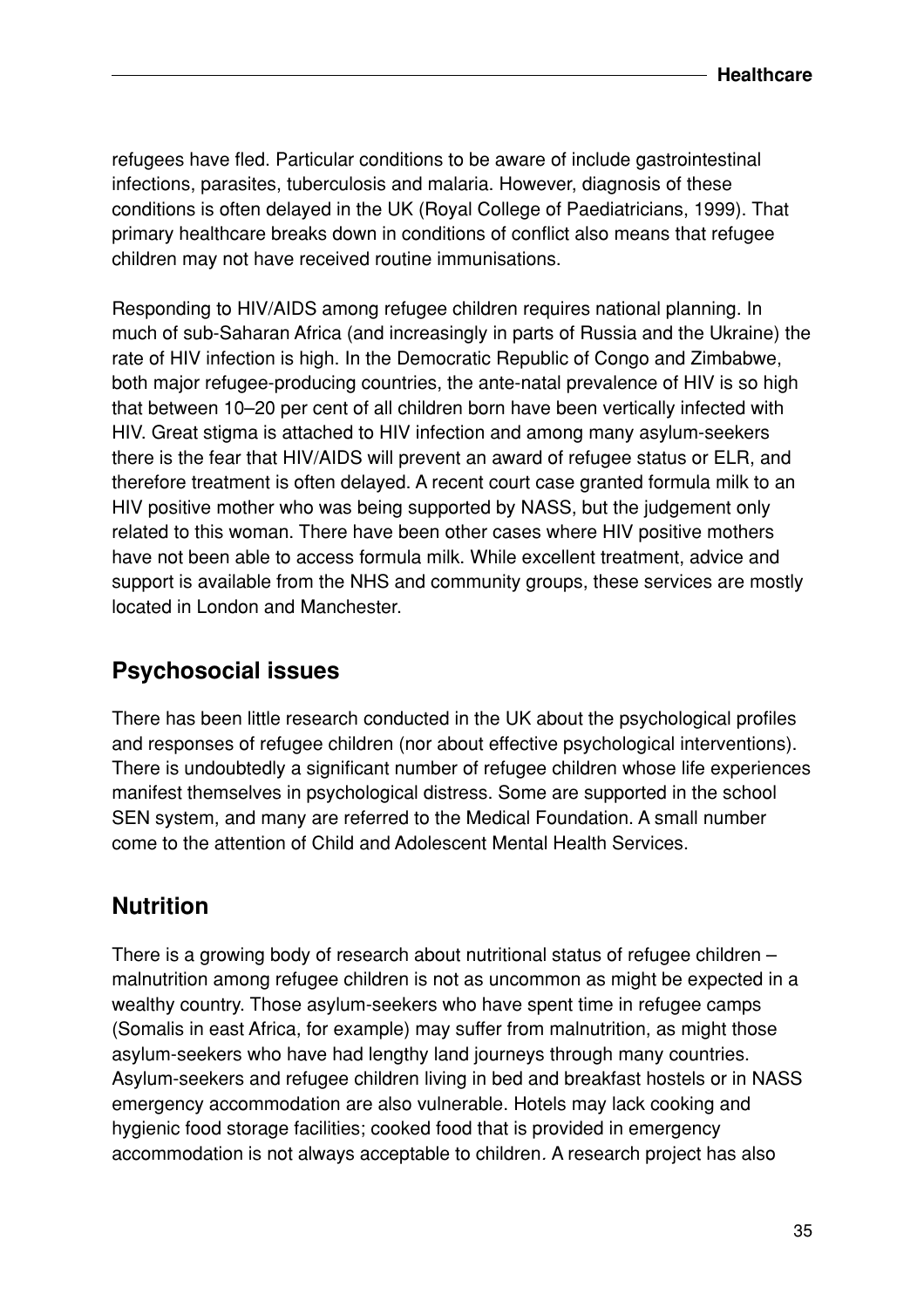raised concerns about infant nutrition among asylum-seeking families (McLeish, 2002). In emergency accommodation and NASS full board accommodation, formula milk is not provided – even where a mother is HIV positive. Neither is appropriate weaning and infant food usually provided. NASS-supported women are also not provided with formula milk tokens, although this is being legally challenged by the Child Poverty Action Group, acting on behalf of an HIV positive woman.

It is debatable whether asylum-seekers, supported by NASS at levels below Income Support, can achieve a balanced diet. Concerns have also been raised about the nutritional contribution of free school meals. Research carried out among Ugandan Asian children showed significant iron and protein malnutrition (Community Relations Commission, 1976). This was attributed to children wasting free school meals because the foodstuffs were largely unfamiliar or did not conform to religious requirements. While schools in urban areas have addressed this issue and now provide halal meals, it is likely that some refugee children are still nutritionally vulnerable.

More optimistically, research undertaken in 2000 on refugees' nutritional status showed that some groups of refugees may have better nutrition than other low income families (Sellen et al., 2000). Refugee women's family feeding strategies were examined (most of the women were well-educated and were in contact with community groups). These women provided a balanced diet for their families, despite being supported by local authority vouchers under the provisions of the Children Act. They achieved this by sharing shopping and cooking. The maintenance of breastfeeding was also high, as a result of support systems among the women. The research shows some of the risks that isolated refugee families may face and the important role of community support.

### **Responses**

As in education, a number of projects have been set up to improve refugees' access to and experiences of healthcare. The Department of Health has policy staff with responsibility for refugee healthcare and is in the process of developing national guidance on healthcare. Awareness of healthcare issues is improving and a new internet-based healthcare information exchange – harpweb – is serviced by the University of East London. Some of the asylum consortia have health working groups, mirroring provision in education.

A number of health authorities have funded direct work with refugees. Such responses include salaried GPs working with asylum-seekers living in hostels. The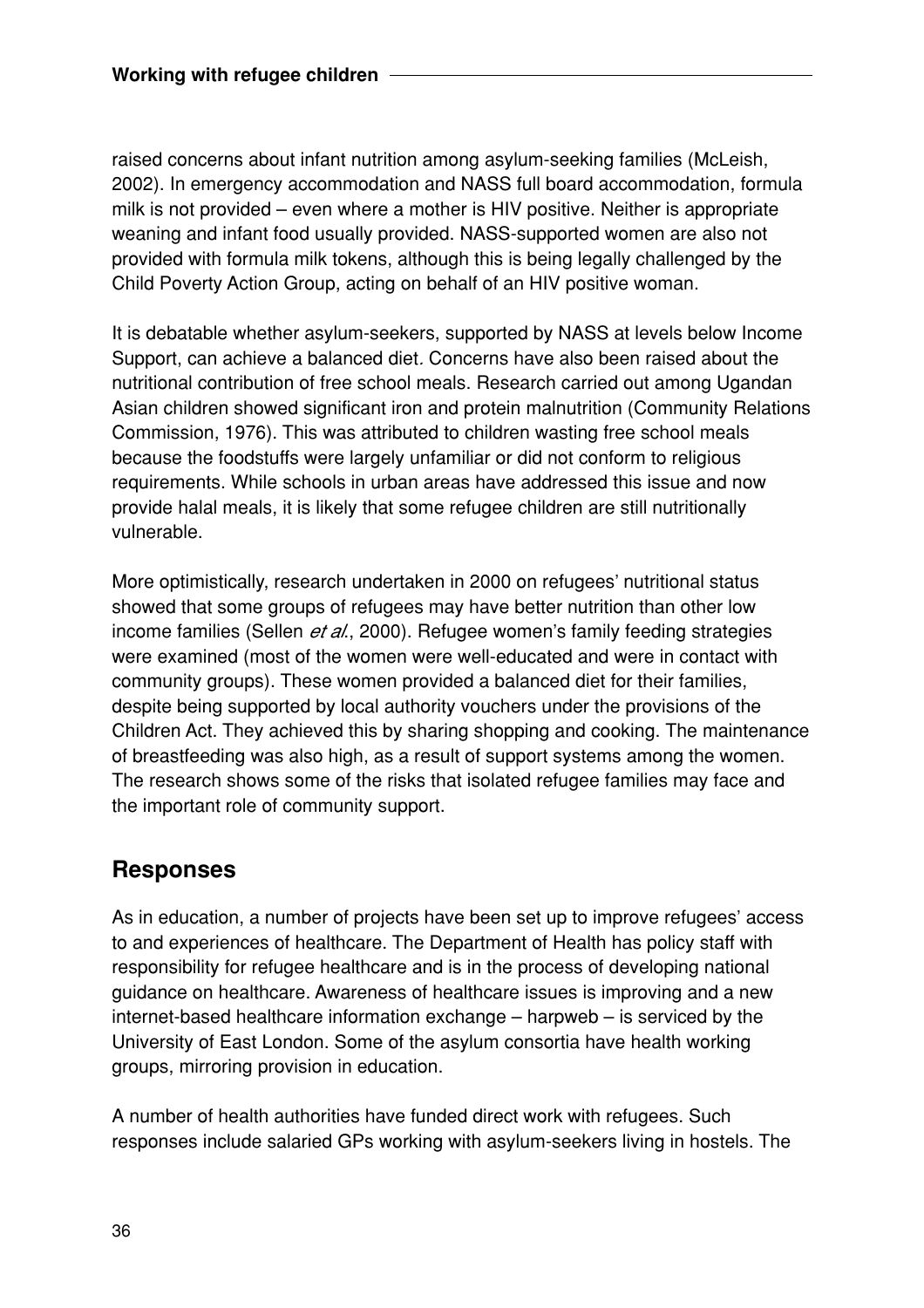South East London Health Authority employs a team whose responsibility includes the homeless and refugees. It was responsible for planning a Health Action Zonesfunded project working in Lambeth, Southwark and Lewisham with refugee children. Some six staff are employed working with unaccompanied children, providing training for healthcare, educational and social care staff and improving planning and coordination in south London.

A number of primary care trusts employ health visitors with responsibility for homeless and refugee families. Additionally, some primary care trusts have salaried bilingual health advocates working with particular groups of refugees.

Education providers commission the school medical service. One school medical service has altered its tenders to ensure that homeless and refugee families always receive a medical examination on entry to school.

Non-governmental organisations also provide health advice and support. There are a growing number of healthcare projects working with refugee children – for example the Medical Foundation, described below. Barnardo's Positive Options provides support for children and families affected by HIV/AIDS, as do a number of Londonbased community groups such as the Ugandan Community Relief Association. However, outside Greater London there is very little support for asylum-seeking and refugee children affected by HIV/AIDS.

### **Concerns**

Five concerns are widely articulated:

- 1 As described above, access to healthcare provides a major challenge for some asylum-seeking and refugee families.
- 2 Awareness of particular healthcare issues facing refugee children was also felt to be an issue, although all those interviewed felt that the level of awareness had improved in the last five years. Providing training and information among a fragmented service such as healthcare is also more challenging than among educational providers.
- 3 All those interviewed felt that health visitors and the school medical service had an essential role to play in ensuring access to healthcare and the support of mobile families. Although there is some excellent practice it was felt that the school medical service could be deployed more effectively.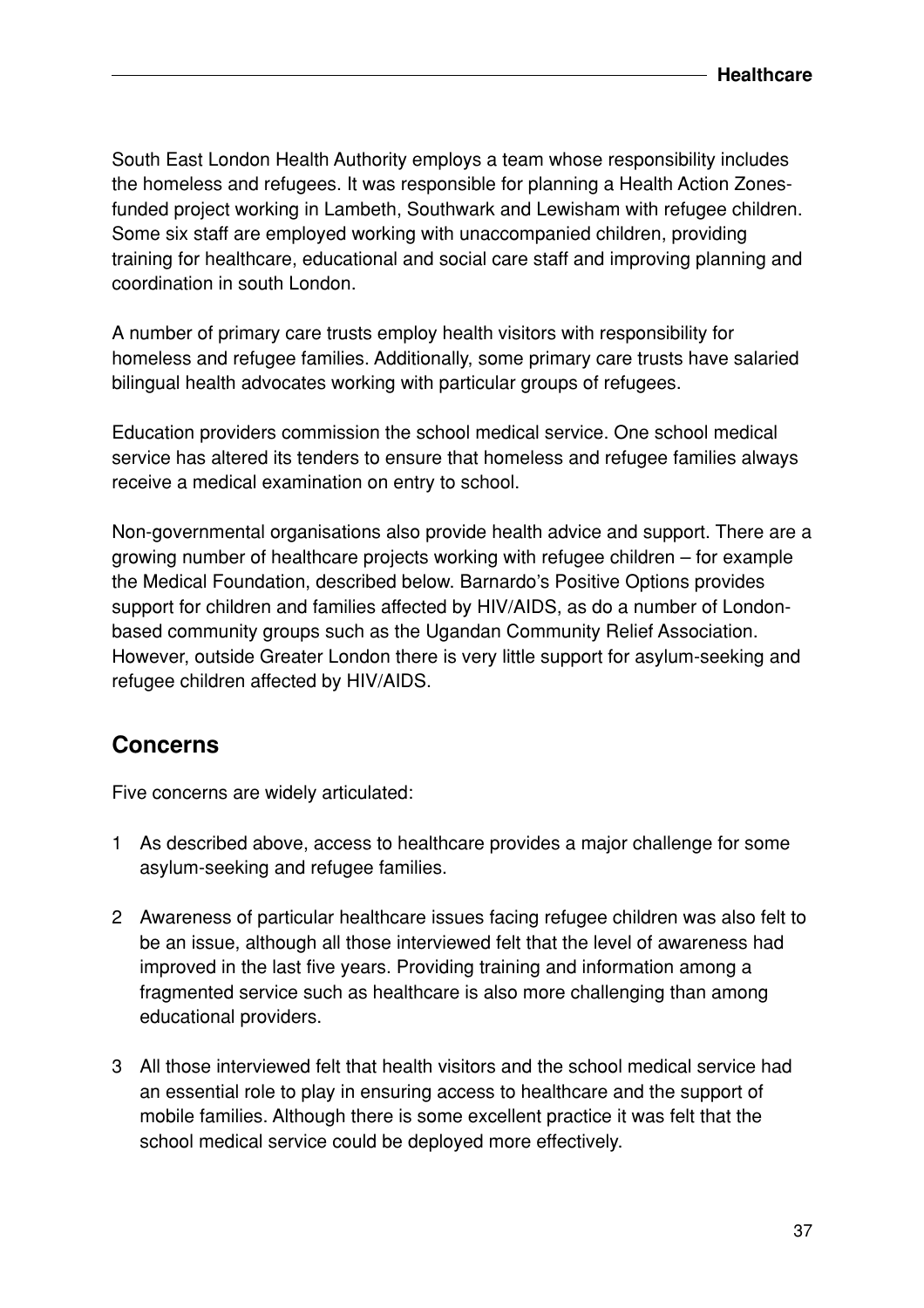- 4 Healthcare provision, particularly support for children manifesting emotional and behavioural problems, and paediatric HIV support was felt to be patchy outside London.
- 5 Some of those interviewed felt that more community groups should be resourced to provide health information and advice, including information aimed at parents and children themselves.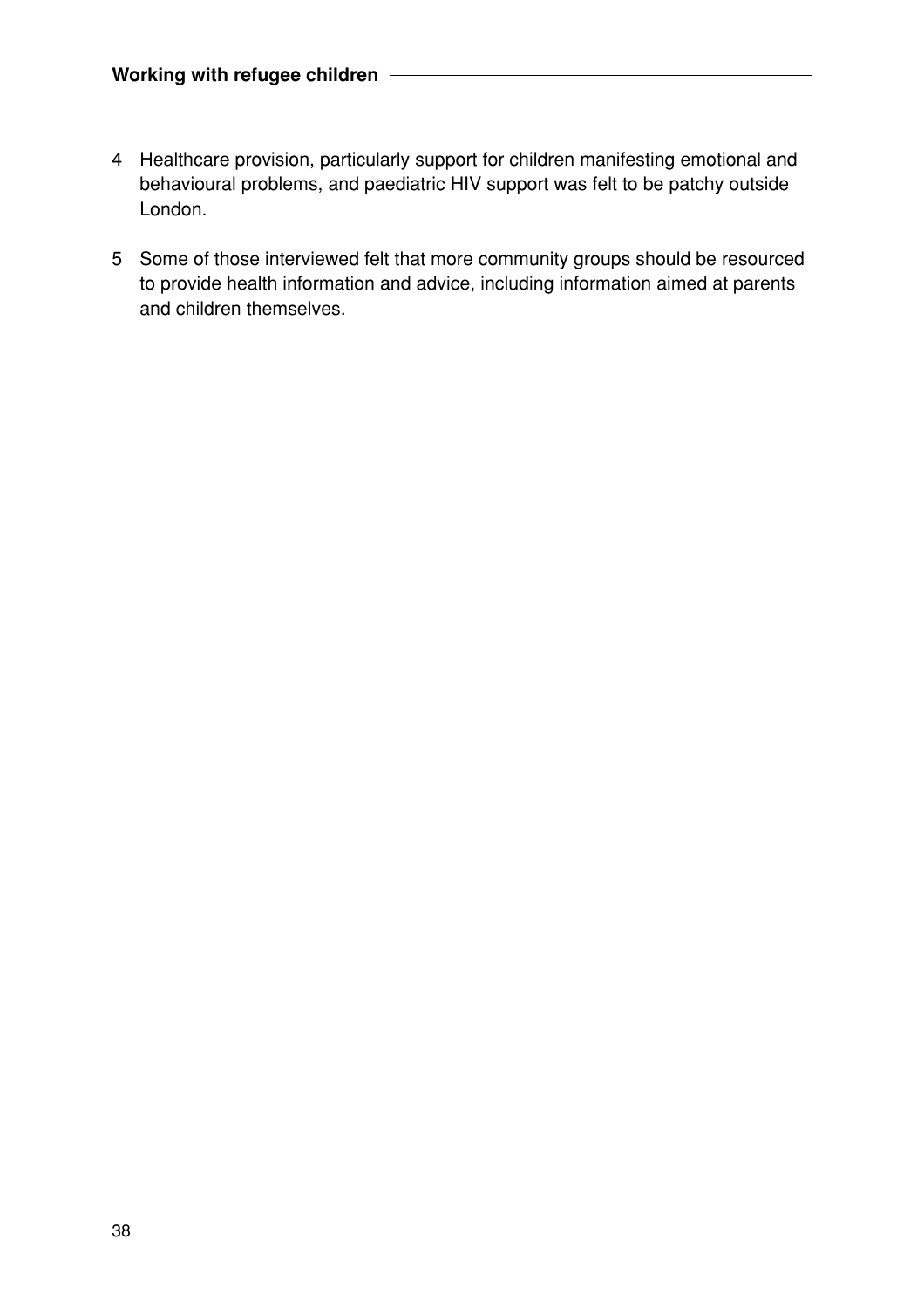# **5 Social services provision**

Asylum-seeking and refugee children have the same entitlements to assessment, protection and support from social services departments as any other child in the UK. These entitlements are outlined in the Children Act 1989 and the Children (Scotland) Act 1995. While there has been much research and lobbying about the needs of unaccompanied refugee children, the body of knowledge concerning refugee children who present themselves to social services with adult carers is entirely absent. The needs, provision and concerns about unaccompanied and accompanied children are, therefore, discussed separately.

## **Children with families**

Asylum-seeking and refugee children have the same entitlements to protection and social care as other children in the UK. Recent case law has established that Social Services are responsible for funding community care for asylum-seekers supported by NASS, while NASS is responsible for basic levels of support.

Refugee children who are cared for by parents present themselves to social services departments, for assessment and support under the provisions of the Children Act and other relevant legislation. However, no national statistics exist that monitor refugee children's assessment outcomes, uptake and support by social services departments. It is not known whether refugee children are under-represented or over-represented in the cases assessed and supported by social services departments. Research is presently being undertaken in the London Borough of Camden after a seemingly large number of Congolese children were recorded on the local authority 'at risk' register. Research on disabled refugees also highlights an absence of data on disabled refugees, including children (Roberts and Harris, 2000). This is a clear gap in knowledge that needs to be remedied.

Focus group discussions as well as interviews with refugee communities and social services departments highlighted the following concerns:

- 1 Despite clear and explicit social services assessment procedures for refugee children, in some local authorities refugee children with families do not appear to be assessed using these recognised criteria. Instead, families may be seen by the local authority asylum teams. Here there is not usually a full assessment. (The Departments of Health's own internal research confirmed this in 1998.)
- 2 In some local authorities, interpreters are not used while assessing children within families.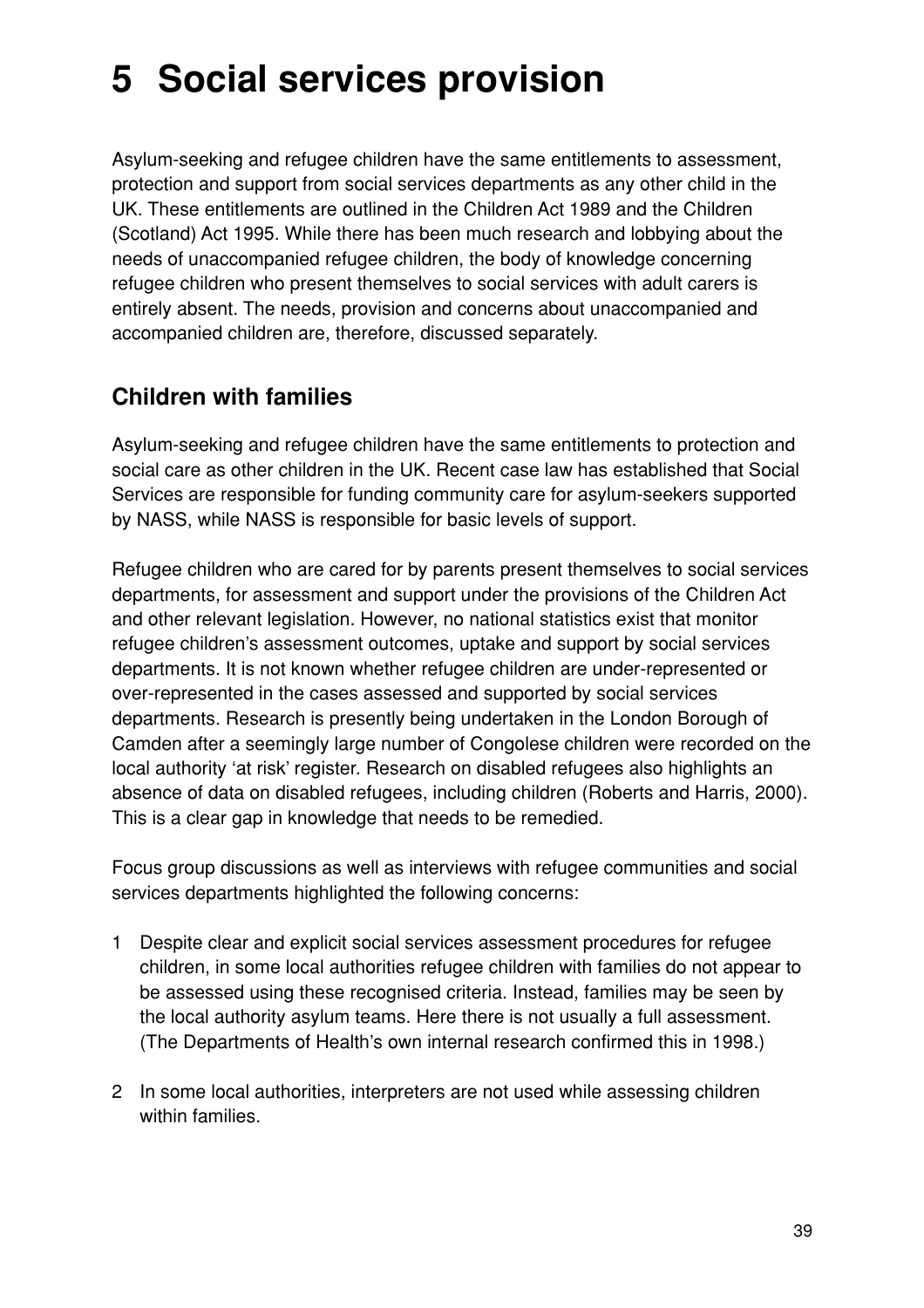- 3 Asylum-seeking and sometimes refugee families are told that the children and families teams of social services departments have no responsibility for them. Instead they are the responsibility of an asylum team or NASS.
- 4 High mobility, especially in Greater London can prevent continuity of care.
- 5 It was felt that a significant minority of refugee children housed in hostel accommodation were unsafe.
- 6 There was concern about the apparent lack of focus on the needs of refugee communities in Children's Services Plans or Quality Protects initiatives.

Many of the concerns raised in interviews have their roots in the Asylum and Immigration Act 1996. The Act resulted in social services departments being given responsibility for destitute asylum-seekers who had lost their entitlement to benefits. Some social services departments set up asylum teams that assessed and supported all destitute asylum-seekers. Other social services set up 'adult asylum teams' for adult claimants without children. Families with children were either seen by a specialist children and families asylum team or a generic children and families team. It should be noted that many staff in asylum teams were/are not social workers. Many staff were provided by agencies, so any build-up of staff expertise about refugee children was minimal. There is a marked trend in some local authorities to refer any asylum-seeker to the asylum team, irrespective of needs.

Local authority social services departments were not fully reimbursed for their support of destitute asylum-seekers after 1996 (a statutory duty). A number of local authorities were forced to make spending cuts in their non-statutory work – often amid local opposition, especially in the local media. Asylum-seekers became an unpopular local problem and arguably this has prevented local authority social services departments developing innovative and proactive work with asylum-seeking and refugee children and families.

## **Child protection**

There is very little data or research on child protection issues among refugee communities. Research carried out by the author in 2003, showed the overrepresentation of Congolese children on the Child Protection Register in one London LEA. Neglect caused by parental hours of work was an issue in this local authority. Physical punishment and severe inter-generational conflict were also indicated (Rutter, 2003). Interviews highlighted issues, namely: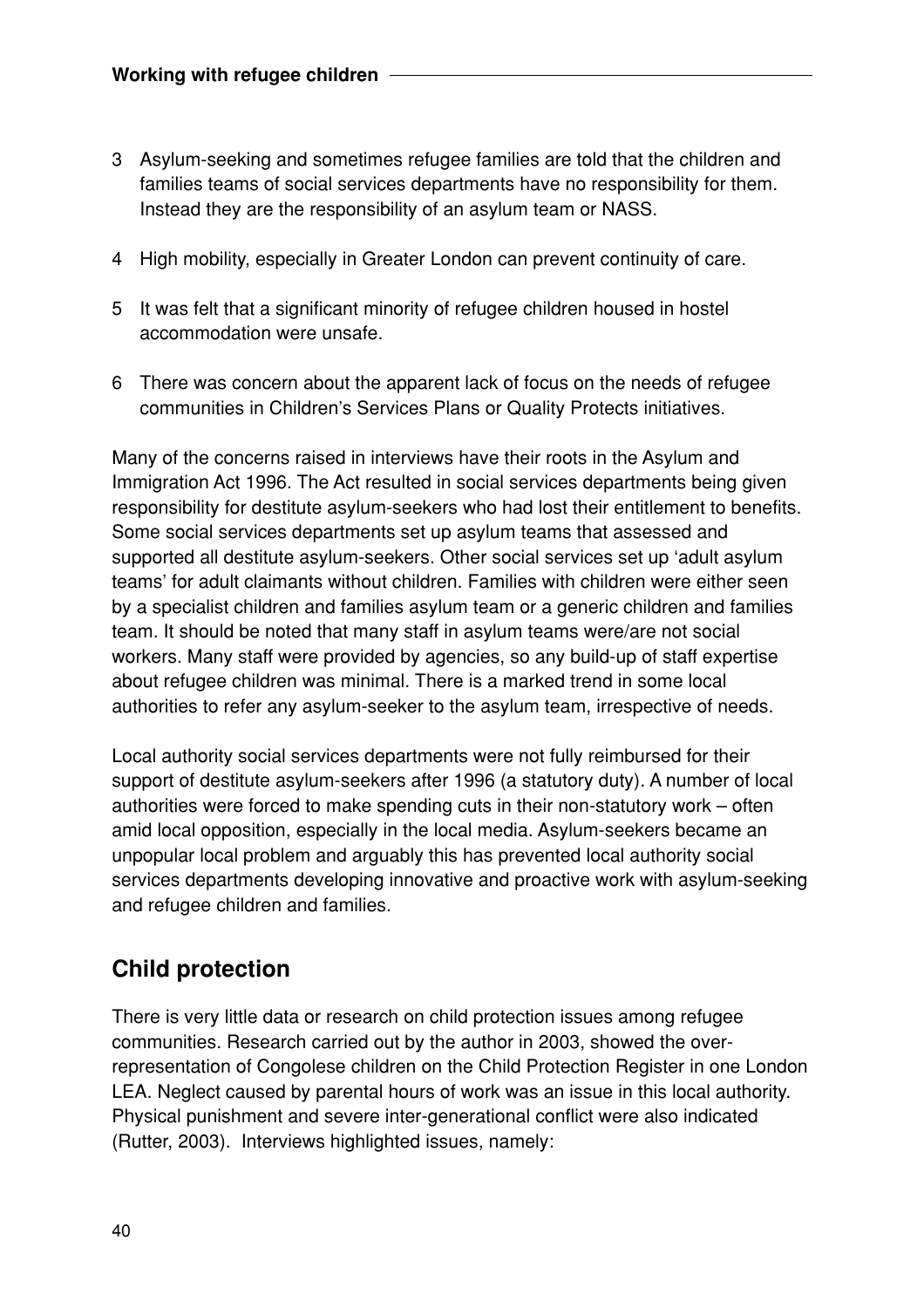- Hostel accommodation may put children at risk.
- High mobility may prevent continuity of support from social services, or in the worse case children being put at risk as they move across local authority boundaries.
- Social workers' levels of awareness about refugee children's backgrounds and specific needs were often felt to be poor.
- There are some child protection issues specific to certain communities, including female genital mutilation among refugees from Africa and the Yemen, and child marriage among some eastern European Roma. Much more work needs to be carried out with community groups and community leaders in order to ensure the protection of children who may be at risk.

While Victoria Climbie was not a refugee, many of the issues raised by her tragic death are of relevance to social services departments, the police, healthcare providers and others concerned with the protection of refugee children. It is hoped that the recommendations of the inquiry into her death may also improve child protection systems for refugee children.

#### **Unaccompanied asylum-seeking and refugee children: background and needs**

The United Nations High Commissioner for Refugees (UNHCR) defines unaccompanied children as 'those who are separated from both parents and are not being cared for by an adult who, by law or custom has responsibility to do so' (UNHCR, 1994). The UN Convention on the Rights of the Child and the Children Act 1989 define a child as anyone under the age of 18 years. Using the UNHCR definition, unaccompanied refugee children include:

- children who have become separated from their parents and have arrived in the UK by themselves
- children who are being cared for by older siblings, distant relatives and family friends – therefore, not their usual carers
- children who arrived in the UK with family, other relatives or family friends but whose care arrangements break down after arrival.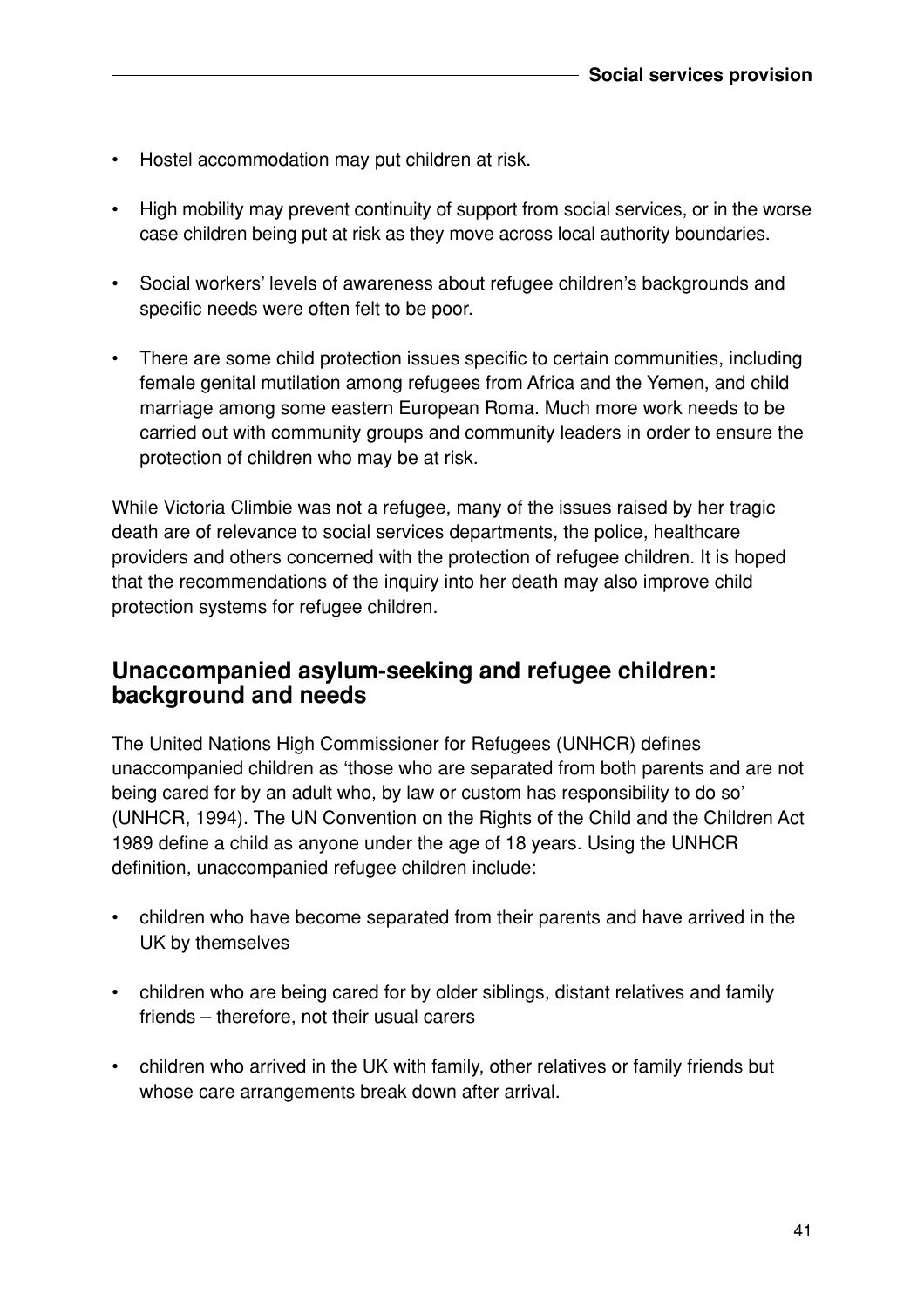In 2000 some 2,733 asylum-seeking children arrived by themselves in the UK and were identified as unaccompanied asylum-seeking children by the Immigration and Nationality Directorate of the Home Office. Casework statistics from the Refugee Council's Panel of Advisers for Unaccompanied Refugee Children indicate that most of those referred to the Panel were between 13 years and 18 years old, with less than 3 per cent of referrals being for children under 8 years old. Both statistics, however, underestimate the numbers of unaccompanied refugee children under 8 years old. This is because many refugee children cared for by older siblings, relatives or friends do not always come to the attention of the Home Office, social services or the Refugee Council.

Unaccompanied refugee children come from a variety of countries. In 2000, the main countries of origin were Afghanistan, Iraq, the Federal Republic of Yugoslavia, Somalia, Sri Lanka and Turkey. Their numbers include many more boys than girls.

The majority of the UK's unaccompanied asylum-seeking and refugee children are the responsibility of social services departments in Greater London and the South East. Kent, West Sussex, Hillingdon and Croydon support the greatest numbers of them.

Unaccompanied children have many of the same needs as other groups of refugee children, for example the need to learn English. In addition, some refugee advocates argue that unaccompanied children are the most vulnerable of refugee children, because they lack the support of a family. It should be noted that family separation or loss, however, never occur in isolation – an unaccompanied refugee child will have experienced other traumatic events, such as war.

## **Current provision**

#### **Central government responsibilities**

British asylum law currently makes little distinction between adult and unaccompanied child asylum-seekers, although there are some concessions. At present, an unaccompanied child who does not qualify for refugee status (almost all) will be granted Discretionary Leave until their 18th birthday. No unaccompanied child has been removed from the UK since the early 1990s.

At present the Home Office is leading a review of support for unaccompanied asylum-seeking children, as a result of lobbying by local authorities in London and the South East. Some of the review process is being undertaken by the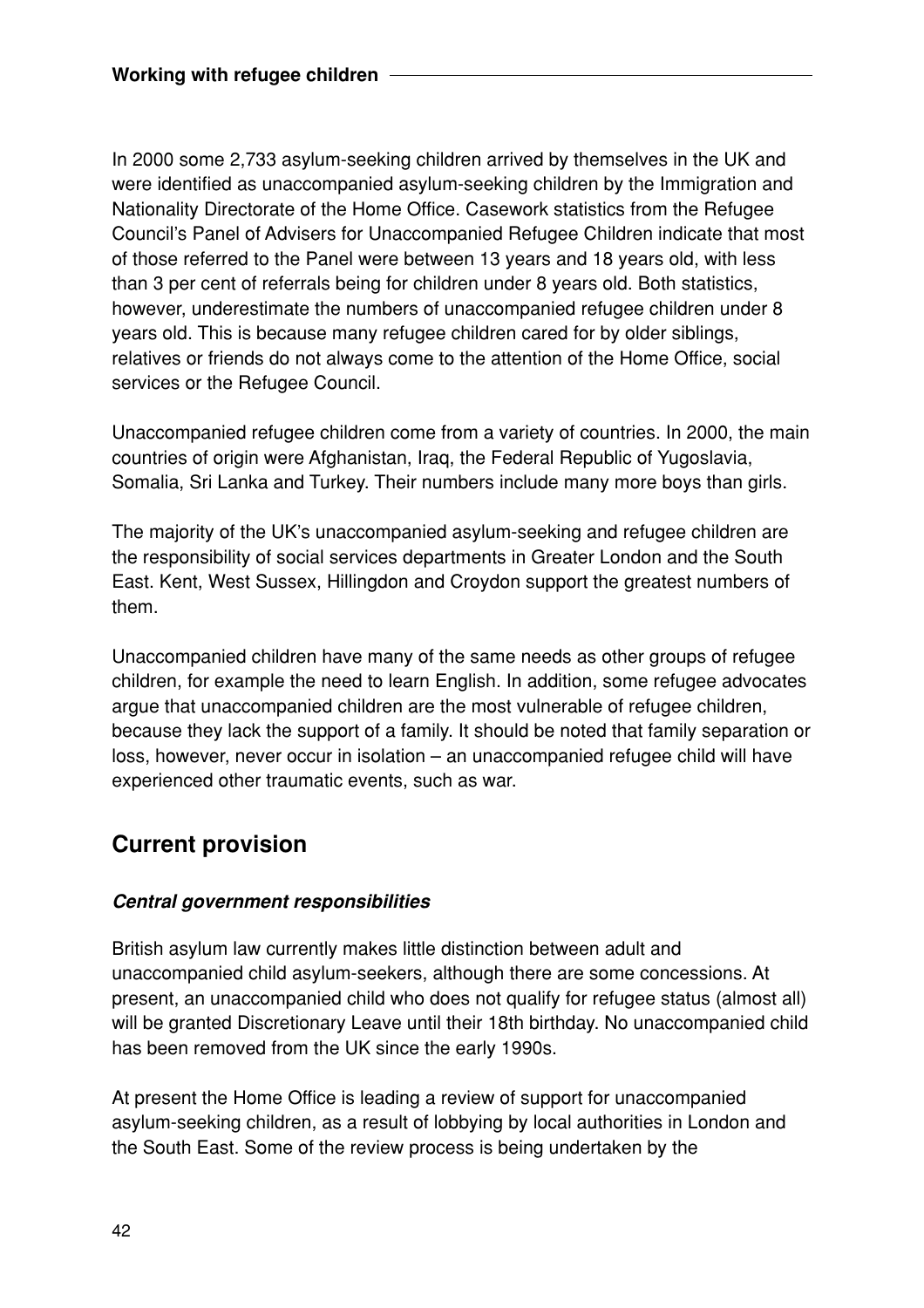Unaccompanied Asylum-Seeking Children Forum. The Home Office also administers the Special Grant for Unaccompanied Asylum Seeking Children, which is payable for support offered under Section 17 and Section 20 of the Children Act 1989, although not all local authorities who support such children receive it.

In England, the Department of Health coordinates the Children and Families from Overseas Network – a forum on refugee children whose membership comprises social services departments and non-governmental organisations. Its agenda has been dominated by issues about unaccompanied children. Central government has also encouraged some good practice initiatives. In 1995, the Department of Health published practice guidelines and a training pack on unaccompanied refugee children. The DfEE and the Department of Health have a published circular: Guidance on the Education of Children Being Looked After by Local Authorities (2000). It requires that all local authorities have a teacher or education officer who has clear responsibility for looked-after children. It also requires that looked-after children do not spend more than 20 days out of education.

#### **Local government**

The Immigration and Asylum Act 1999 makes it clear that the responsibility for unaccompanied asylum-seeking children under 18 years lies with local authority social services departments under the provisions of the Children Act 1989 and the Children (Scotland) Act 1995. No unaccompanied asylum-seeker under 18 is meant to be supported by the National Asylum Support Service. The Children Act 1989 makes a local authority social services department responsible for providing support to all children 'in need' living within its boundaries. For unaccompanied refugee children this is taken to be the local authority to which the child first presents. Consequently local authorities in London and the South East are responsible for most of the UK's unaccompanied children.

Almost all unaccompanied children under eight years old are cared for under Section 20 of the Children Act 1989. The most usual care arrangements for them are:

• Placement with close relatives – the children are cared for by close relatives such as siblings, aunts and uncles after they arrive in the UK. While many children are happy being cared for by close relatives, some are not and there is no statutory requirement under the Children Act for the ongoing monitoring of unaccompanied children where they are being cared for by close family. Siblings may be unaware of support offered to young carers.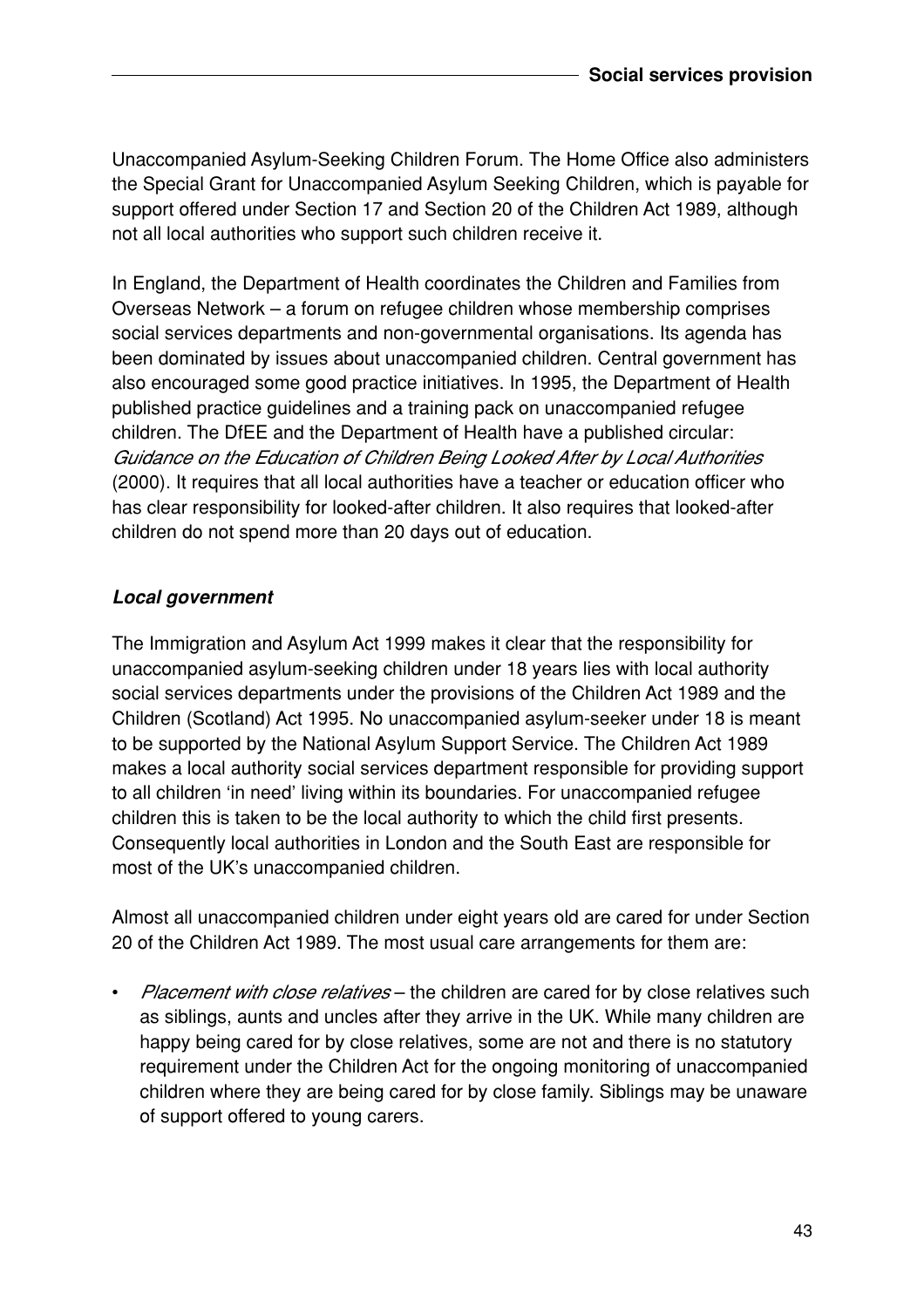- *Informal care* many asylum-seeking and refugee children who arrive in the UK without their parents are cared for by distant relatives or family friends. Sometimes social services departments will know of informal care arrangements; in other cases they will not. Strictly speaking, this informal care should be regarded as a private foster placement by a social services department and thus subject to monitoring, but in practice this is rare. Often informal care is successful; sometimes it is not. Unaccompanied refugee children may be rejected by their carers when life gets tough in the UK. Children being cared for by siblings who are only a few years older are of particular concern. There may be the usual sibling conflicts and sometimes the younger child may not accept the authority of an older sibling. The older sibling may not know of services offered by social services that can lessen the stresses experienced by young carers.
- Fostering ideally, a foster family should be of a similar ethnic and linguistic background, and receive proper support from the local authority. Although a few local authorities have invested considerable resources in recruiting foster carers from refugee communities, there is a national shortage of refugee foster families. As a result, refugee children may be placed with a foster family from the same region – for example an Eritrean family caring for a Somali child – or matched in a cruder way, according to skin colour or religion. While some cross-cultural fostering works well, research conducted in the USA and Australia shows that among refugee children there is a high level of breakdown of cross-cultural foster care.

## **Concerns**

There has been considerable research about the quality of support offered to unaccompanied children (see, for example, Russell, 1999; Kidane, 2001; Stanley, 2001). Most of the research and lobbying has, however, concentrated on provision for older unaccompanied asylum-seeking and refugee children. Concerns raised in the research relevant to younger children include:

- A significant minority of unaccompanied refugee children have no contact with people from their own community. This problem has grown, as more children are cared for in homes and foster placements outside London.
- Little extra support is generally given to refugee children being cared for by older siblings.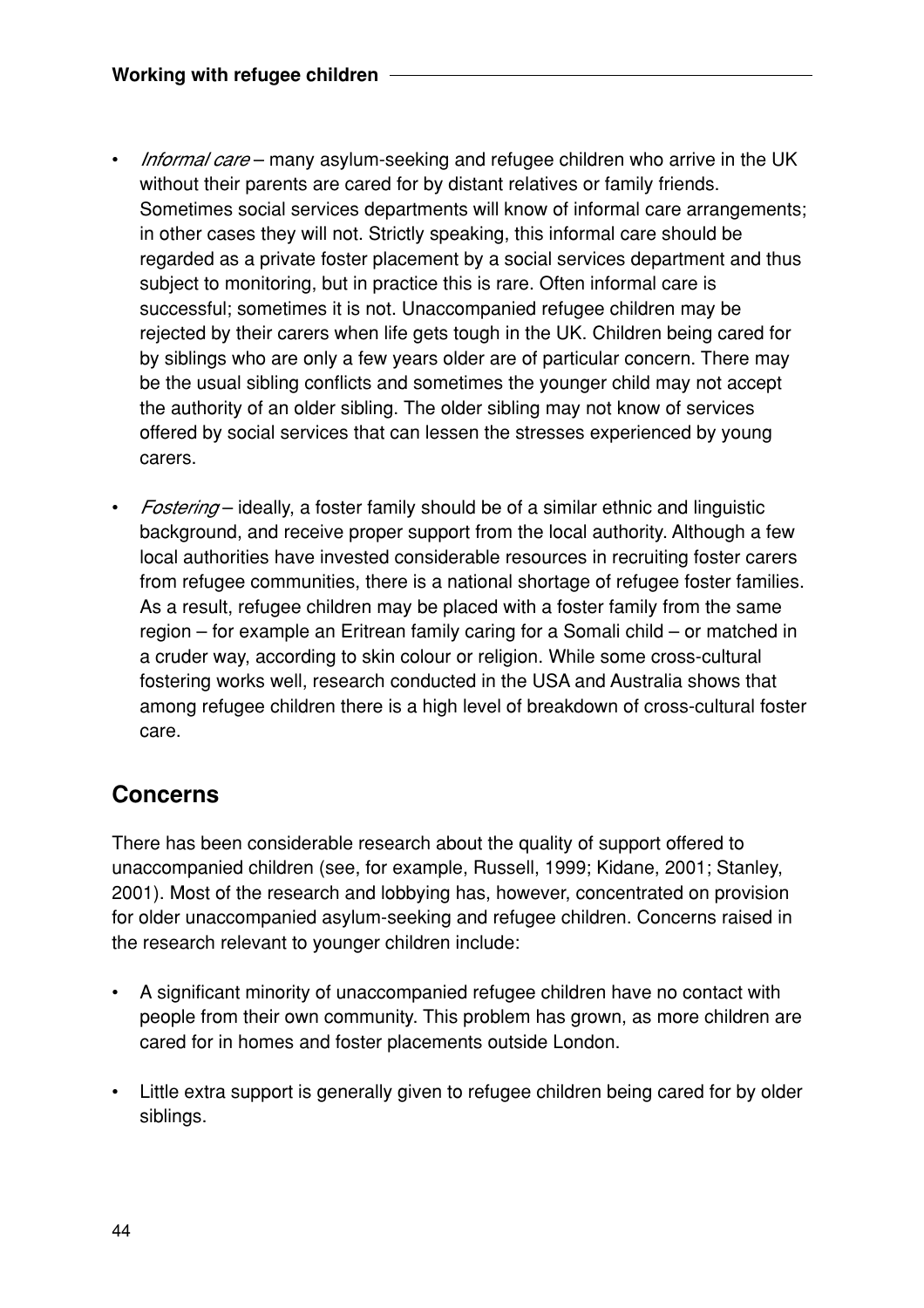- Social services departments are often unaware of children being cared for by family friends or distant relatives, and as a consequence these families are not supported.
- Access to good lawyers is another key concern: young unaccompanied asylumseekers need a lawyer who can communicate with them as well as being a skilled asylum lawyer.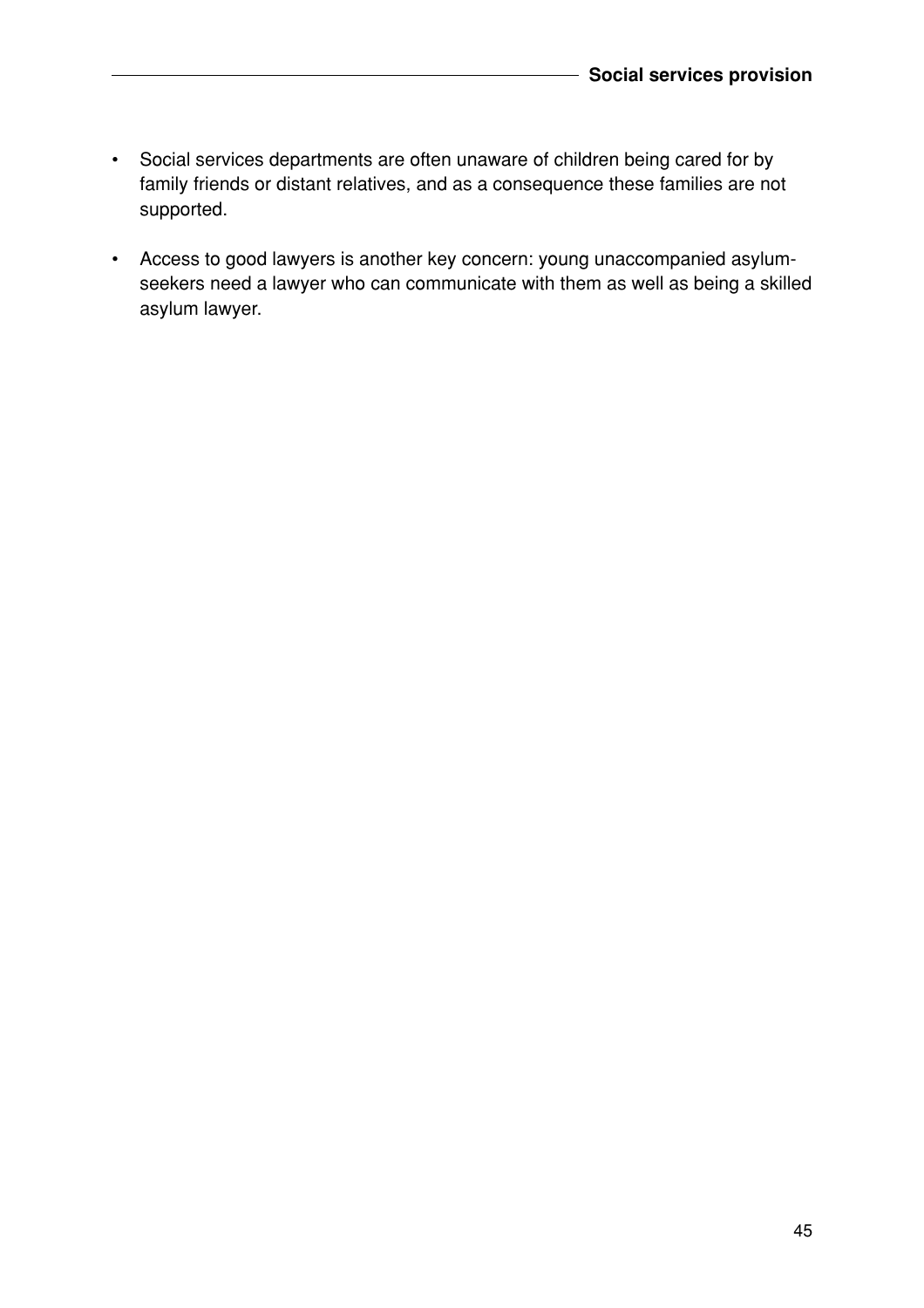## **6 Non-statutory organisations**

A number of non-statutory organisations provide support services for refugee parents and/or refugee children. These comprise:

- larger refugee agencies such as the Refugee Council or Refugee Action
- refugee-led community groups
- organisations that work with a range of vulnerable groups, for example the Children's Society.

#### **Larger refugee agencies**

The approach of most of the larger refugee agencies has been that of providing support for adult refugees as carers of young children. As a consequence, only a small amount of the work of the larger refugee agencies is directly targeted at young children.

The Refugee Council has employed an education adviser since 1988, with a brief of improving educational provision for children aged 0–18 years. Her work has included lobbying central and local government, supporting practice initiatives, initial and inservice training and producing publications for those working with refugee children, as well as children themselves. The education adviser has also serviced an information-sharing forum called the Steering Group on Refugee Education comprising the DfES, LEAs and non-statutory organisations involved in refugee education in London and the South East.

Action research on refugee children in the early years was undertaken with Save the Children in 1998, as a result of concerns about refugee children being underrepresented in early years provision (Rutter and Hyder, 1998). This research was followed up with the targeted training of early years providers.

The Refugee Council also employs an unaccompanied children's policy adviser, located with the education adviser in its policy team. Her role has been to lobby and assist in the development of better services for unaccompanied asylum-seeking and refugee children. Since the majority of such children are above 13 years of age, the unaccompanied children's adviser has been less involved with work targeted at younger refugee children. Another key member of staff is the women's adviser, whose job it is to assist community groups, including those working solely with women, to develop services. The Refugee Council has not employed a social services adviser since 1994.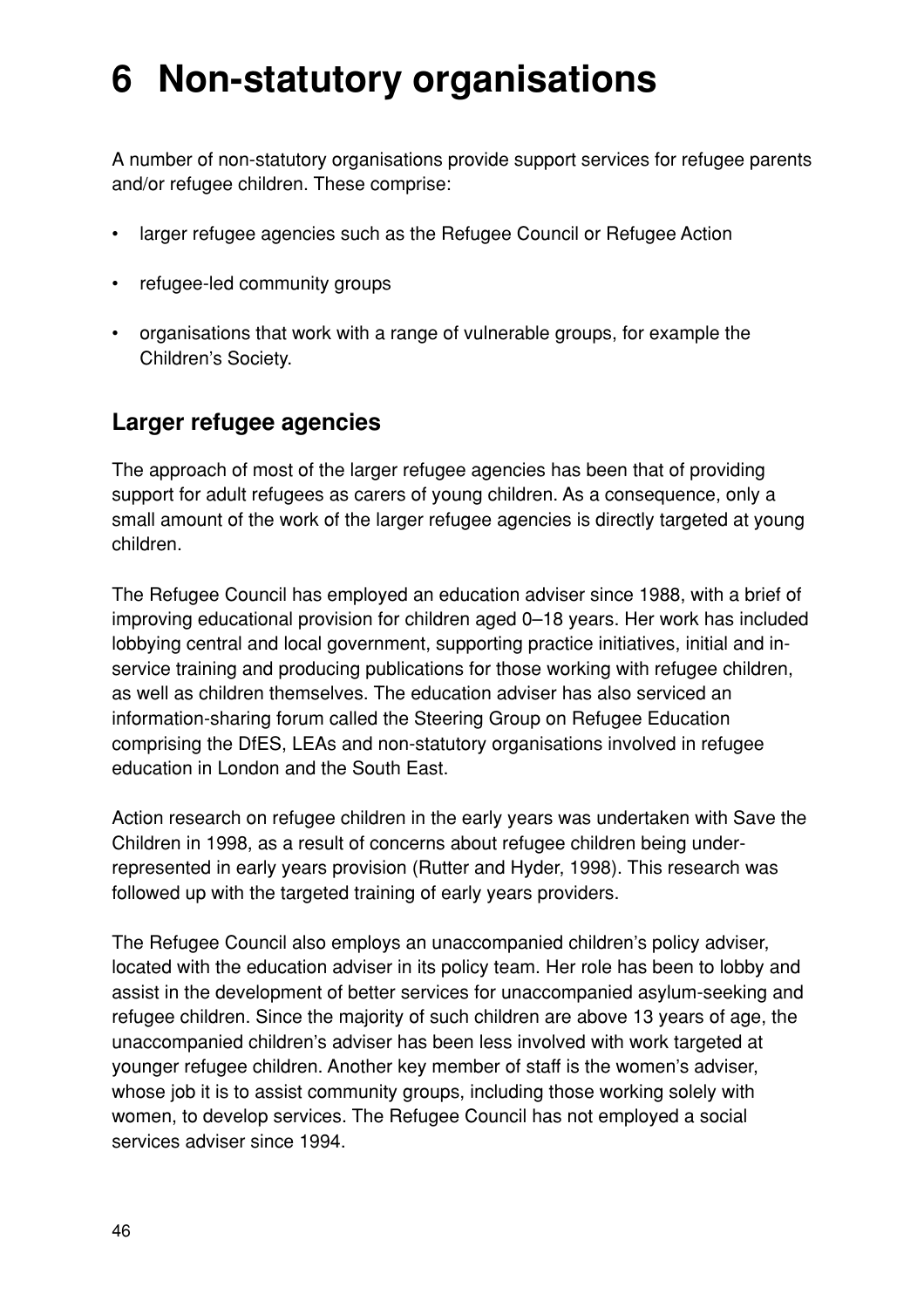The Refugee Council undertakes some direct work with unaccompanied refugee children, running the Panel of Advisers for Unaccompanied Children – advocates who help present children's needs to the Immigration and Nationality Directorate of the Home Office, social services and other service providers. Most of its clients are aged 13 and over, although a small number are under eight years. Additionally, the Refugee Council, as well as Refugee Action, Migrant Helpline, The Refugee Arrivals Project and the Scottish Refugee Council are involved in commissioning and supporting refugee families in NASS emergency accommodation prior to dispersal. The quality of some of the emergency accommodation has attracted criticism, as has the diet offered to families and children (McLeish, 2002).

The Refugee Council, with the larger children's charities, has formed the Refugee Children's Consortium, a small network of organisations that lobby on issues concerning refugee children.

Refugee Action is another large refugee organisation working in England, offering advice for newly arrived refugees and supporting community development. It does not work directly with refugee children, although it carries out community development work with refugee women. The Refugee Arrivals Project, with bases at Heathrow and Gatwick, provides advice for new arrivals (including many families) as well as other forms of support. It has recently employed a member of staff to work with unaccompanied children, a small proportion of whom will be under eight years. Other large refugee agencies such as the Scottish Refugee Council, the Welsh Refugee Council, Refugee Education and Training Advisory Service (RETAS) and Migrant Helpline have concentrated on supporting adult refugees as carers.

Of the larger refugee agencies, the Medical Foundation for the Care of Victims of Torture undertakes the greatest proportion of direct work with refugee children. Its remit is to support those who have survived torture or other forms of organised violence. Most of its work is carried out in London. The support offered is multidimensional: assessments for asylum applications, basic advice, small grants, individual, family or group psychotherapy, physiotherapy, other medical interventions, art therapy, a befriending scheme for unaccompanied children and so on. The Medical Foundation also runs an extensive training programme for those who work with refugees, including teachers, early years workers and others who work with young refugee children. Most of the direct work with refugee children is located in the Children and Adolescent Psychotherapy Team.

There are several conclusions that can be drawn from the above descriptions. Refugee children's needs have a low profile in most of the large refugee agencies, with the exception of the Medical Foundation. The rationale for this is that, given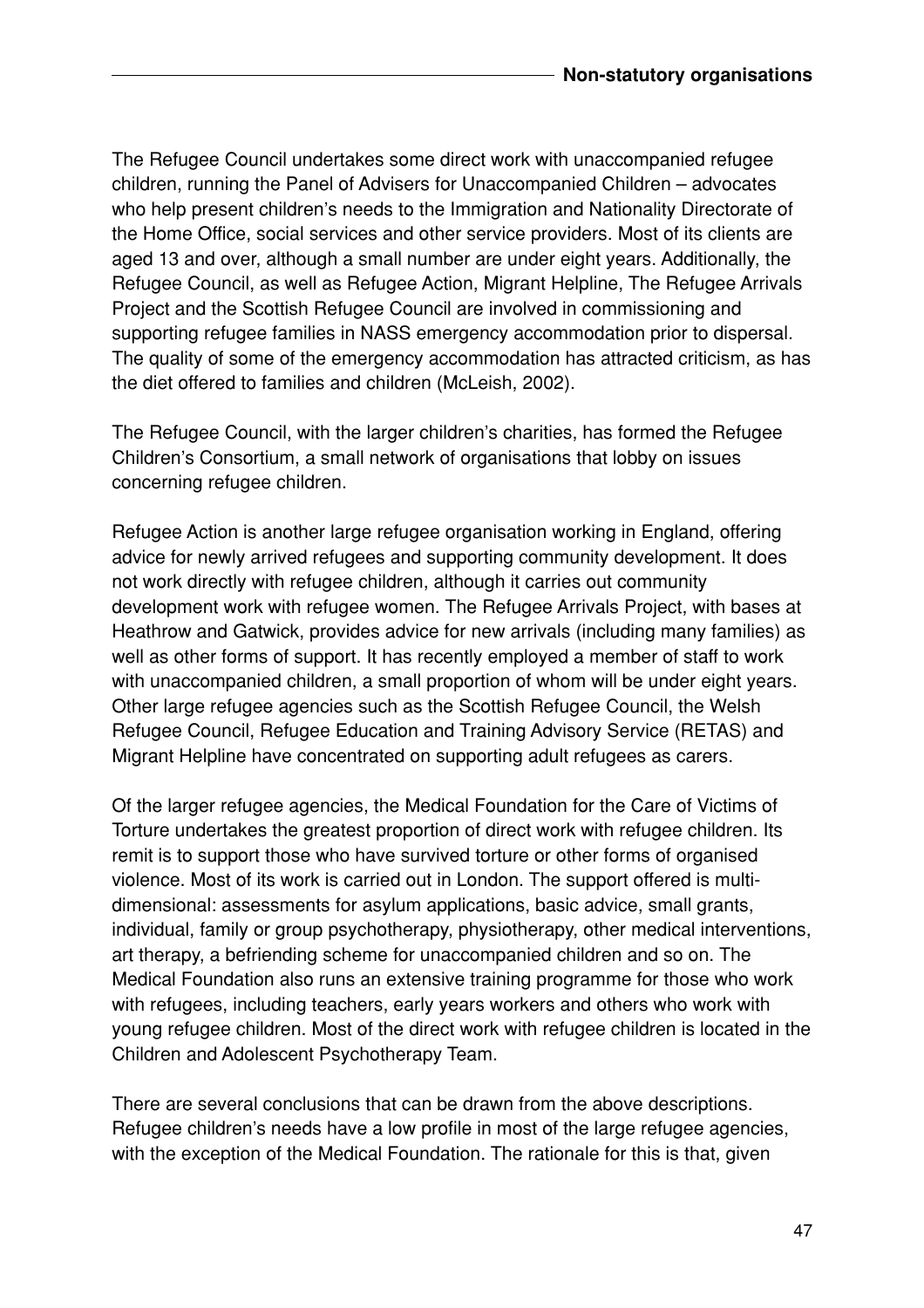scarce resources, it is much more important to support adult carers of children. Additionally, they argue, young refugee children's needs are largely met by the statutory sector.

### **Refugee community organisations**

The Refugee Council estimated that there are over 650 active refugee community organisations in the UK, with the majority being located in Greater London. Such organisations vary in size, function, and access to funding and stability. All offer basic advice on issues such as immigration status, housing and benefits. A number also offer English language classes and careers advice. Cultural events are another common activity. Most refugee community organisations serve a specific community or ethno-linguistic groups. A small number attempt to serve all communities in the locality, acting as a forum, for example Lewisham Refugee Network.

Most refugee community organisations are located in Greater London, although some of the larger urban areas such as Manchester and Birmingham also host many such groups. However the small towns and cities, in which much dispersal accommodation is located, may only have one local refugee support group to serve all communities.

Approximately 35 groups in London are refugee women's groups – for example the Somali Refugee Women's Association. A small number of other refugee community organisations run women's activities as part of their work. Young children are frequent visitors to community organisations, but very few groups run activities specifically for them. At the time of writing only six refugee community organisations in Greater London run playgroups or parent and toddler groups.

Many community organisations run 'Saturday' schools; the Resource Centre for Mother Tongue and Supplementary Schools list 257 refugee schools in Greater London alone (Resource Unit for Supplementary and Mother Tongue Schools, 2002). Other refugee community schools are independent of community groups. Most of the schools cater for young children – an age range of 4–16 years is common in such schools. The community schools usually teach the home language; some may supplement the mainstream curriculum, teaching maths and English. Religious education, sport and cultural activities are other common activities and a small number of community schools have attached youth groups. Teachers in these schools are volunteers and the schools often have little access to innovative teaching or play materials. The schools are funded by parental donations, although a small number have secured local authority or charitable funding. Two London local authorities run training programmes for community school teachers and attach funding to participation in training programmes.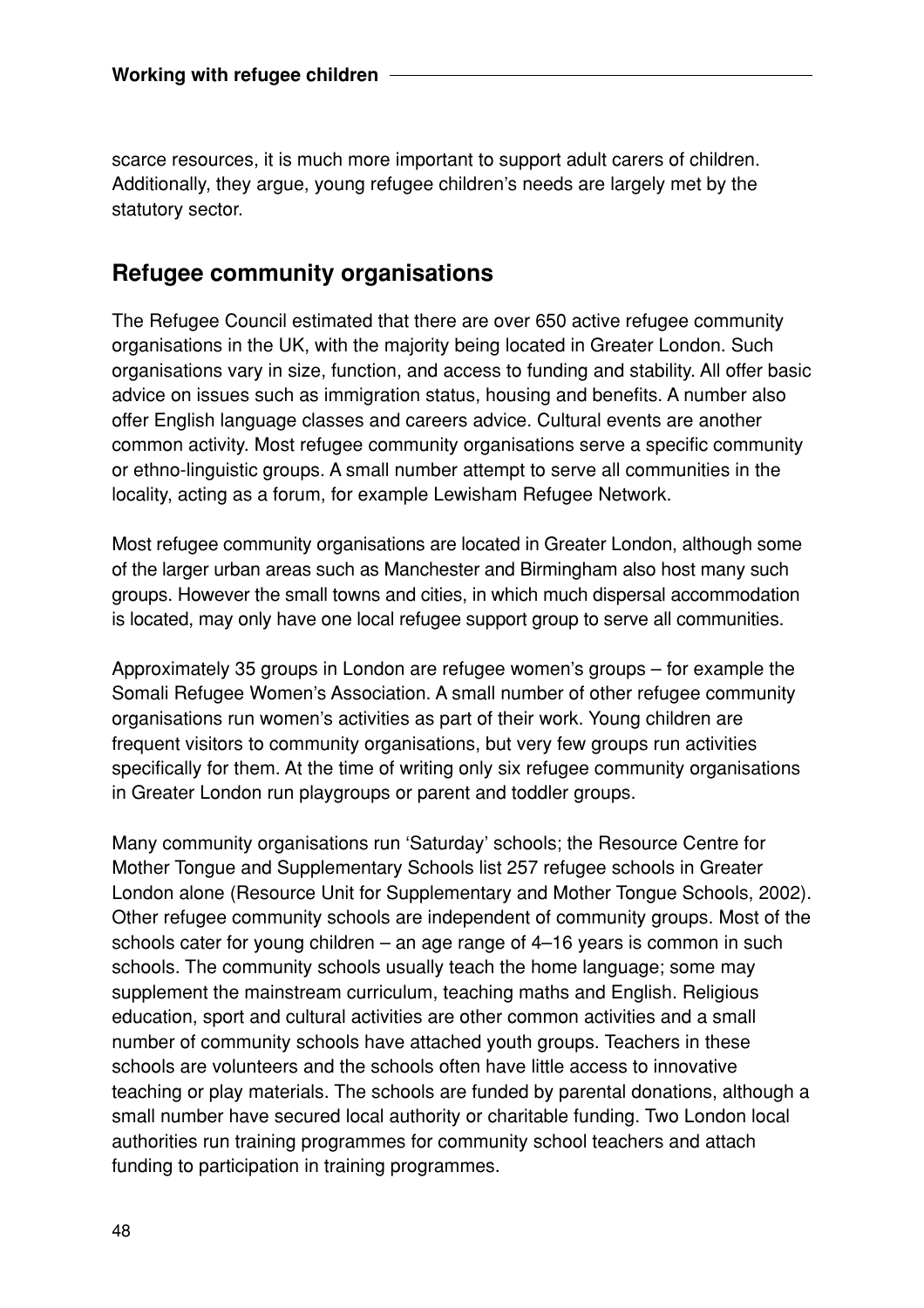The above description raises key policy issues. First, very few community organisations run targeted projects for young refugee children. The work of even well-funded community groups is dominated by 'emergency' issues: preventing removal, securing release from detention, and securing housing and benefits. Children's needs come second to this. Those groups that do run projects for children are usually from communities where larger proportions have secure housing and immigration status.

Secondly, the agenda of some community organisations is male-dominated (Kay, 1987; Richman, 1995). Children's welfare is thus considered the prime responsibility of women and a private task, centred on the home. This again may prevent some organisations from developing projects for refugee children.

There will always be some refugees who have no contact with community groups, including many with parental responsibilities. There may be no group in their locality – an issue for many asylum-seekers dispersed by NASS. Some refugees may be unwilling to have contact with a particular group, for personal or political reasons. Those planning and delivering services for young children should, therefore, not over-rely on community groups.

Lastly, desk research, visits and discussions indicate that the links between statutory service providers and community groups are very weak. Refugee teams within education were judged to have the strongest links, while social services and early years teams had the weakest links, despite the requirement for consultation and partnership. There is no sharing of good practice on early years issues, nor are there any focused regional groups that could do this. With a few exceptions, little monies from Sure Start or the Children's Fund have enabled community groups to implement projects. If there is to be an expansion of quality early years provision and in the numbers employed as early years workers, refugees must be part of this. This necessitates much stronger partnership between local authorities and community organisations.

### **General children's and welfare charities**

A number of children's charities, as well as charities with a general welfare remit, are working with refugee children, as well as supporting their parents. Some of these charities are large national organisations: The Children's Society, NCH Action for Children, Save the Children and Barnardo's all work with refugee children and their parents. These organisations, as well as the National Children's Bureau (NCB), have undertaken lobbying and policy work about refugee children and are part of an informal consortium.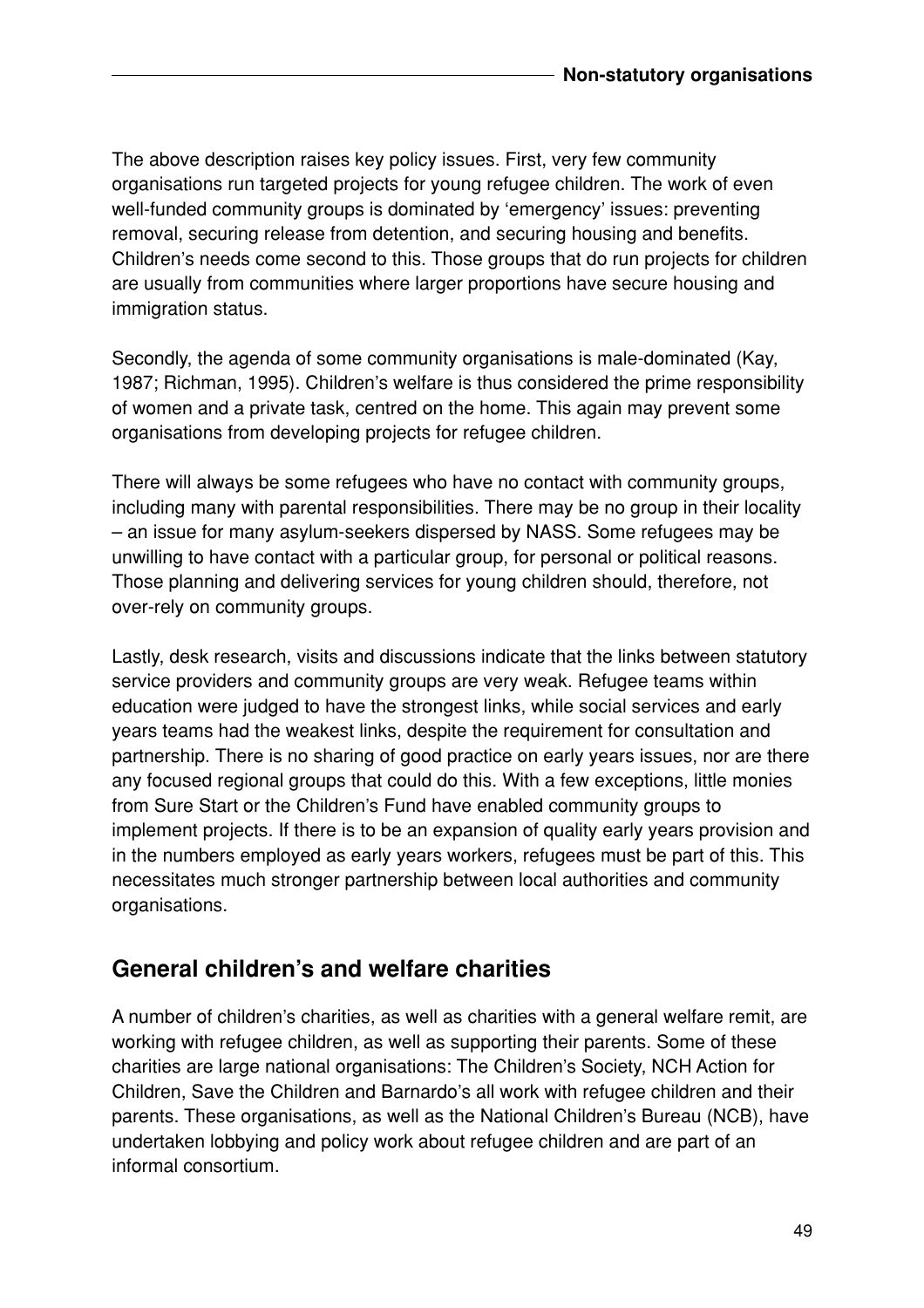Other organisations are smaller and work within a specific area. Many children's or welfare charities also run projects not directly targeted at refugees but whose clients are mostly refugees. Such projects include the Bayswater Centre for Homeless Families, or the Shaftesbury Society's furniture warehouse and children's toy and clothing project.

Among children's and welfare charities there is some innovative and important work with refugees. Examples include the Bayswater Centre – a centre for homeless families in central London funded by NCH Action for Children and the statutory sector. It offers a wide range of support to homeless families, most of which are refugee families, and has served as a model of good practice.

Many of the children's and general welfare organisations have been more successful than refugee community organisations in securing funding, including Children's Fund monies. However, there is a need for better sharing of good practice and networking on children's issues; smaller organisations such as Welcare, the Shaftesbury Society and Home Start are not always a part of networks.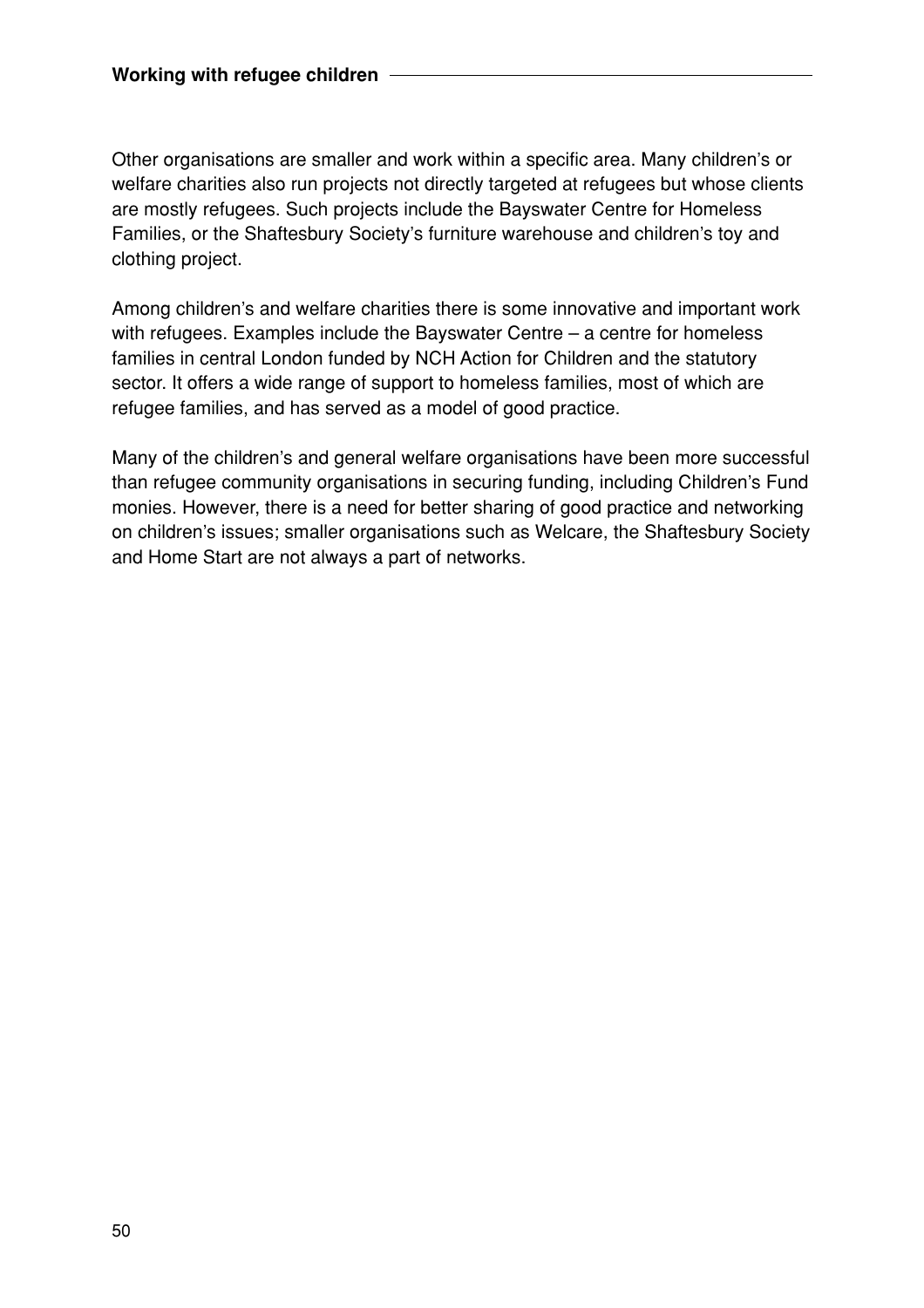# **7 Conclusions**

Five policy issues emerge strongly from the research and deserve further exploration, as well as consideration by central government:

- 1 UK legislation and policy tends to treat asylum-seeking and refugee children as asylum-seekers and refugees first and foremost, rather than as children. Consequently, these children face restrictions to their rights and entitlements.
- 2 There are real discontinuities in government policy regarding asylum-seeking and refugee children. For example, while it is government policy to reduce the numbers of children living in poverty, much asylum legislation serves to increase the numbers of asylum-seeking children living in poverty.
- 3 Central government fails to recognise (or ignores) the fact that in many urban areas refugee children now comprise a significant minority – up to 15 per cent of all pupils in some inner London LEAs. These children's needs are not being considered in mainstream policy making, but rather as 'an add on', if at all. For example, the DfES decision to delegate more educational funding, and away from LEAs, has destroyed much central LEA support and strategic planning for refugees. This concern was made known to the DfES, but discounted, as the needs of refugee pupils were not considered great enough to reverse the funding policy.
- 4 There appears to be a lack of real partnership between the statutory sector (education, early years, social services and healthcare) and refugee community groups. There is much potential for partnership, for example assisting refugee groups in developing their own early years provision, but this is not happening.
- 5 There is much less lobbying and policy development work on refugee children's issues taking place in Wales and Scotland, as well as little evidence of diverging practice, for example in the induction and early support of asylum-seeking children in schools (Save the Children Scotland, 2002).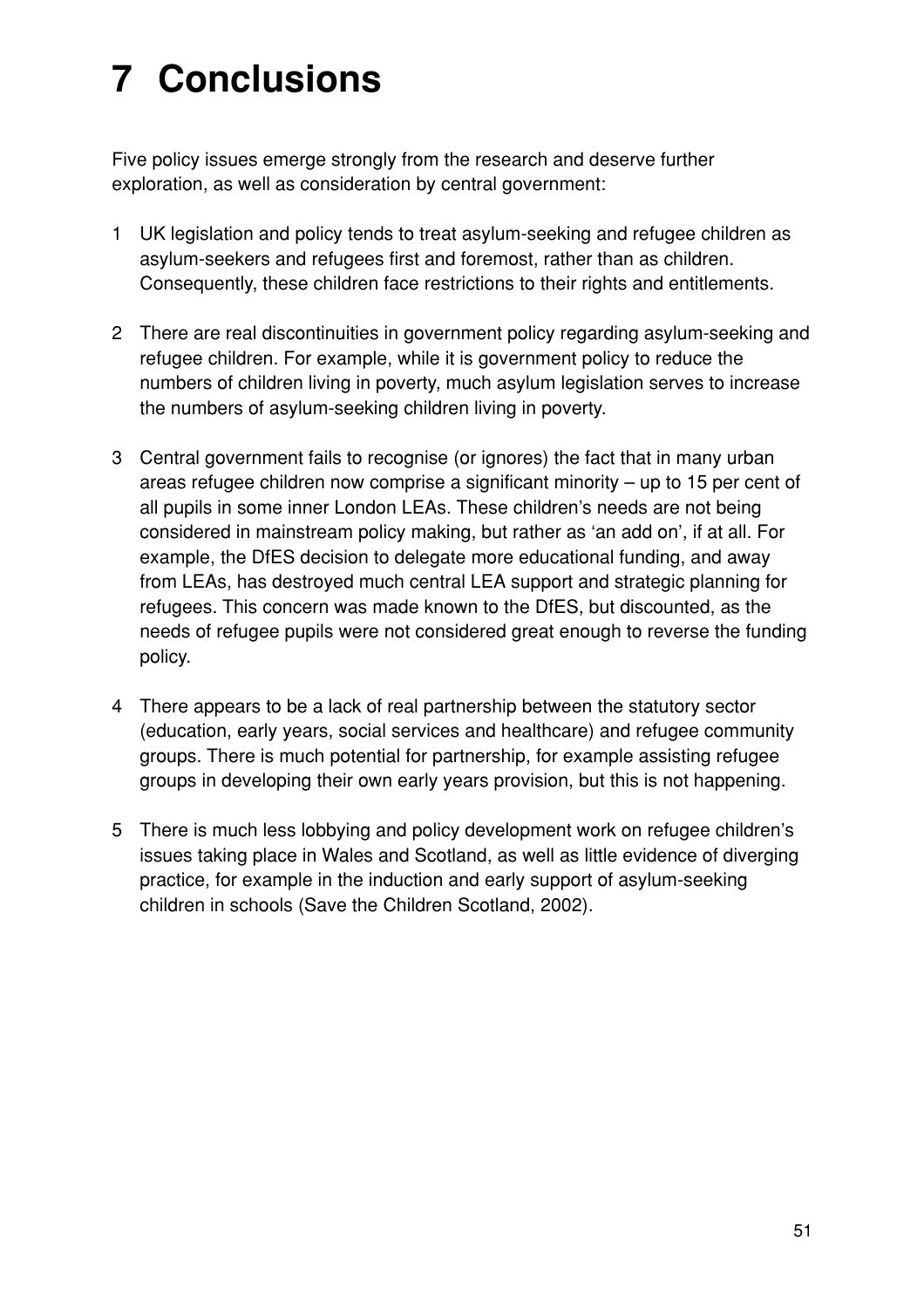## **8 Gaps in knowledge and research and development priorities**

## **Research issues**

Research on refugees involves important ethical and methodological issues. These must be considered when planning future research. Clearly, during the course of research on refugees, a researcher may be party to a great deal of confidential information. However, all research bodies have clear guidelines about confidentiality and the maintenance of confidential records. Other ethical issues, too, impact on research on refugee children, all of which must be addressed by the researcher, namely:

- considering conflicting interests that may arise out of the research
- collaboration with refugee pressure groups who may have a particular point of view
- obtaining informed consent from refugee children and their carers a relevant issue if the carer is suspicious of authorities or does not speak English. There is a real need to invest time and interpreting costs to explain the purpose of the research and issues about confidentiality
- avoiding excessive intrusion and stress when interviewing children. This is an issue where refugee children may be asked about prior experiences (these can include witnessing or being the victim of organised violence). If interviewed during the school day, it is good practice to ensure that there is a room where a child can sit if she/he is upset and that there are sympathetic adults or friends to hand
- ensuring refugee children's voices are represented and not relying on interviewing carers and service providers when conducting research about refugee children
- giving feedback and briefings to those who have participated or helped in the research
- working in partnership with refugee organisations to support the former with lobbying activities that may arise from the research.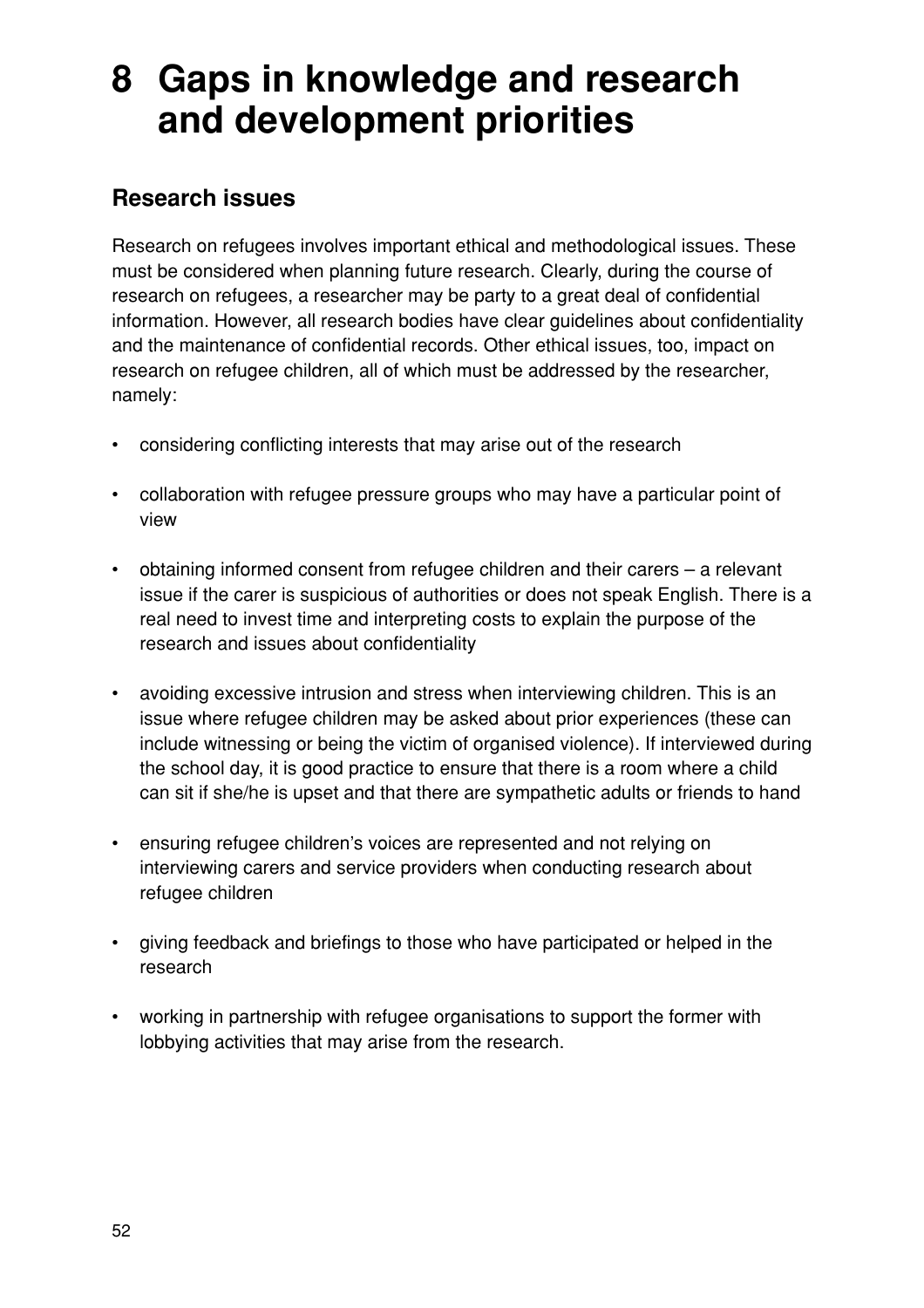## **Methodology**

Researching refugees also raises key methodological questions. Refugees can be regarded as a special or rare population – a group that is difficult to locate and therefore difficult to sample (Sudman and Kalton, 1986 as cited in Bloch, 1999). (Other rare groups might include illegal workers or drug users.) As a result much refugee research has used snowball sampling as a method of identifying refugees for research. Carey-Wood and her colleagues used snowballing to identify refugees interviewed for Home Office research. Fieldworkers, often active in community groups, were asked to identify members of their own community (Carey-Wood et al., 1995). Local authority refugee research has also used snowballing, often sampling from groups of refugees who attended community groups (Haringey, London Borough of, 1998). The shortcomings of snowball sampling are that the sampling frame is often only constructed from a small friendship network. The reliance on community group usage may also cause bias: those who use and are active in community groups may not reflect the background and needs of the whole community.

A representative sample of refugee children of school age can be achieved by constructing a sampling frame from an LEA or school enrolment data. Constructing a representative sample of refugee children under five years of age and their carers may be much more difficult.

Researching refugees also raises many cross-cultural issues (Hantrais and Mangen, 1996; Ahearn, 2000). Children and their carers may be interviewed in their home languages, or asked to fill in questionnaires. One of the major issues involved in such cross-cultural research is ensuring questions and terminology are comparable across ethno-linguistic groups. If using teams of interviewers, it is therefore a good idea to involve them in research design, including the design of questionnaire schedules. Another cross-cultural issue concerns the interpretation of ethnographic data, such as observations of groups of refugee children. The researcher may attach very different meaning to an observation from someone who is within that community. A practical solution might be to work with a researcher from the relevant community who is able to aid in the interpretation of data.

## **Gaps in knowledge and research priorities**

In preparing this position report, a literature review was conducted. Key researchers in universities were also approached. This process itself was instructive.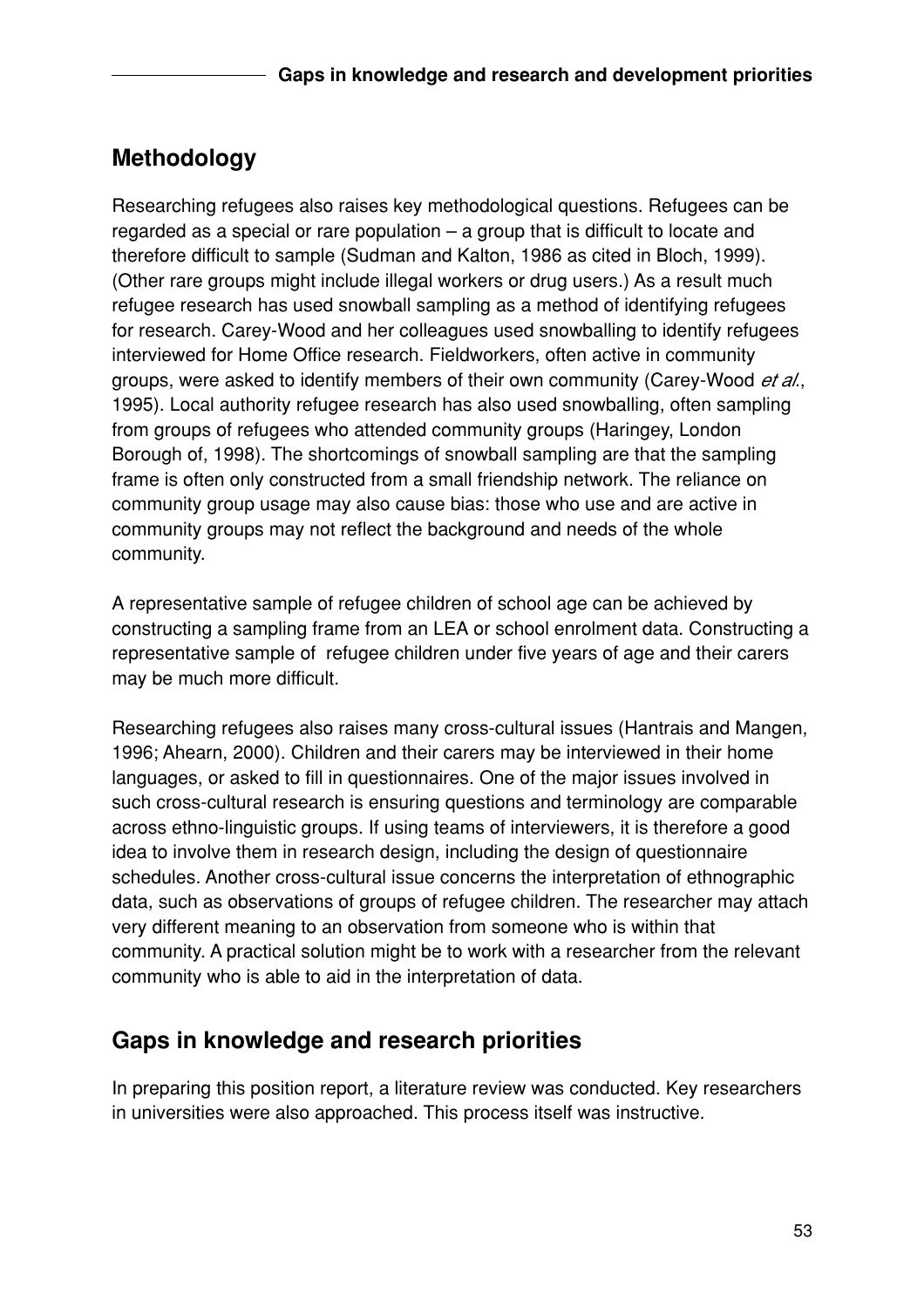The Immigration and Nationality Directorate of the Home Office supports the largest amount of research on refugee issues in the UK. Its ongoing and recent research has not focused on young children, although some of its research will be of relevance to those working with refugee children, for example, research looking at the local impact of refugees undertaken by Gary Craig at the University of Hull. The Home Office is also attempting to build links with researchers in other government departments, in order to commission joint research.

Much research on refugee children is often subsumed and intertwined with material on children from minority ethnic communities or bilingual children (see for example Bourne and Blair, 1998). It is often very difficult to extract refugee-specific data and policy from such research (Castles et al., 2001).

The literature survey indicates that most research on refugee children has focused on their psychological profiles and psychiatric morbidity. However, there has been very little research that attempts to evaluate what makes a successful psychosocial intervention for a refugee child living in the UK. Other research on healthcare issues for refugee children has focused on analysing shortcomings in existing provision, or researching good practice (see McLeish, 2002; Royal College of Paediatricians, 1999).

Within education, most of the research has examined the effectiveness of existing policy and practice. Presently, research is being conducted at London Metropolitan University on the achievements and experiences of Congolese and Somali children. A doctoral student from Queen Mary and Westfield College, London is also completing research on the education of eastern European Roma asylum-seekers. The School of Education, University of Edinburgh has a proposed research project looking at refugee children's experiences of play and playgrounds.

There is a growing body of research about unaccompanied refugee children, in particular their experiences of immigration, social services assessment and support. The School of Social Work at the University of York is presently conducting research on the support offered to unaccompanied children by four case study local authorities. A clear gap in knowledge about unaccompanied children concerns their educational experiences and progression into work. There is very little published about the experiences of the social services assessment and support of refugee children with families. The School of Social Work, University of Middlesex probably has the greatest academic expertise on this issue.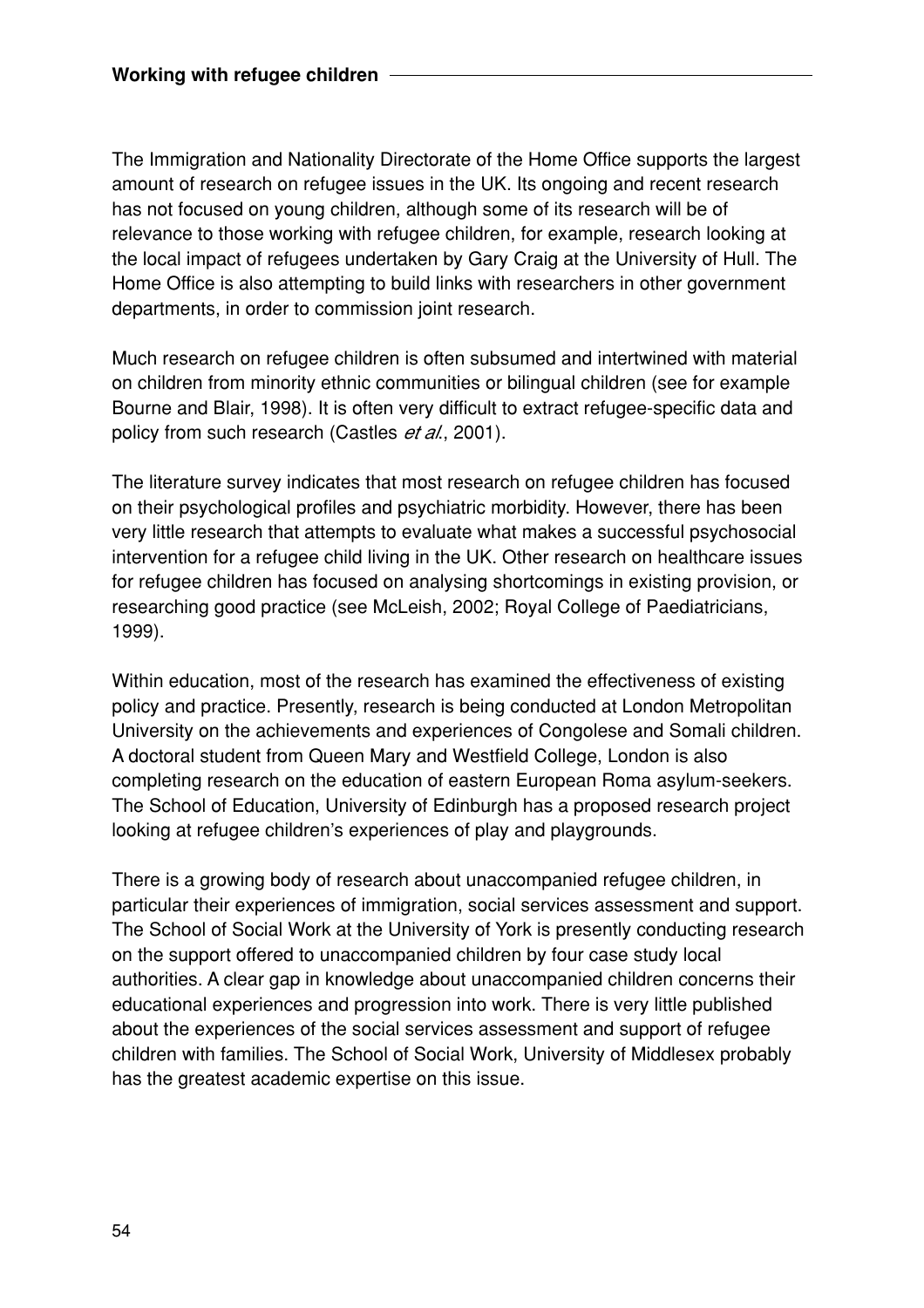Service providers within education, healthcare, social welfare, as well as NGOs, lack adequate demographic data to enable them to plan and monitor their services. At present, NASS issues health authorities and LEAs with data on asylum-seeking families living in particular areas (this data has been criticised for its reliability). The Research Division of the Immigration and Nationality Directorate is planning demographic research on refugee settlement patterns in the UK; it is hoped that these will provide useful information for service providers.

Given existing research, as well as present policy trends, the following areas may require further research:

- a national longitudinal survey about refugee children's experiences and integration
- research on the uptake of non-statutory services such as early years services and family centres
- research on the way in which refugee families use the health service
- an evaluation of the levels of English as an additional language and other support offered to refugee children
- bilingual classroom assistants and refugee children
- an evaluation of the role of citizenship education in challenging racism in schools and promoting good relationships with receiving communities
- an evaluation of mentoring projects for refugee children, and of different models of mentoring
- an evaluation of educational pathways for refugee children who arrive in the UK late in their educational careers
- achievement and underachievement among refugee children in school
- refugee children's experiences of special educational needs provision in the UK
- an evaluation of educational provision for unaccompanied refugee children and their progression into employment
- an evaluation of Sure Start projects with reference to refugees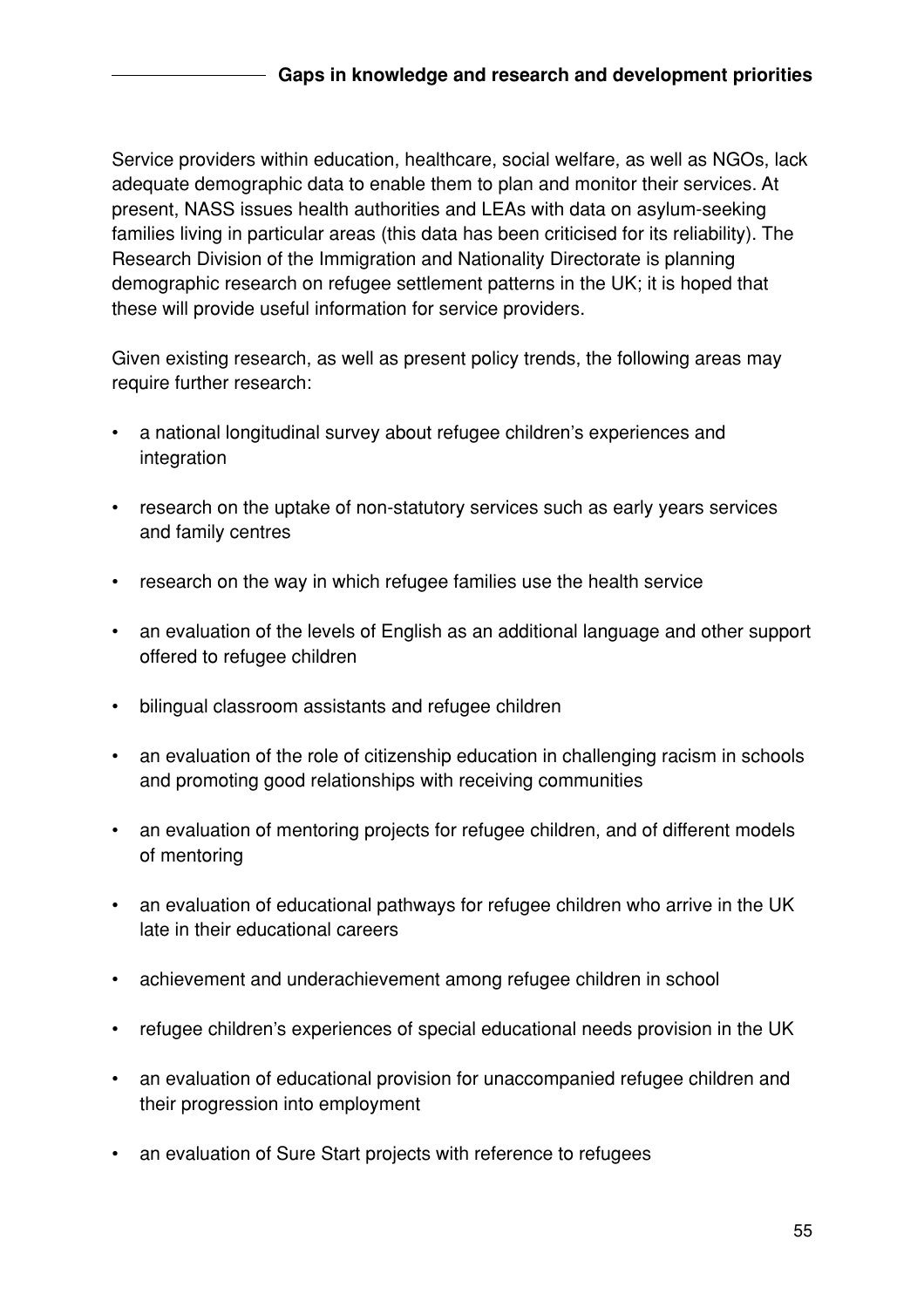- an evaluation of psychosocial interventions for refugee children in the UK
- an examination of the welfare of asylum-seeking children whose families are receiving the 'support only' option from NASS
- an examination of children's experiences of and welfare in accommodation centres
- refugee women's use of and experiences of refugee community groups
- children and families' experiences of assessment and support by social services departments

Given the major changes to the reception of asylum-seeking children introduced by the Nationality, Immigration and Asylum Act 2002, a major priority for research would be to evaluate the impact of accommodation centres on asylum-seeking children's education and welfare.

Key universities and non-governmental organisations with particular expertise about refugee children include:

- Education, Social Policy: University of North London Jill Rutter, School of Education (including early years provision)
- Education: Institute of Education, University of London Mano Candappa and Simon Warren
- Education: School of Education, University of Edinburgh Joan Stead
- Social Service Provision: York University Jim Wade
- Social Services Provision: Middlesex University Ravi Kohli
- Social Policy, Social Welfare: Manchester Metropolitan University Ed Mynott and Beth Humphries
- Social Policy and Social Welfare: University of York
- Host community responses: University of Hull Gary Craig
- Host community responses: Goldsmith's College Roger Hewitt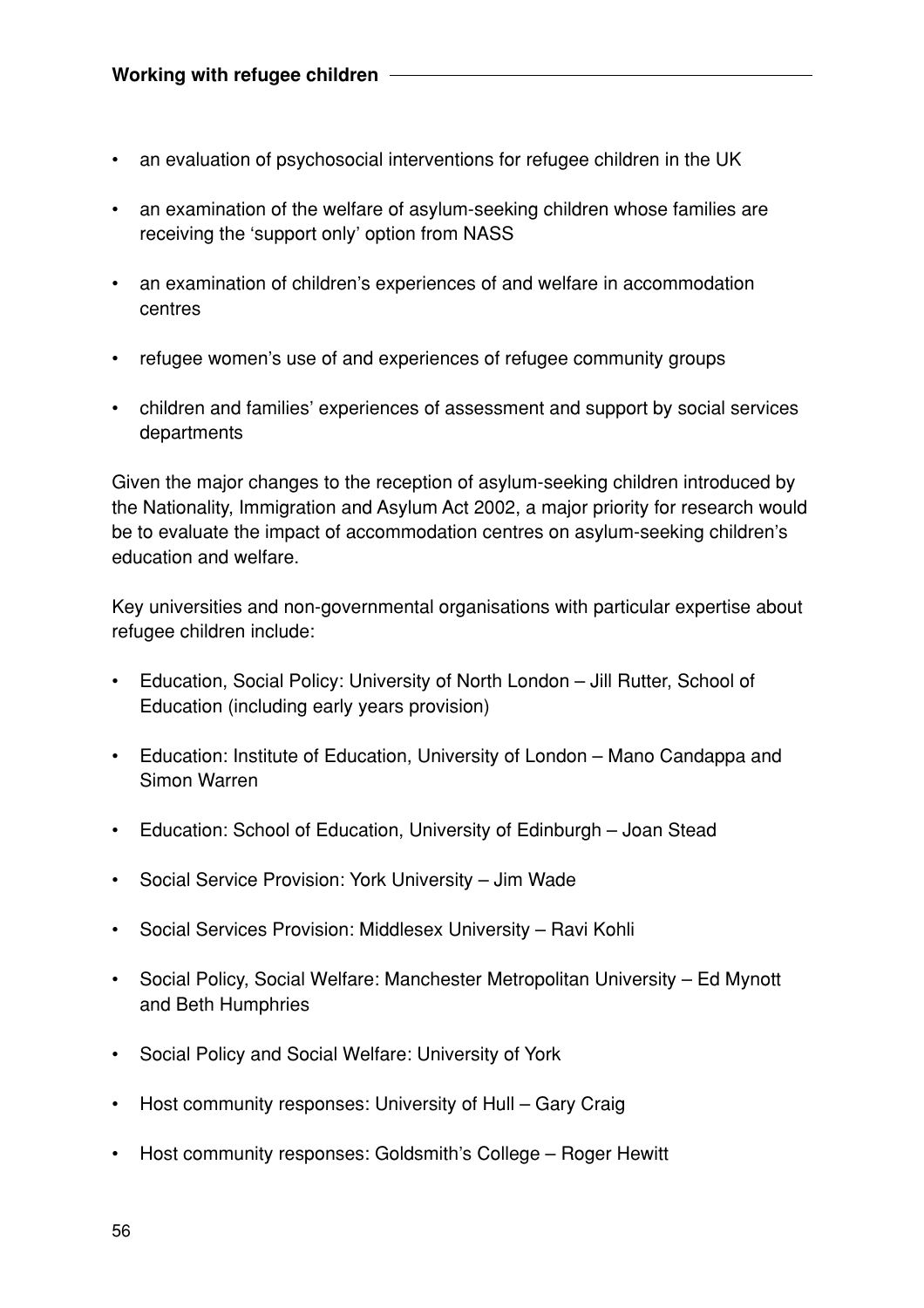- Psychosocial intervention: University of East London Giorgia Dona
- Psychosocial intervention, children in conflict: Refugee Studies Centre, University of Oxford – Jo Bowden
- Psychosocial intervention: Medical Foundation for the Care of Victims of Torture

There needs to be better networking and communication between academics researching refugee issues in the UK, including those researching refugee children. There is a European Association of Refugee Research, coordinated by the Centre for Research in Ethnic Relations, University of Warwick. The Information Centre on Asylum and Refugees (ICAR), Kings College, London also aims to coordinate and disseminate research about refugees. A useful intervention would be to run a seminar about research on refugee children.

## **Innovation and development**

Research about refugee children by agencies with a commitment to social justice should be a starting point for lobbying by refugee and children's agencies, as well as the development of innovatory projects to support this group.

The Refugee Council, the Medical Foundation, and the large national children's agencies are the organisations presently engaged in most lobbying for refugee children. They meet as the Refugee Children's Consortium. It is important to feed back the research findings to these groups, as well as involve them in discussion about the strategic development of the Joseph Rowntree Foundation's work.

Also believed to be important is the involvement of some of the smaller agencies that work with refugee children in feedback and consultation, including some of the more established community groups.

Innovatory projects that support refugee children must not duplicate the responsibilities of statutory services. Projects should pioneer new ways of working and new activities. Projects should be evaluated, and their successes and failures disseminated via existing networks.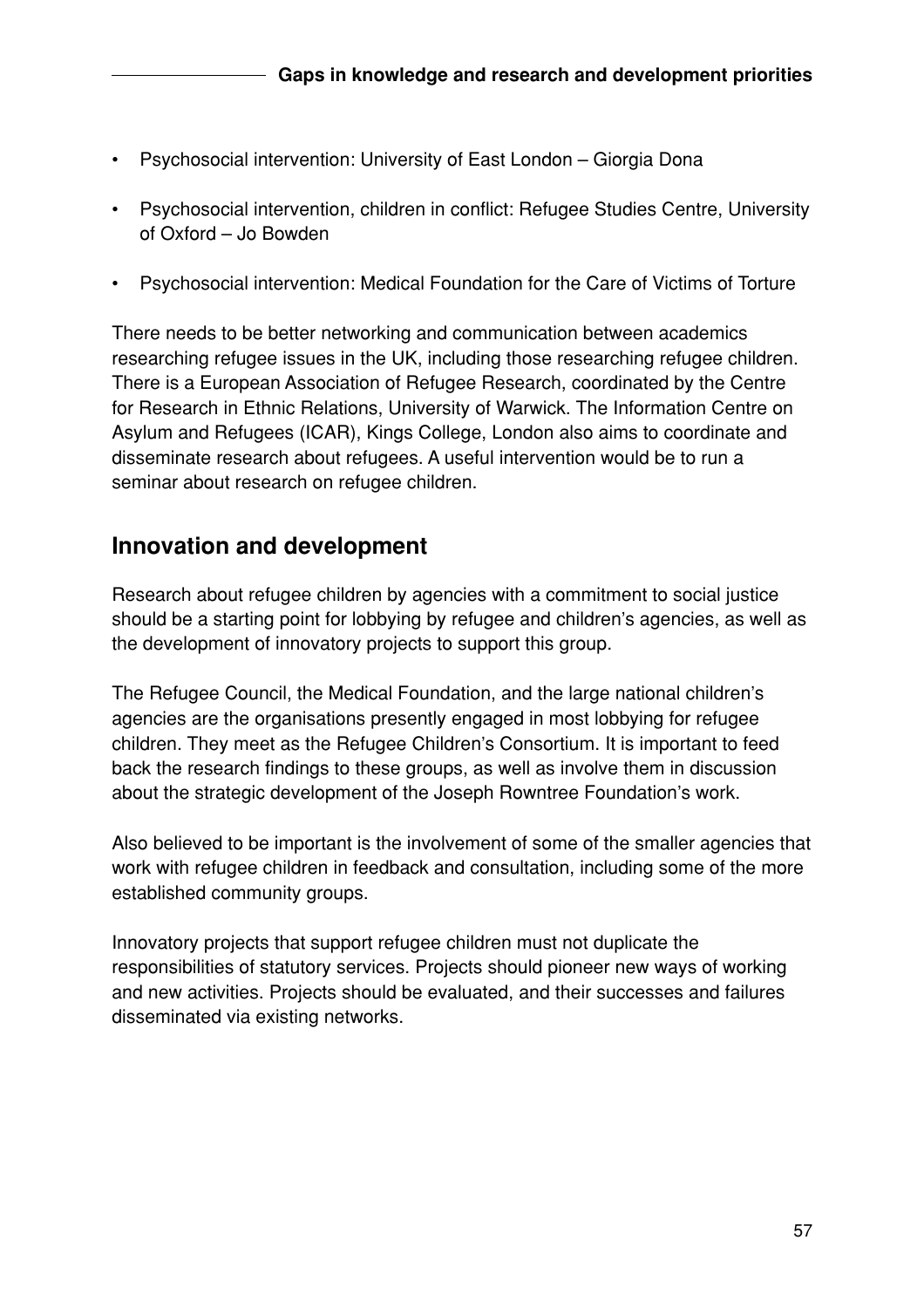As a result of interview and focus group discussion, projects that the Joseph Rowntree Foundation might consider include:

- funding projects to develop cooperation in providing services to young refugee children at a regional, consortium or inter-local authority level
- training in conducting needs analysis for refugee community organisations and agencies. With some notable exceptions, much research conducted by larger and smaller refugee agencies has not been of high quality
- a programme of work that would enable refugee community organisations to set up their own early years projects – whether a nursery or playgroup
- developing innovative approaches to supporting refugee children by educational psychology services
- developing innovative approaches to supporting refugee children by setting up children and families teams within social services departments, with strong emphasis on disseminating good practice
- supporting Somali teachers, mentors, classroom assistants, early years workers, other educators and social care workers in their role and professional development.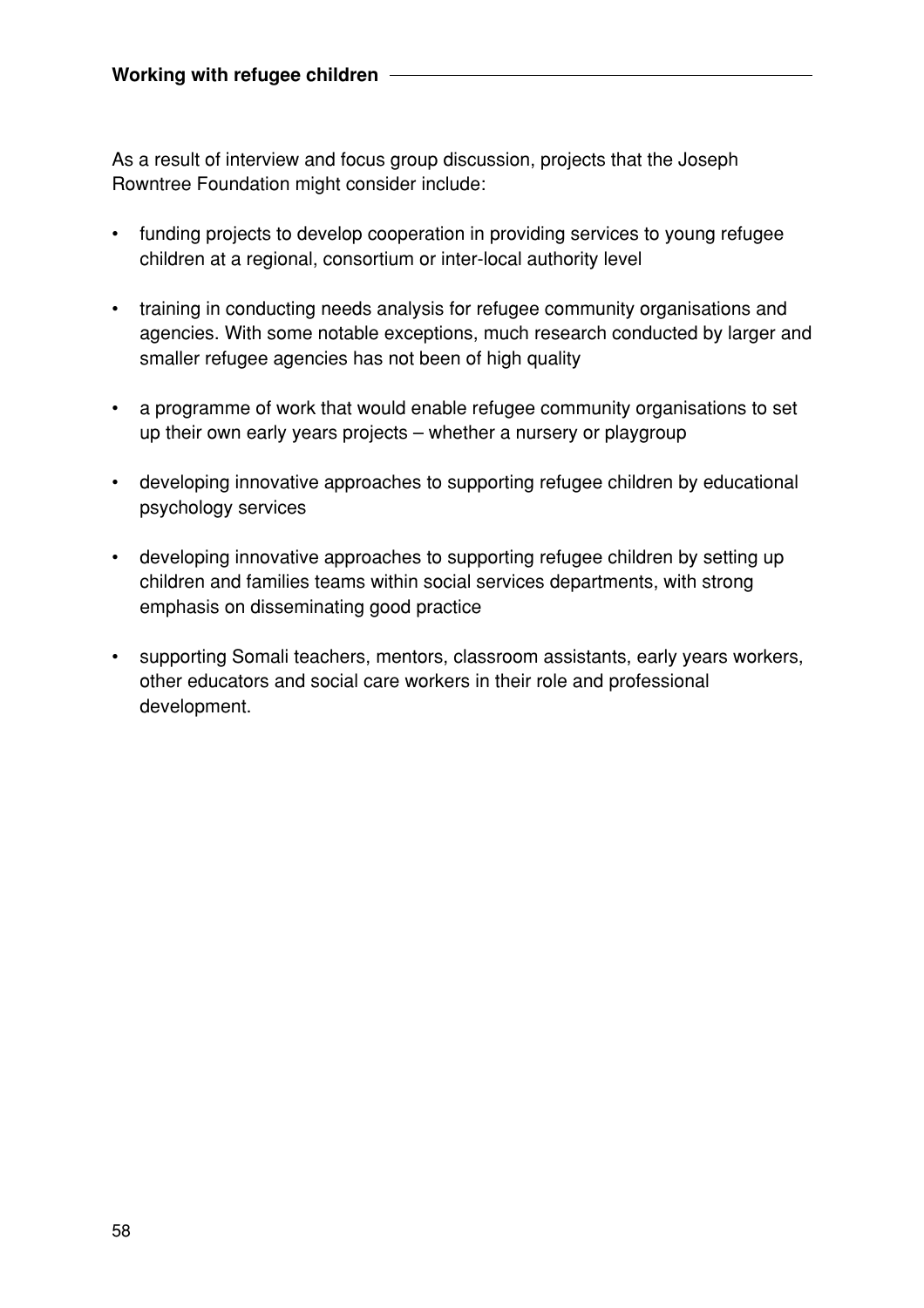## **References**

Ahearn, F. (ed.) (2000) The Psychological Wellness of Refugees: Issues in Qualitative and Quantitative Research. New York: Berghahn Books

Ahearn, F. and Athey, J. (eds) (1991) Refugee Children: Theory, Research and Services. Baltimore: John Hopkins University Press

Ali, E. and Jones, C. (2000) Meeting the Educational Needs of Somali Pupils in Camden Schools. London: London Borough of Camden

Arshad, R., Closs, A. and Stead, J. (1999) *Doing Our Best: Scottish School* Education, Refugee Pupils and Parents – a strategy for social inclusion. Edinburgh: Centre for Education in Racial Equality in Scotland

Bloch, A. (1999) 'Carrying out a Survey of Refugees: some methodological considerations and guidelines', *Journal of Refugee Studies*, Vol. 12, No. 4, pp. 367– 83

Bourne, J. and Blair, M. (1998) Making the Difference: Teaching and Learning Strategies in Successful Multi-ethnic Schools. London: DfEE

Burnett, A. and Fassil, Y. (2002) Meeting the Health Needs of Refugees and Asylumseekers in the UK. London: London Directorate for Health and Social Care

Camden, London Borough of (1996) *Refugee Education Policy*, unpublished report

Candappa, M. (2000) 'Extraordinary childhoods: the social lives of refugee children', ESCR Research Briefing 5

Carey-Wood, J., Duke, K., Karn, V. and Marshall, T. (1995) The Settlement of Refugees in Britain. London: Home Office Research Study 141, HMSO

Castles, S., Korac, M., Vasta, E. and Vertovec, S. (2001) *Integration: Mapping the* Field. London: Home Office

Community Health South London NHS Trust (2001) The Needs of Young Refugees in Lambeth, Southwark and Lewisham, unpublished research report

Community Relations Commission (1976) *Refuge or Home? A Policy Statement on* the Resettlement of Refugees. London: CRC

Daycare Trust (2002) Meeting the Child Poverty Challenge, Policy Paper 3. London: Daycare Trust

Department for Education and Skills (2002) Guidance on the Education of Asylumseeking and Refugee Children. London: DfES

DfEE/Department of Health (2000) Guidance on the Education of Children Being Looked After by Local Authorities. London: DfEE/Department of Health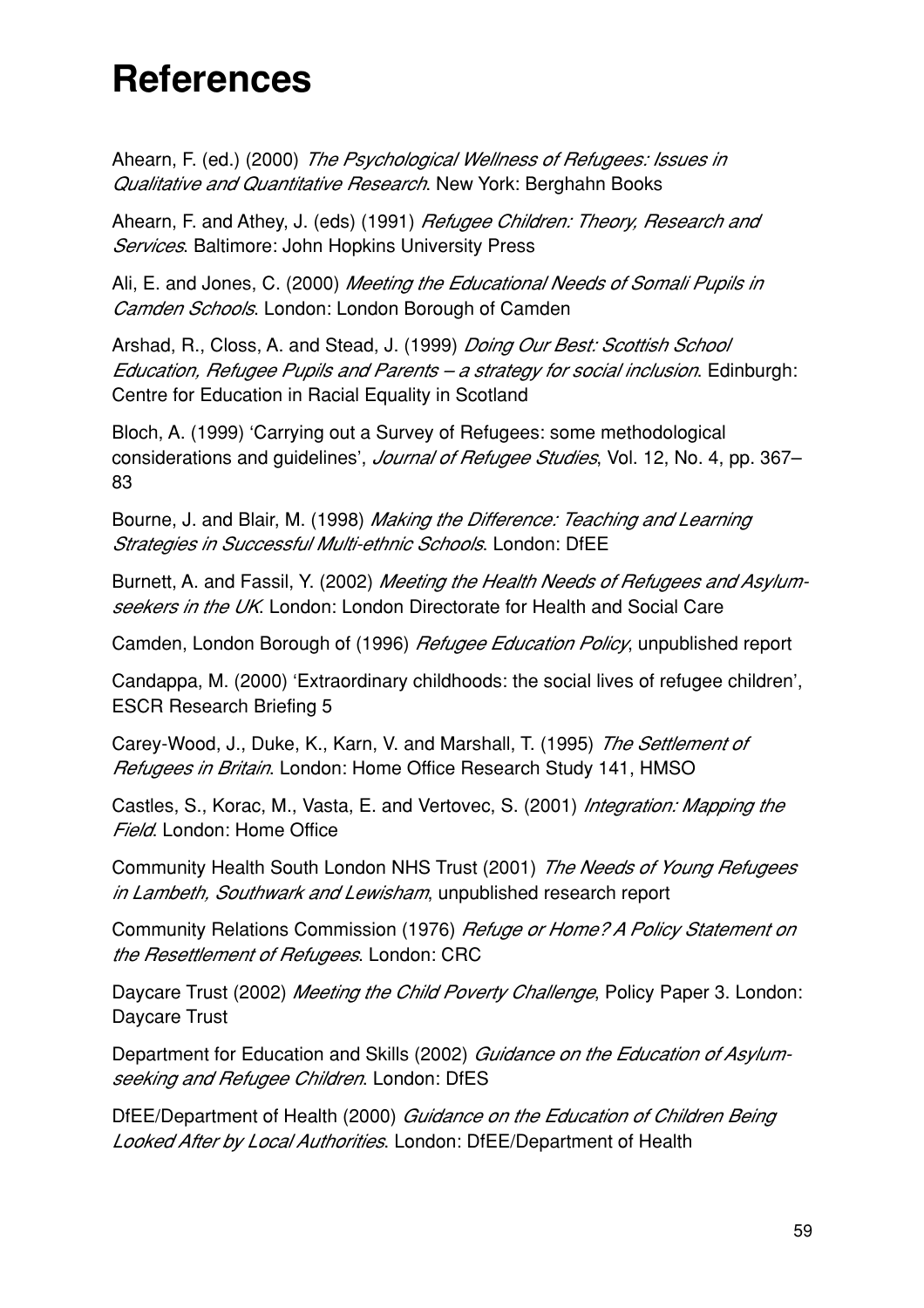Dobson, J., Henthorne, K. and Lynas, Z. (2000) Pupil Mobility in Schools. London: Migration Research Unit, University College London

Dorkenoo, E. and Ellworthy, S. (1994) Female Genital Mutilation: Proposals for Change. London: Minority Rights Group

European Commission (2001) Proposal from the European Commission for a Council Directive Laying Down Minimum Standards for Their Reception of Applicants for Asylum (Com. 2001 No. 181, Brussels, European Commission)

Greater London Authority (2001) Refugees and Asylum-Seekers in London: a GLA Perspective. London: GLA

Greater London Authority (2002, forthcoming) Sold Short: Resource Issues and Refugee Children's Education. London: GLA

Hantrais, L. and Mangen, S. (eds) (1996) Cross National Research Methods in the Social Sciences. London: Pinter

Haringey, London Borough of (1998) *Refugees in Haringey*. London: London Borough of Haringey

Home Office (1997) Asylum Statistics 1996. London: Home Office

Home Office (2002a) 'Asylum Statistics, 2002', unpublished report available on www.homeoffice.gov.uk

Home Office (2002b) Secure Borders, Safe Havens: Integration with Diversity in Modern Britain (White Paper). London: Home Office

Kay, D. (1987) Chileans in Exile: Private Struggles, Public Lives. London: Macmillan

Kidane, S. (2001) *I Did Not Choose to Come Here: Listening to Refugee Children.* London: BAAF

London Research Centre (1999) Homelessness in London, Bulletin 15. London: London Research Centre

McLeish, J. (2002) Mothers in Exile: the Maternity Experiences of Asylum Seekers in **England.** London: Maternity Alliance

Mott, G. (2000) *Refugees and Asylum-seekers: the Role of LEAs*. Slough: EMIE

Norton, R. and Cohen, B. (2000) Out of Exile: Developing Youth Work with Young Refugees. London: National Youth Agency

OFSTED (2000) Evaluating Inclusion: Guidance for Inspectors and Schools. London: **OFSTED**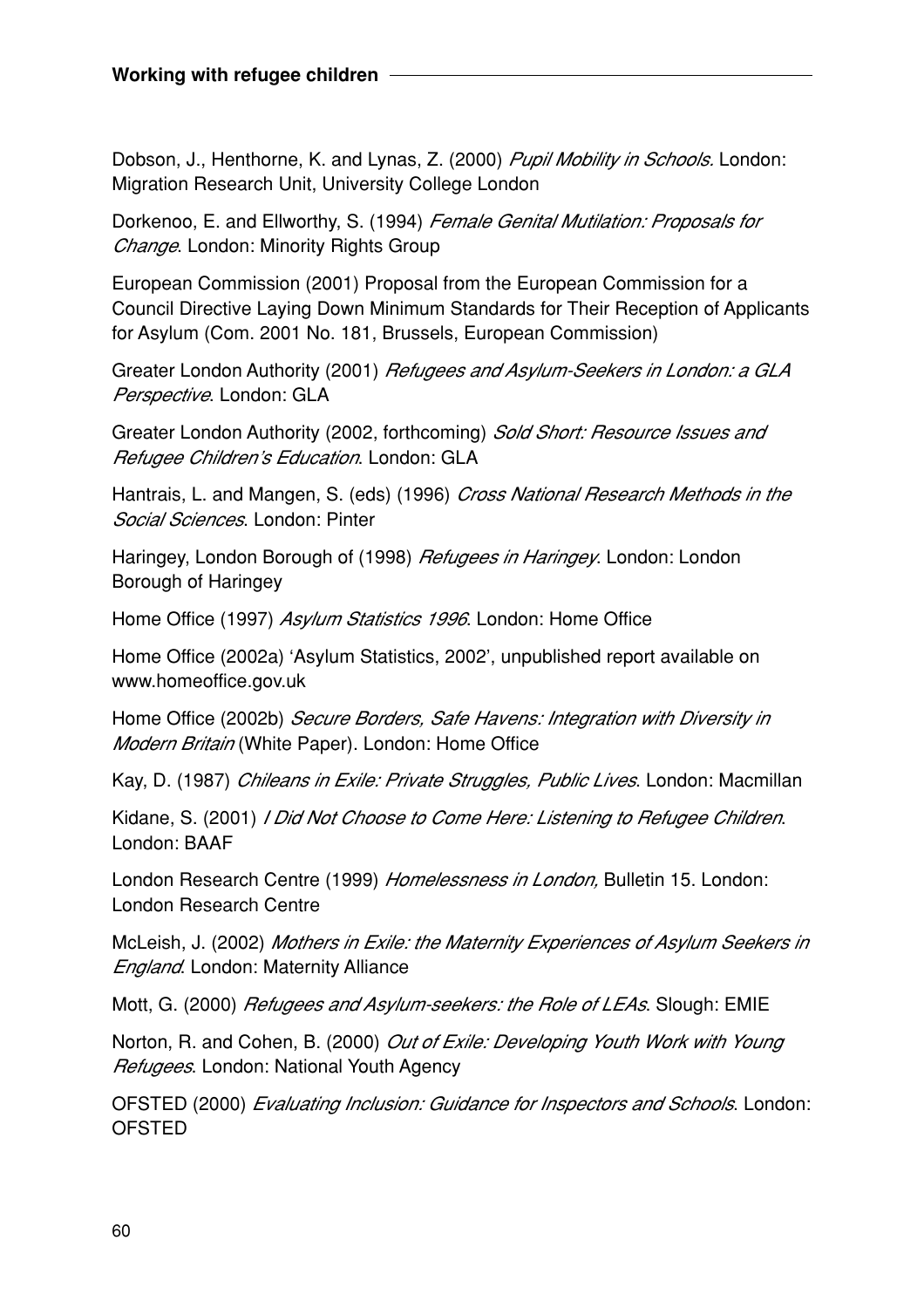OFSTED and the Audit Commission (2001) Local Education Authority Support for Schools in Inner London. London: OFSTED

Power, S., Whitty, G. and Youdell, D. (1998) 'Refugees, asylum-seekers and the housing crisis: no place to learn', in J. Rutter and C. Jones (eds) *Refugee Education:* Mapping the Field. Stoke on Trent: Trentham Books

Refugee Council (2000) Helping Refugee Children in Schools. London: Refugee Council

Refugee Council (2002) A Case for Change: How Refugee Children in England Are Missing Out. London: Refugee Council

Refugee Council and Oxfam (2002) Poverty and Asylum in the UK. London: Refugee Council

Resource Unit for Supplementary and Mother Tongue Schools (2002) Directory of Supplementary and Mother Tongue Classes 2002. London: RUSMS

Richman, N. (1995) 'They don't recognise our dignity', a study of young refugees in the London Borough of Hackney, unpublished report, City and Hackney Community NHS Trust

Roberts, K. and Harris, J. (2000) Disabled Refugees and Asylum-Seekers in Britain: Numbers and Social Characteristics. York: University of York Social Policy Research Unit

Robinson, V. and Hale, S. (1989) The Geography of Vietnamese Secondary Migration in the UK, Research Paper 10. Warwick: Centre for Research in Ethnic **Relations** 

Royal College of Paediatricians (1999) The Health of Refugee Children; Guidelines for Paediatricians. London: Royal College of Paediatricians

Russell, S. (1999) Most Vulnerable of All: the Treatment of Unaccompanied Children in the UK. London: Amnesty International (UK)

Rutter, J. (1999) 'An analysis of OFSTED inspections of Greater London secondary schools', unpublished research, Refugee Council

Rutter, J. (2001) Supporting Refugee Children in 21st Century Britain. Stoke on Trent: Trentham Books. Second edition 2002

Rutter, J. (2003) The Experiences and Achievements of Congolese Children in Camden Schools. London: London Borough of Camden

Rutter, J. and Hyder, T. (1998) Refugee Children in the Early Years. London: Refugee Council and Save the Children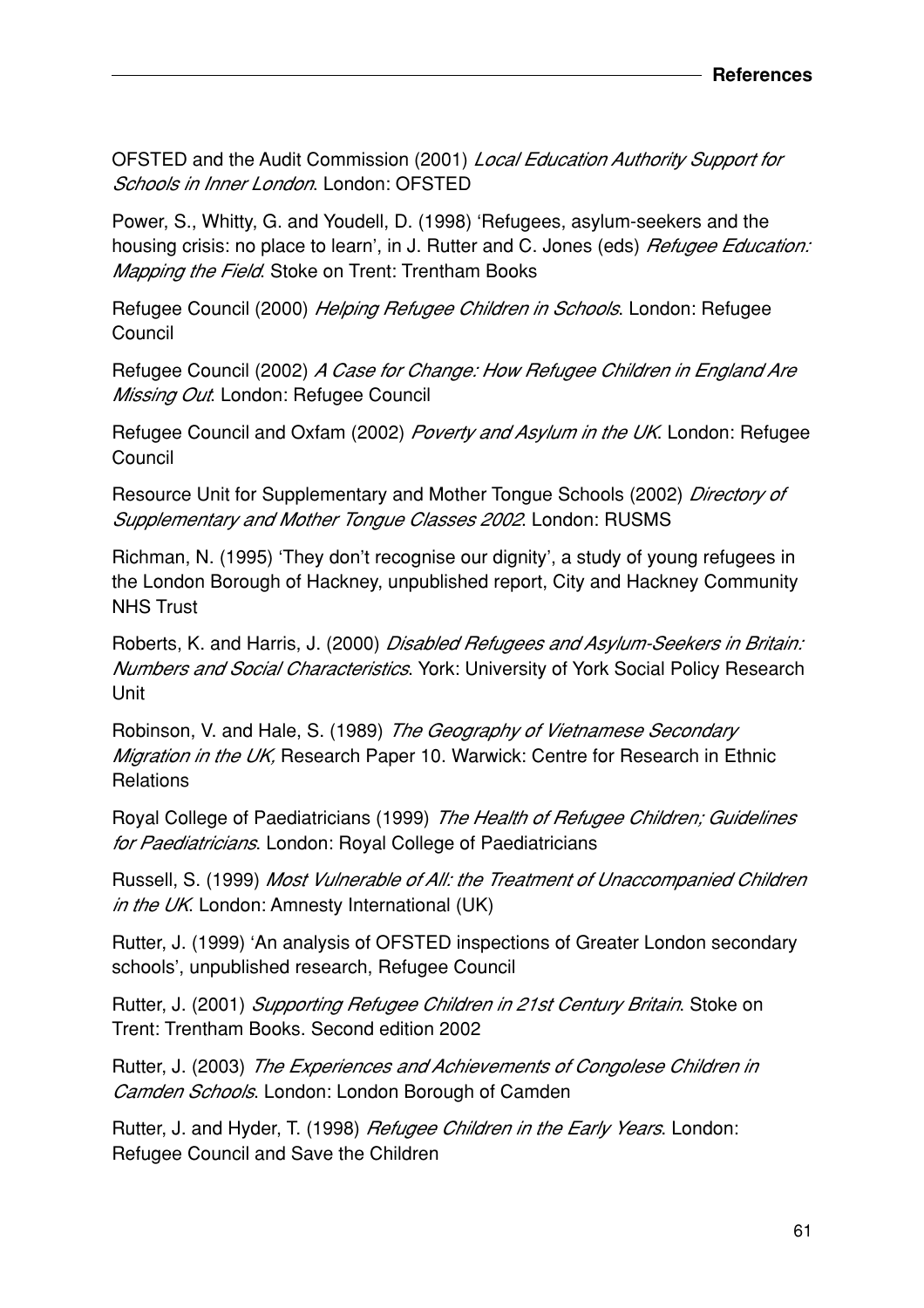Rutter, J. and Stanton, R. (2001) 'Refugee children's education and the educational finance system', *Multicultural Teaching*, Vol. 19, No. 3

Save the Children (1997) Lets Spell It Out: Peer Research by the Horn of Africa Youth Scheme. London: Save the Children

Save the Children and the Refugee Council (2001) In Safe Hands: A Video Training Pack for those Working with Young Refugee Children. London: Save the Children/ Refugee Council

Save the Children, Scotland (2002) Starting Again. Glasgow: Save the Children, **Scotland** 

Sellen, D., Tedstone, A. and Frize, J. (2000) 'Research development: young refugee children's diets and family coping strategies in East London', unpublished final report from the Public Health Nutrition Unit, London School of Hygiene and Tropical Medicine

Stanley, K. (2001) Cold Comfort: Young Separated Refugees in England. London: Save the Children

Sudman, S. and Kalton, G. (1986) 'New developments in the sampling of special populations', Annual Review of Sociology, Vol. 31, No. 3, pp. 607-18

UNHCR (1994) Refugee Children: Guidelines on Protection and Care. Geneva: **UNHCR**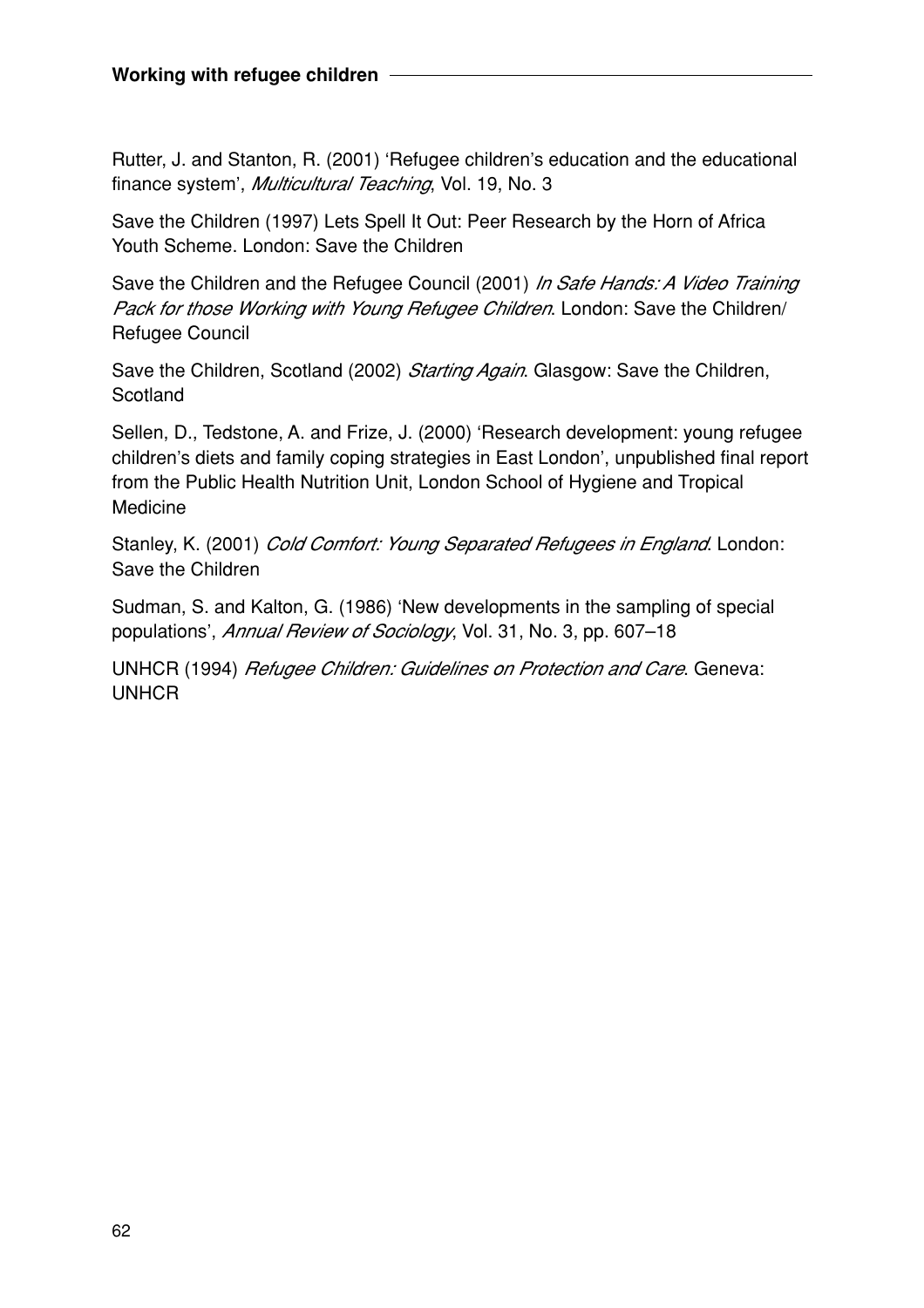# **Appendix**

| <b>Country of origin</b>        | <b>Total asylum applications</b><br>1989-2001, excluding dependants                                                                                        | <b>Notes</b>                                                                                                                                          |
|---------------------------------|------------------------------------------------------------------------------------------------------------------------------------------------------------|-------------------------------------------------------------------------------------------------------------------------------------------------------|
| Afghanistan                     | 26,015                                                                                                                                                     |                                                                                                                                                       |
| Albania                         | 3,895 (since 1999)                                                                                                                                         | Most applicants have arrived since 1999                                                                                                               |
| Algeria                         | 10,190                                                                                                                                                     |                                                                                                                                                       |
| Angola                          | 12,535                                                                                                                                                     |                                                                                                                                                       |
| <b>Bosnia</b>                   | An estimated 8,000 asylum applications<br>were lodged by Bosnians. The UK also<br>accepted those evacuated from Croatia<br>as part of the Bosnia programme | Peak years of application 1992-1995                                                                                                                   |
| <b>Bulgaria</b>                 | Less than 1,000                                                                                                                                            |                                                                                                                                                       |
| Burundi                         | Less than 1,000                                                                                                                                            |                                                                                                                                                       |
| Cameroon                        | Less than 1,000                                                                                                                                            |                                                                                                                                                       |
| Colombia                        | 6,620                                                                                                                                                      | Other Colombians have fled violence<br>and are living in the UK, but have not<br>applied for asylum                                                   |
| Croatia                         | An estimated 3,000 asylum applicants                                                                                                                       | Numbers include those fleeing in 1991<br>who have been unable to return to their<br>homes                                                             |
| <b>Czech Republic</b>           | 4,755                                                                                                                                                      | Most applications made after 1998.<br>Almost all the asylum applicants are<br>Roma. Less than 1 per cent are granted<br>refugee status or ELR         |
| Democratic<br>Republic of Congo | 19,035                                                                                                                                                     |                                                                                                                                                       |
| Congo-Brazzaville               | Less than 1,000                                                                                                                                            |                                                                                                                                                       |
| Eritrea                         | An estimated 11,000                                                                                                                                        | Eritrean asylum applications were<br>included with those from Ethiopia until<br>June 1993                                                             |
| Ethiopia                        | An estimated 13,000, with 1,480<br>applications 1999-2001                                                                                                  |                                                                                                                                                       |
| India                           | 22,115                                                                                                                                                     | Less than 1 per cent of applicants from<br>India were granted refugee status or<br>ELR. There are very few children among<br>Indian asylum applicants |
| Iran                            | 15,535                                                                                                                                                     | Many Iranians also arrived in the period<br>after the 1979 Revolution                                                                                 |
| Iraq                            | 24,205                                                                                                                                                     | Figure also includes those who have<br>fled the Kurdish autonomous area<br>(mostly Kurds and Assyrians)                                               |
| <b>Ivory Coast</b>              | 4,400                                                                                                                                                      | Peak year of application was 1991                                                                                                                     |
| Kenya                           | 7,020                                                                                                                                                      |                                                                                                                                                       |
| Lebanon                         | 3,694                                                                                                                                                      | Peak years of application were 1990<br>and 1991                                                                                                       |
| Liberia                         | Less than 2,000                                                                                                                                            |                                                                                                                                                       |
| Nigeria                         | 21,265                                                                                                                                                     | Less than 2 per cent of applicants have<br>been granted refugee status or ELR                                                                         |

## **Table A1.1 Asylum-seeking and refugee children in UK schools 1989–2001**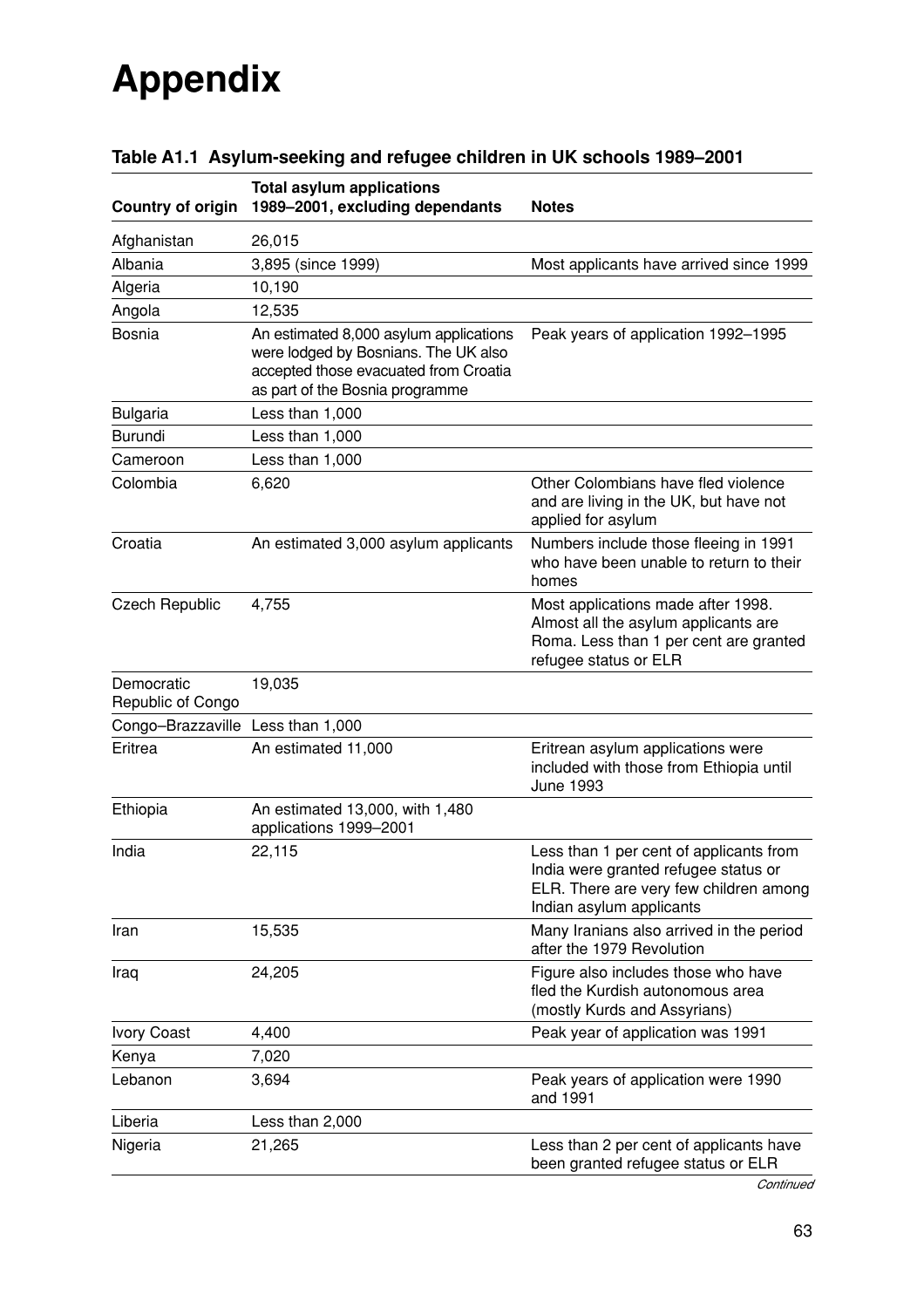| <b>Country of origin</b> | <b>Total asylum applications</b><br>1989-2001, excluding dependants                 | <b>Notes</b>                                                                                                                                                                                                                              |
|--------------------------|-------------------------------------------------------------------------------------|-------------------------------------------------------------------------------------------------------------------------------------------------------------------------------------------------------------------------------------------|
| Pakistan                 |                                                                                     |                                                                                                                                                                                                                                           |
| Poland                   | 8,480                                                                               | Almost all the asylum applicants are<br>Roma. Very few are granted refugee<br>status or ELR                                                                                                                                               |
| Romania                  | 10,325                                                                              | The majority (although not all) asylum<br>applicants are Roma. Very few are<br>granted refugee status or ELR                                                                                                                              |
| Sierra Leone             | 10,315                                                                              |                                                                                                                                                                                                                                           |
| Somalia                  | 42,640                                                                              | The largest recently arrived refugee<br>community in the UK. At least 15,000<br>Somalis have also arrived after gaining<br>refugee status (or naturalisation) in<br>other EU countries. Total community in<br>UK estimated to be 180,000. |
| Sri Lanka                | 41,100                                                                              |                                                                                                                                                                                                                                           |
| Sudan                    | 4,310                                                                               |                                                                                                                                                                                                                                           |
| Turkey                   | 28,055                                                                              |                                                                                                                                                                                                                                           |
| Uganda                   | 8,710                                                                               |                                                                                                                                                                                                                                           |
| Vietnam                  | Over 25,000                                                                         | They have arrived on the three Refugee<br>Programmes (1979-84, 84-88, 88-92),<br>or through the Orderly Departure<br>Programme or as asylum-seekers                                                                                       |
| Yugoslavia               | An estimated 22,000 applicants<br>plus those who arrived on the<br>Bosnia Programme | Asylum applicants from Serbia, Kosova<br>and Montenegro                                                                                                                                                                                   |
| Zimbabwe                 | 3,325                                                                               | Very few asylum applicants before 2000.<br>Zimbabweans now make up one of the<br>largest groups arriving in the UK                                                                                                                        |

#### **Table A1.1 Asylum-seeking and refugee children in UK schools 1989–2001 (Cont'd)**

#### **Table A1.2 Asylum seekers supported by NASS in regions, as at end of March 2003**

| <b>Government Office Region</b> | In receipt of<br>subsistence only | <b>Supported in NASS</b><br>accommodation |
|---------------------------------|-----------------------------------|-------------------------------------------|
| North East                      | 250                               | 5,865                                     |
| North West                      | 1,125                             | 10,165                                    |
| <b>Yorks and Humberside</b>     | 905                               | 10,320                                    |
| East Midlands                   | 1,275                             | 4,375                                     |
| West Midlands                   | 1,430                             | 9,940                                     |
| East of England                 | 1,410                             | 540                                       |
| Greater London                  | 28,345                            | 2,770                                     |
| South East                      | 2,500                             | 1,185                                     |
| South West                      | 600                               | 1,005                                     |
| Wales                           | 185                               | 1,870                                     |
| Scotland                        | 350                               | 6,070                                     |
| Northern Ireland                | 25                                | 180                                       |

Source: Home Office. Asylum Statistics available on www.homeoffice.gov.uk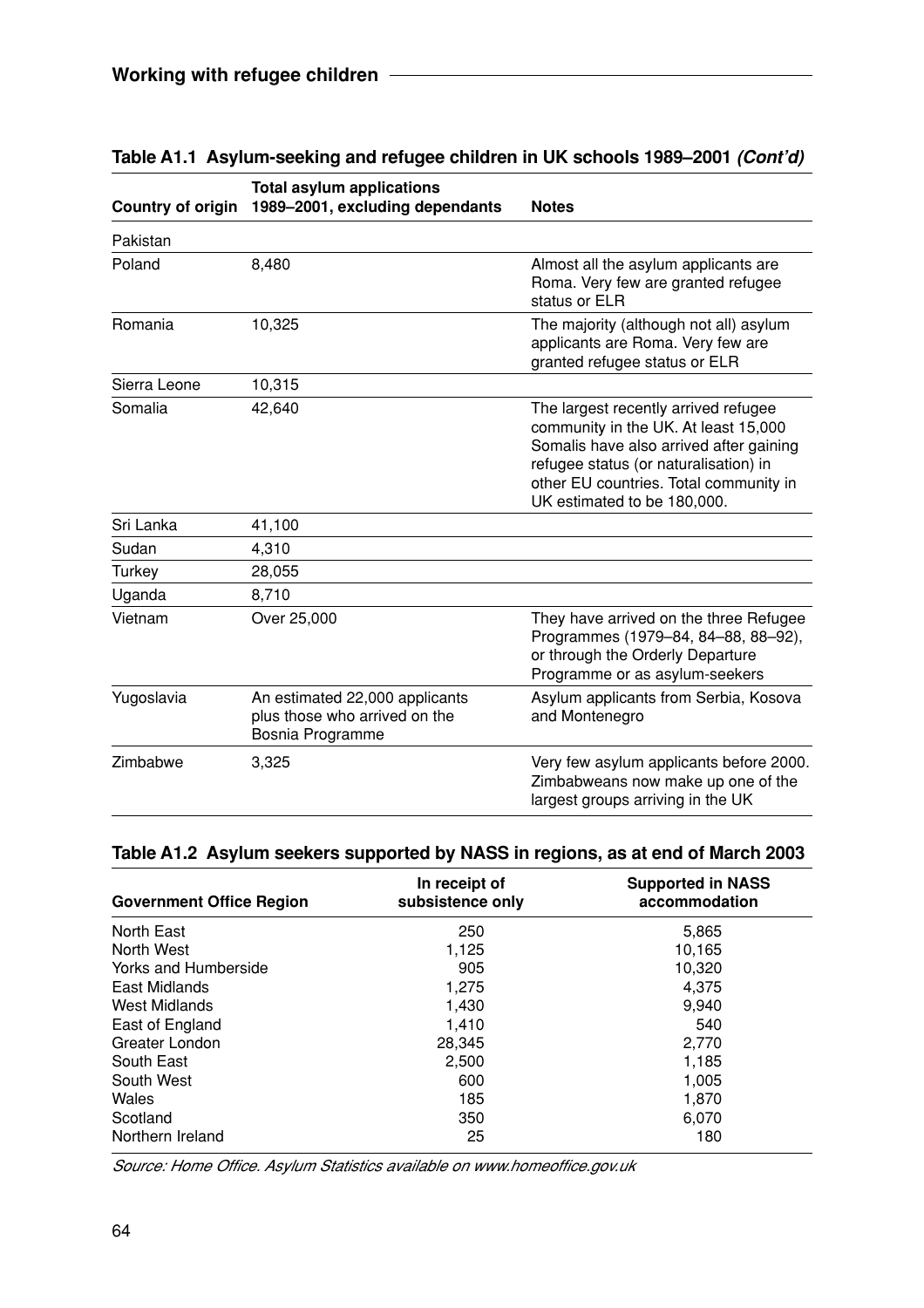|                         |                                |                                |                           | Table A1.3 Refugee children in Greater London schools, January 2002                                     |                                                                                                                                                                                                                           |
|-------------------------|--------------------------------|--------------------------------|---------------------------|---------------------------------------------------------------------------------------------------------|---------------------------------------------------------------------------------------------------------------------------------------------------------------------------------------------------------------------------|
| LEA                     | Dec 1998<br>numbers<br>refugee | numbers<br>Jan 2002<br>refugee | numbers<br>pupil<br>Total | Refugees as<br>a % of pupil<br>numbers                                                                  | <b>Notes</b>                                                                                                                                                                                                              |
| Barking and<br>Dagenham | 143 children                   | 964 refugee<br>children        | 28,916 total<br>pupils    | 3.3                                                                                                     | after which English language and refugee support were devolved<br>This LEA employed two refugee support teachers until 1999,<br>The largest groups are Kosovars and Congolese.<br>to schools                              |
| <b>Barnet</b>           | 2,176                          | 1,315                          | 47,109                    | 8.g                                                                                                     | Schooling project, working mostly with refugee children closed<br>English language service fully devolved to schools. A New to<br>Main groups: Iranians, Somalis, Kurds and Tamils<br>down when EMAG support was devolved |
| Bexley                  | 65                             | 600                            | 39,479                    | $\frac{1}{1}$                                                                                           | The LEA employs a refugee support teacher                                                                                                                                                                                 |
| <b>Brent</b>            | 3,300                          | 3,678                          | 37,335                    | special school roll<br>secondary school<br>12% of nursery<br>primary and<br>roll, 10% of<br>roll, 9% of | English language service devolved, but LEA has maintained a<br>Main groups: Somalis, Iraqis, Afghans and Kosovars<br>refugee education officer                                                                            |
| Bromley                 | 153                            | 250                            | 46,591                    | 0.54                                                                                                    | The LEA employs a refugee support teacher                                                                                                                                                                                 |
| Camden                  | 1,641                          | 2,057                          | 22,709                    | ္ပဲ                                                                                                     | The LEA employs a refugee support team, funded by EMAG and<br>Main groups: Somalis and Albanian speakers<br>the LEA                                                                                                       |
| Croydon                 | 807                            | 987                            | 48,653                    | $\mathbf{\Omega}$                                                                                       | 13 per cent of all the refugee children are unaccompanied<br>The LEA employs two refugee education advisers                                                                                                               |
| Ealing                  | 2,246                          | 3,738                          | 41,440                    | თ                                                                                                       | There is no refugee education specialist employed by the LEA<br>Main groups: Somalis and Afghans                                                                                                                          |
| Enfield                 | 1,909                          | 1,218                          | 47,276                    | 0.6                                                                                                     | Main groups: Turkish Kurds, Somalis and Tamils                                                                                                                                                                            |
| Greenwich               | 2,057                          | 1,662                          | 34,907                    | $4.\overline{8}$                                                                                        | The LEA employs an early years refugee specialist<br>The largest group are Somalis                                                                                                                                        |
|                         |                                |                                |                           |                                                                                                         | continued                                                                                                                                                                                                                 |

65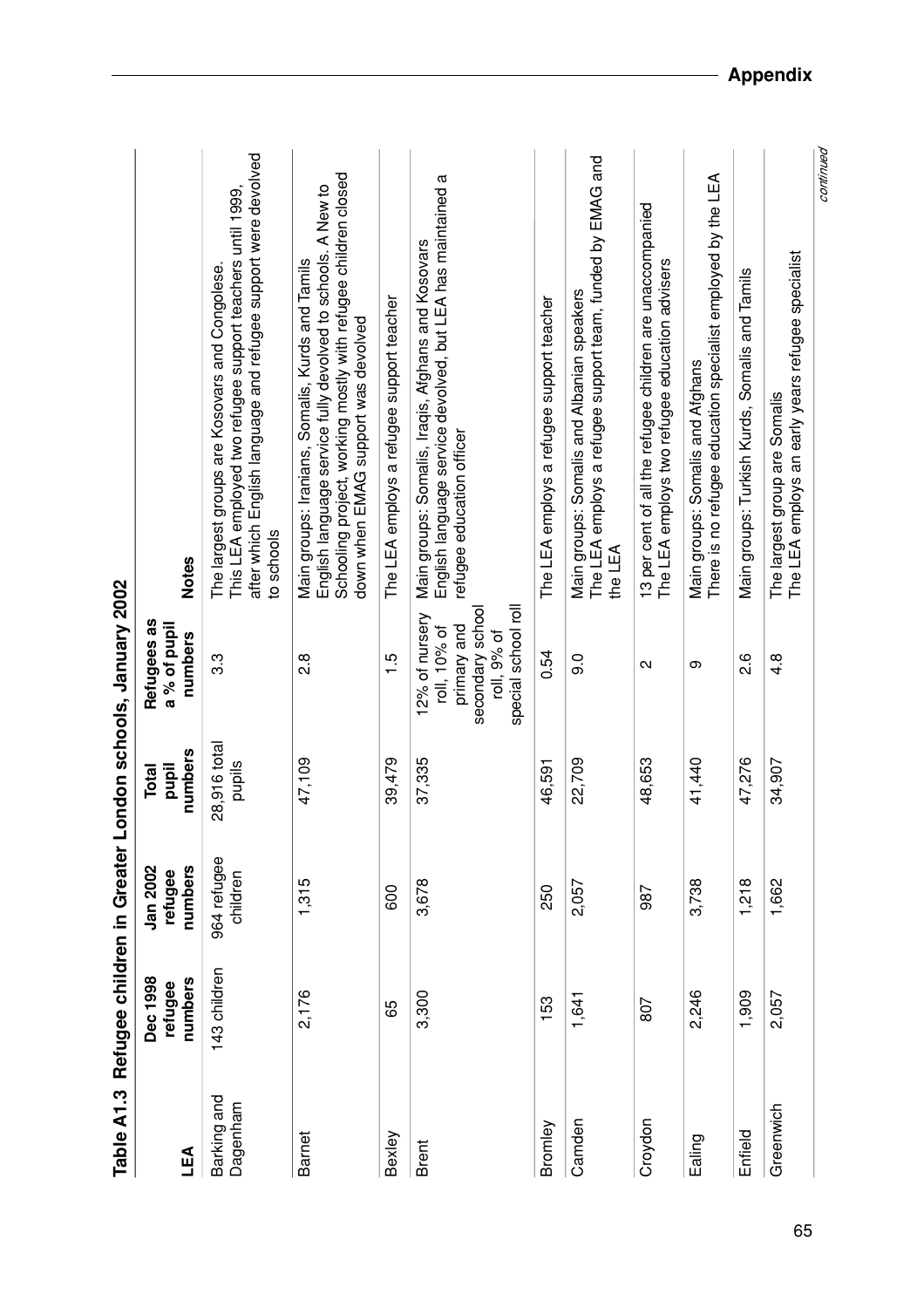| Table A1.3                |                                | Refugee children in Greater    |                                  |                                        | condon schools, January 2002 (continued)                                                                                                                                                                              |
|---------------------------|--------------------------------|--------------------------------|----------------------------------|----------------------------------------|-----------------------------------------------------------------------------------------------------------------------------------------------------------------------------------------------------------------------|
| LEA                       | Dec 1998<br>numbers<br>refugee | numbers<br>Jan 2002<br>refugee | numbers<br><b>Total</b><br>pupil | Refugees as<br>a % of pupil<br>numbers | <b>Notes</b>                                                                                                                                                                                                          |
| Hackney                   | 2,211                          | 2,289                          | 25,877                           | 0.6                                    | The LEA employs one refugee education coordinator<br>Main groups: Turkish Kurds                                                                                                                                       |
| Hammersmith<br>and Fulham | 782                            | 1,486                          | 17,248                           | 8.6                                    | The LEA employs a refugee support teacher<br>The largest group are Somalis                                                                                                                                            |
| Haringey                  | 3,939                          | 5,620                          | 33,321                           | 16.9                                   | The LEA employs a refugee support team, as well as parental<br>outreach workers specific to certain communities<br>Main groups: Turkish Kurds, Somalis                                                                |
| Harrow                    | 1,050                          | 1,952                          | 28,435                           | 6.8                                    | The largest group are Somalis                                                                                                                                                                                         |
| Havering                  | $\frac{2}{1}$                  | 86                             | 36,622                           | $\overline{c}$                         |                                                                                                                                                                                                                       |
| Hillingdon                | 360                            | 681 refugees                   | 39,966                           | $\frac{1}{1}$                          | A large proportion of Hillingdon's refugee children are<br>unaccompanied                                                                                                                                              |
| Hounslow                  | 1,382                          | 2,462                          | 35,014                           | 7.0                                    | The main groups are Somalis, Iranians, Afghans and Tamils                                                                                                                                                             |
| Islington                 | 2,217                          | 3,228                          | 23,630                           | 13.7                                   | The main groups are Turkish Kurds and Somalis<br>The LEA employs a refugee coordinator                                                                                                                                |
| and Chelsea<br>Kensington | 735                            | 1,326                          | 10,990                           | 12.0                                   | The LEA employs two refugee support teachers                                                                                                                                                                          |
| Kingston                  | 138                            | 489                            | 20,100                           | $\frac{4}{3}$                          | Main group: Tamils, with the increase in numbers mainly due to<br>The LEA employs a refugee support teacher<br>larger numbers of Tamils                                                                               |
| Lambeth                   | 716                            | 1,420                          | 27,575                           | 5.2                                    |                                                                                                                                                                                                                       |
| Lewisham                  | 2,618                          | 4,934                          | 34,406                           | 14.3                                   | The LEA employs a part-time teacher for new arrivals and also<br>Increase due to increased number of Sri Lankan Tamils and<br>funds a new arrivals worker who is employed by a refugee<br>Zimbabweans<br>organisation |

66**Table A1.3 Refugee children in Greater London schools, January 2002 (continued) בי החת**  $\epsilon$ j Ń é  $\mathbf{c}$  $\ddot{\phantom{a}}$ Tobio

continued continued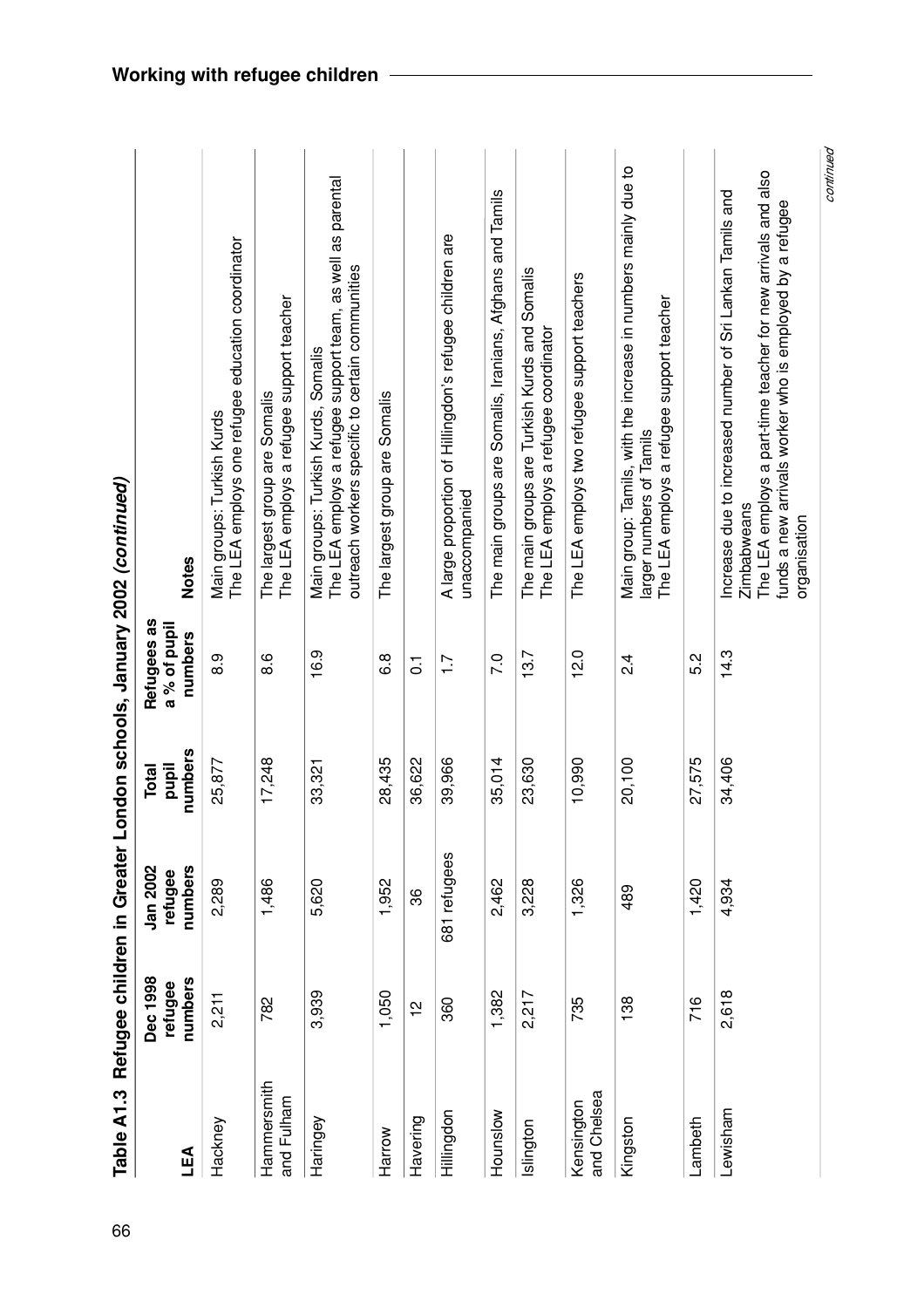| Table A1.3            |                                | Refugee children in Greater                                                                                                                                                                          |                           |                                        | London schools, January 2002 (continued)                                                                                                  |
|-----------------------|--------------------------------|------------------------------------------------------------------------------------------------------------------------------------------------------------------------------------------------------|---------------------------|----------------------------------------|-------------------------------------------------------------------------------------------------------------------------------------------|
| LEA                   | Dec 1998<br>numbers<br>refugee | Jan 2002<br>numbers<br>refugee                                                                                                                                                                       | numbers<br>pupil<br>Total | Refugees as<br>a % of pupil<br>numbers | <b>Notes</b>                                                                                                                              |
| Merton                | 2,419                          | 1,900                                                                                                                                                                                                | 22,379                    | 8.5                                    | The LEA employs a refugee support teacher                                                                                                 |
| Newham                | 4,279                          | 5,689                                                                                                                                                                                                | 47,646                    | 12.6                                   | The LEA has a large refugee support team comprising teachers<br>Main groups: Somalis, Somali Bravanese<br>and home school liaison workers |
| Redbridge             | 1,018                          | 2,175                                                                                                                                                                                                | 41,978                    | 5.2                                    | The LEA employs a refugee support teacher                                                                                                 |
| Richmond              | 178                            | 216                                                                                                                                                                                                  | 19, 358                   | H                                      | Over 45 per cent are Afghans                                                                                                              |
| Southwark             | 2,900                          | 1,248                                                                                                                                                                                                | 34,446                    | <u>ვ.</u>                              |                                                                                                                                           |
| Sutton                | 96                             | 210                                                                                                                                                                                                  | 27,259                    | $\overline{0.7}$                       |                                                                                                                                           |
| Tower Hamlets         | 1,118                          | 1,919                                                                                                                                                                                                | 36,752                    | 5.2                                    | The main group is Somalis, the LEA employs a specialist adviser<br>to work with them                                                      |
| <b>Waltham Forest</b> | 1,100                          | estimate based<br>on admissions<br>2,500                                                                                                                                                             | 34,706                    | 7.2                                    | The LEA emplys a refugee adviser                                                                                                          |
| Wandsworth            | 950                            | 1,903                                                                                                                                                                                                | 27,994                    | 6.8                                    | The LEA employs a refugee support teacher<br>The largest group are Tamils                                                                 |
| Westminster           | 2,478                          | 2,514                                                                                                                                                                                                | 18,130                    | 13.9                                   |                                                                                                                                           |
|                       |                                | Total refugee children in Greater London, December 1998 = 47,193<br>Total refugee children in Greater London, January 2002 = 62,666<br>Refugee children as a percentage of total school roll = 6.04% |                           |                                        | Total roll (primary, secondary, special and pupil referral unit) Greater London, January 2001 = 1,038,247                                 |

67